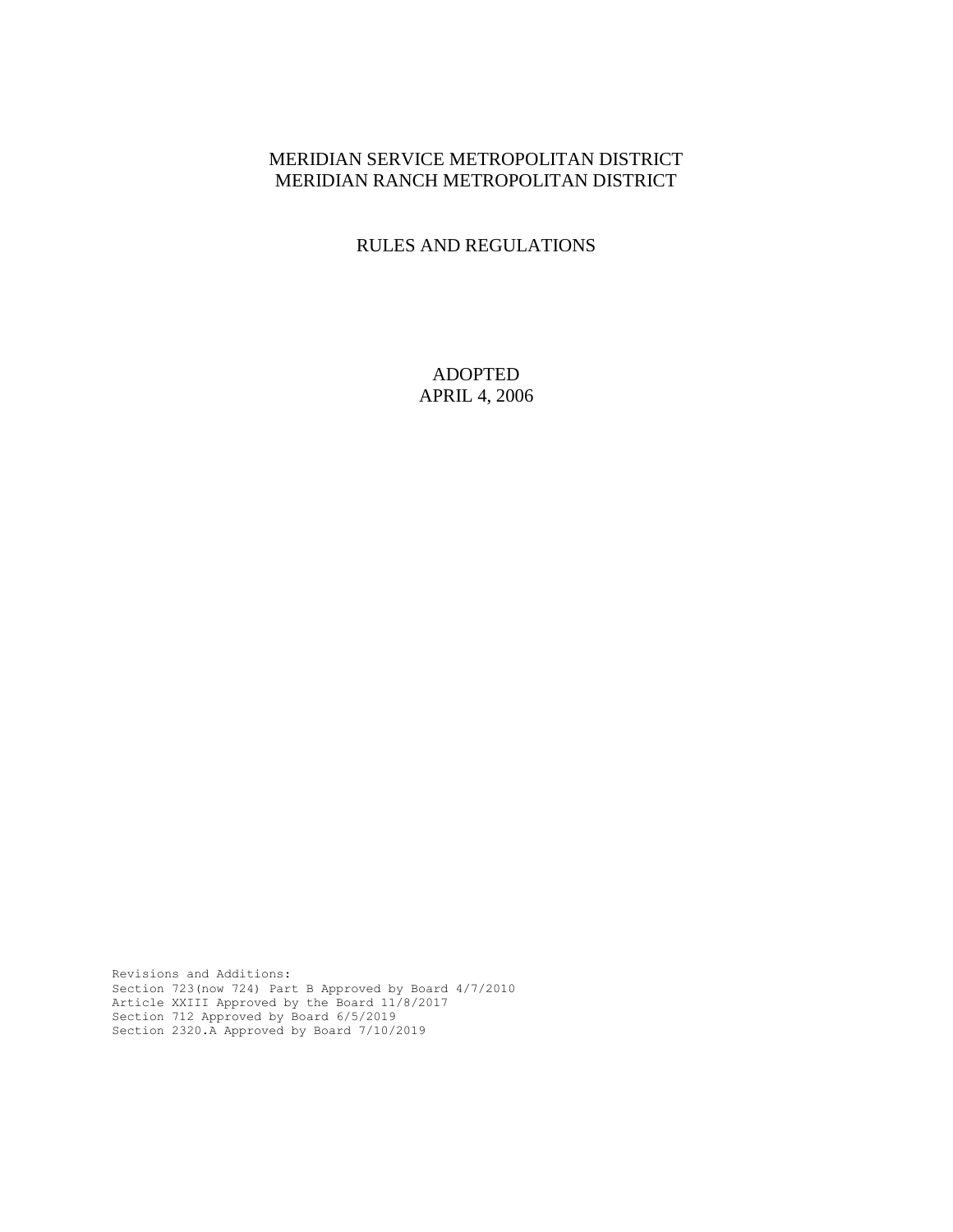### MERIDIAN SERVICE METROPOLITAN DISTRICT MERIDIAN RANCH METROPOLITAN DISTRICT

## RULES AND REGULATIONS

### Table of Contents

### Article

| $\mathbf I$        | General                                                                       | 1  |
|--------------------|-------------------------------------------------------------------------------|----|
| $\mathbf{I}$       | Definitions                                                                   | 1  |
| $\mathop{\rm III}$ | Conveyance of Acceptance of District Water and Sewer Facilities               | 5  |
| IV                 | Availability of Water and Sewer Service                                       | 5  |
| V                  | <b>Construction of Public Water and Sewer Mains</b>                           | 6  |
| VI                 | Use of Public Water and Sewer Systems                                         | 8  |
| VII                | <b>Application for Service and Charges</b>                                    | 12 |
| <b>VIII</b>        | Stub-Ins                                                                      | 17 |
| IX                 | <b>Unauthorized Taps</b>                                                      | 18 |
| X                  | <b>Cross Connection Control</b>                                               | 18 |
| XI                 | Single-Family Attached, Condominiums and Townhouses                           | 18 |
| XII                | Apartments, Commercial and Industrial Properties                              | 19 |
| XIII               | Water and Sewer System - Responsibility of the Contractor and Owner/Developer | 19 |
| XIV                | Water and Sewer System - Construction Plan Review Procedures                  | 21 |
| XV                 | Water System - Acceptance and Release for Taps                                | 23 |
| XVI                | Sewer System - Acceptance and Release for Taps                                | 24 |
| <b>XVII</b>        | Conveyance and Acceptance Procedure                                           | 24 |
|                    | <b>XVIII</b> Water and Sewer Easements                                        | 25 |
| XIX                | <b>District Property</b>                                                      | 27 |
| XX                 | <b>Inclusion Procedures</b>                                                   | 27 |
| XXI                | Subdrains                                                                     | 28 |
| XXII               | Dispute Resolution                                                            | 28 |
|                    | <b>XXIII</b> Parks and Recreation                                             |    |

# Appendices

| <b>Easement Dedication Checklist</b>                                |
|---------------------------------------------------------------------|
| Application and Agreement for Extension of Water and/or Sewer Mains |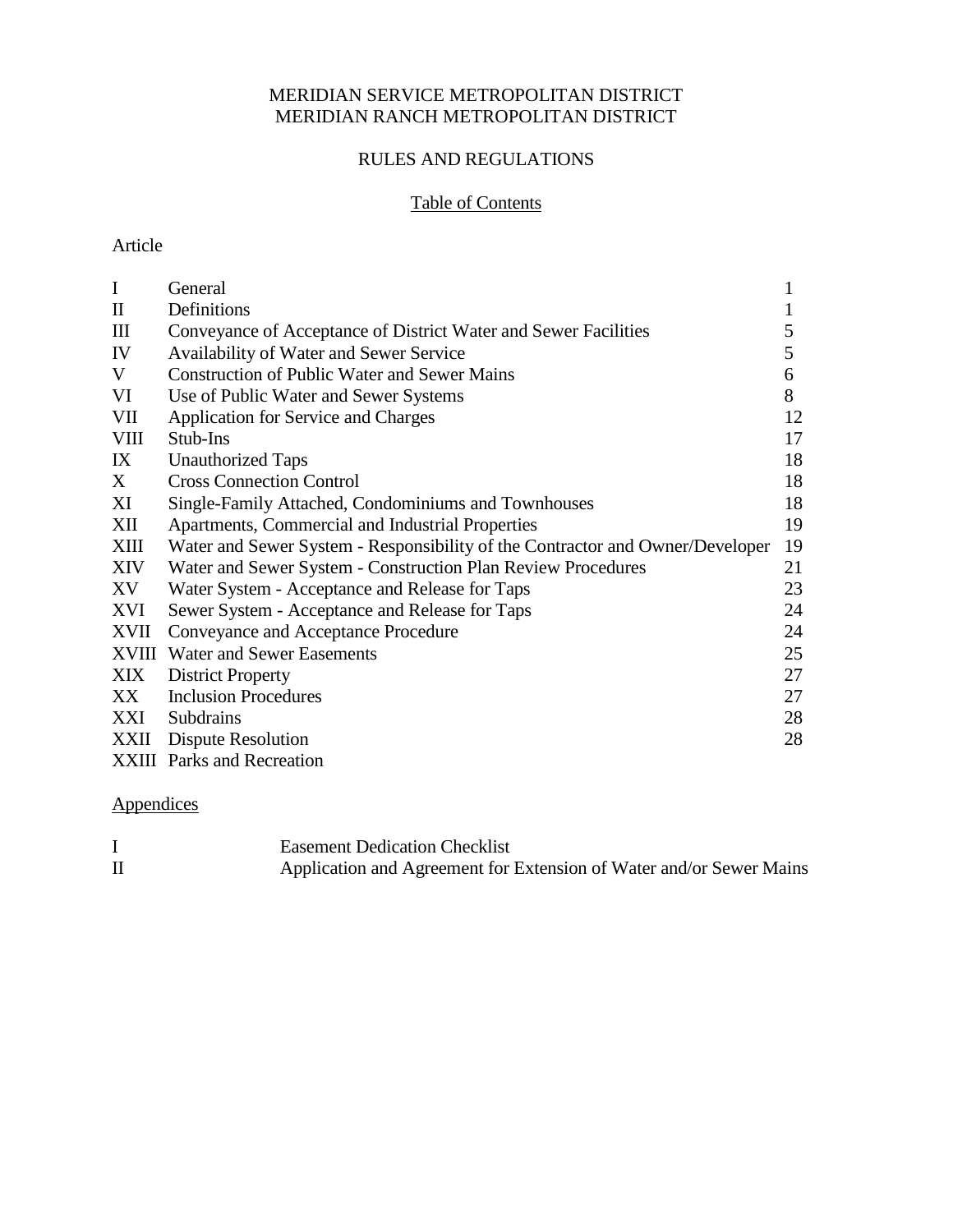## **Rules and Regulations**

## **Meridian Service Metropolitan District Meridian Ranch Metropolitan District**

#### IMPORTANT NOTICE

These Rules and Regulations have been enacted to provide uniform, adequate and appropriate standards for the development of public infrastructure in areas served by the Districts. These Rules and Regulations have been enacted by the Boards of the two Districts. Pursuant to an Intergovernmental Agreement, Meridian Service Metropolitan District is the manager for Meridian Ranch Metropolitan District and therefore, it is intended that these Rules and Regulations apply to both Districts. The sole authority for the operation of the District is vested in the Board of Directors by C.R.S. 1998, §32-4-405. Any ambiguity, conflict, omission or question of interpretation shall be determined at the discretion of the Board. Further, the Board reserves the right to change, alter or amend these Rules and Regulations in its sole discretion as it deems necessary at any time.

#### ARTICLE I

- 100. General:
	- A. PURPOSE: The purpose of these Rules and Regulations is to provide uniform, adequate and appropriate standards for the development of public infrastructure in areas served by the Districts and to assist in the administration and operation of the water and sanitation system of Meridian Service Metropolitan District.
	- B. POLICY: The rules and regulations hereinafter set forth are adopted to serve the public in securing the health, safety and general welfare of the inhabitants of the Districts.
	- C. ADDITIONAL REGULATIONS: The Districts are subject to the Rules and Regulations of the Colorado Department of Public Health & Environment, El Paso County universal plumbing & building codes, and Falcon Fire Protection Code, and other governmental regulatory agencies. Warning: Compliance with the District's Rules and Regulations does not ensure compliance with the other regulatory agencies' requirements. The Districts also requires compliance with their technical standards and specifications.

### ARTICLE II

- 200. Definitions:
	- A. ACTUAL COST: All costs applicable to the construction of a given transmission, distribution or collection line or other facility, including but not limited to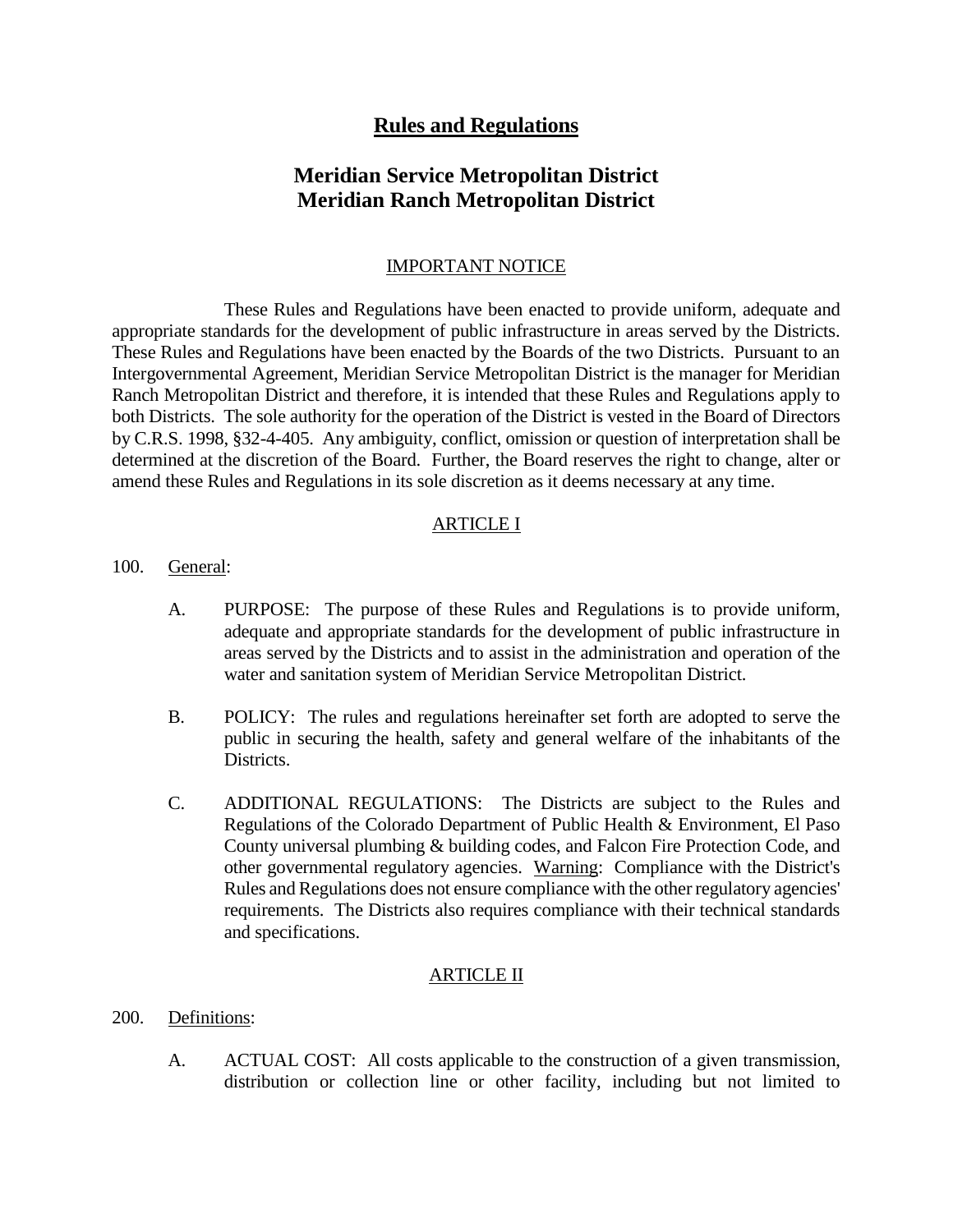construction, engineering, administration, district construction observation, plan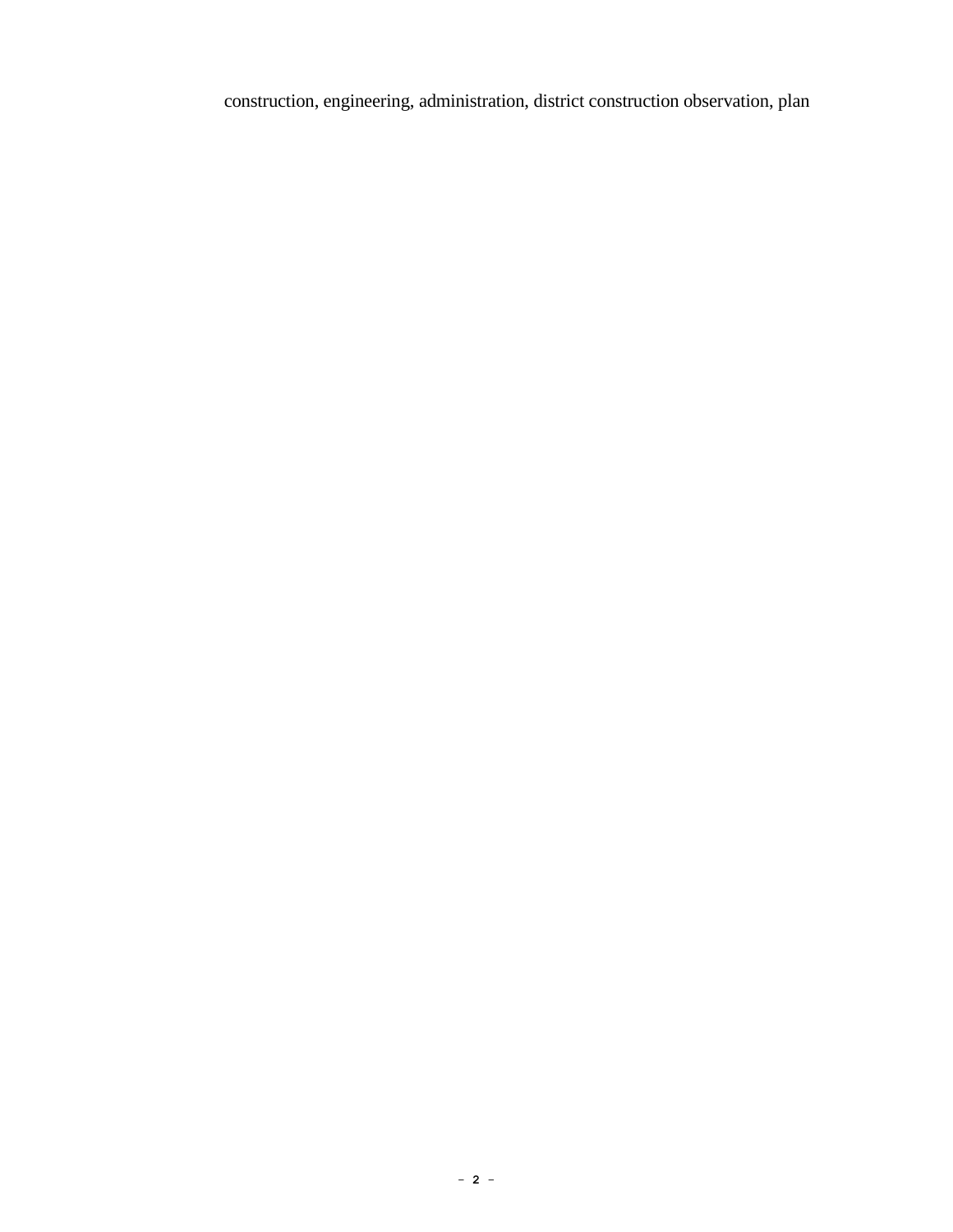approval fees and attorneys' fees, which have been paid by the District or constructor.

- B. AMERICAN WATER WORKS ASSOCIATION: Organization which establishes criteria for specifications and materials used in the Meridian Service and Meridian Ranch Metropolitan Districts and hereafter referred to as A.W.W.A.
- C. BOARD: The elected or appointed Board of Directors of the Districts.
- D. CONSTRUCTOR OR MAIN CONSTRUCTOR: The landowner(s), developer(s), subdivider(s), or agency(ies) actually paying for the construction of or constructing a portion of the District's facilities These parties or their contractor shall have a contractor's license Class B or better from the Colorado Department of Public Health & Environment.
- E. C&A (CONVEYANCE AND ACCEPTANCE) FORM. The Meridian Service Metropolitan District's current Application and Agreement for Extension of Water and/or Sewer Mains.
- F. CROSS CONNECTION: A physical linkage permanently or temporarily connecting any water source other than those authorized by the District or any non-potable source to the Meridian Service Metropolitan District distribution or transmission system.

G. DISTRICT: The Meridian Service Metropolitan District and the Meridian Ranch Metropolitan District.

H. ENGINEERING STANDARDS AND SPECIFICATIONS: The Engineering Standards and Specifications of the District shall be the Engineering Standards and Specifications of the City of Colorado Springs for similar work except as specifically modified by the District.

- I. DISTRICT ENGINEER: Person or firm that has contracted to do engineering work or consultation for the District.
- J. INDIVIDUAL LIFT STATION OR EJECTOR SYSTEM: Device maintained solely by the property owner for discharging sewage from a single family residence or building into the Meridian Service Metropolitan District's sewer mains.
- K. LICENSED PLUMBER OR UTILITY CONTRACTOR: The person licensed to work in the Districts by applicable authority in the State of Colorado.
- L. LIFT STATION: Device serving more than one unit for moving sewage, other than by gravity, through the Meridian Service Metropolitan District's sewer mains.
- M. MAINS OR WATER MAINS: Any pipe, piping or system of piping used as a conduit for water in the Meridian Service Metropolitan District's water system excluding service lines.
- N. DISTRICT MANAGER: The person duly appointed by the Board to administer the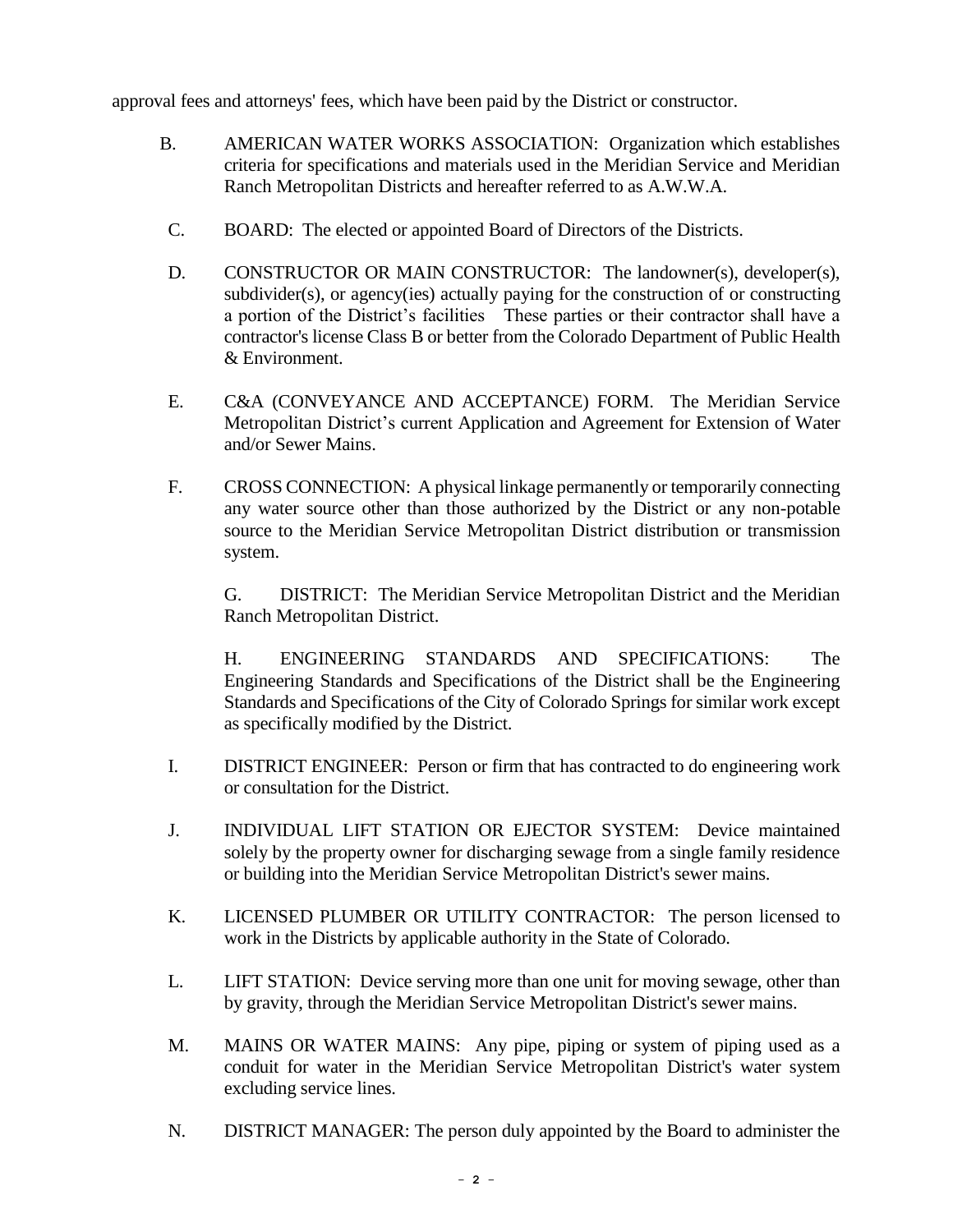affairs of the District.

- O. PERSON: Shall mean any individual, firm, corporation, association, society, company or group.
- P. RULES AND REGULATIONS: These Rules and Regulations, as amended from time to time by the Boards of Directors.
- Q. SANITARY WASTEWATER: The combination of liquid and water-carried wastes discharged from toilet and other sanitary plumbing facilities.
- R. SERVICE LINE: Any pipe used to provide water or sewer service to a building used for residential, commercial, industrial or other purpose from the Meridian Service Metropolitan District's water or sewer main.
- S. SEWER SYSTEM. All facilities for collecting, storing, transporting, pumping, treating and measuring sanitary wastewater.
- T. SEWER MAIN EXTENSION: Any pipe used as a conduit for sanitary wastewater constructed as an addition to the Meridian Service Metropolitan District's existing sewer system.
- U. SEWER OR SEWER MAINS: Any pipe, piping or system of piping used as a conduit for sanitary wastewater in the Meridian Service Metropolitan District's sewer system.
- V. SEWER TAP: The physical connection to a Meridian Service Metropolitan District's sewer main, which, together with the Tap Permit for same, allows sewer service to any permitted premises.
- W. SFE: SINGLE FAMILY EQUIVALENT. This term is used to describe the basic unit of measurement for water or sewer tap fee determination. The unit is based upon a single family detached residence. For sewer service, each residential unit within a multi-family residential structure is classified as a single family unit, and therefore, represents one SFE. Commercial and industrial buildings and improvements are classified, and the size of the sewer tap determined by the Meridian Service Metropolitan District which relates the SFE to water meter sizing for non residential water service. The Meridian Service Metropolitan District follows the SFE determinations established by AWWA guidelines for commercial and industrial uses. Tap equivalents are based upon a fixture unit analysis as established by the District Engineer or other means that the District deems sufficient.
- X. SHALL is mandatory, MAY is permissive.
- Y. SUMP PUMP: Mechanical device used to discharge ground or storm water from around the perimeter of a building foundation.
- Z. SURFACE WATER: Water from rain, springs, melting snow, sprinkling systems, lakes, ponds, streams or any other source which lies upon or above the surface of the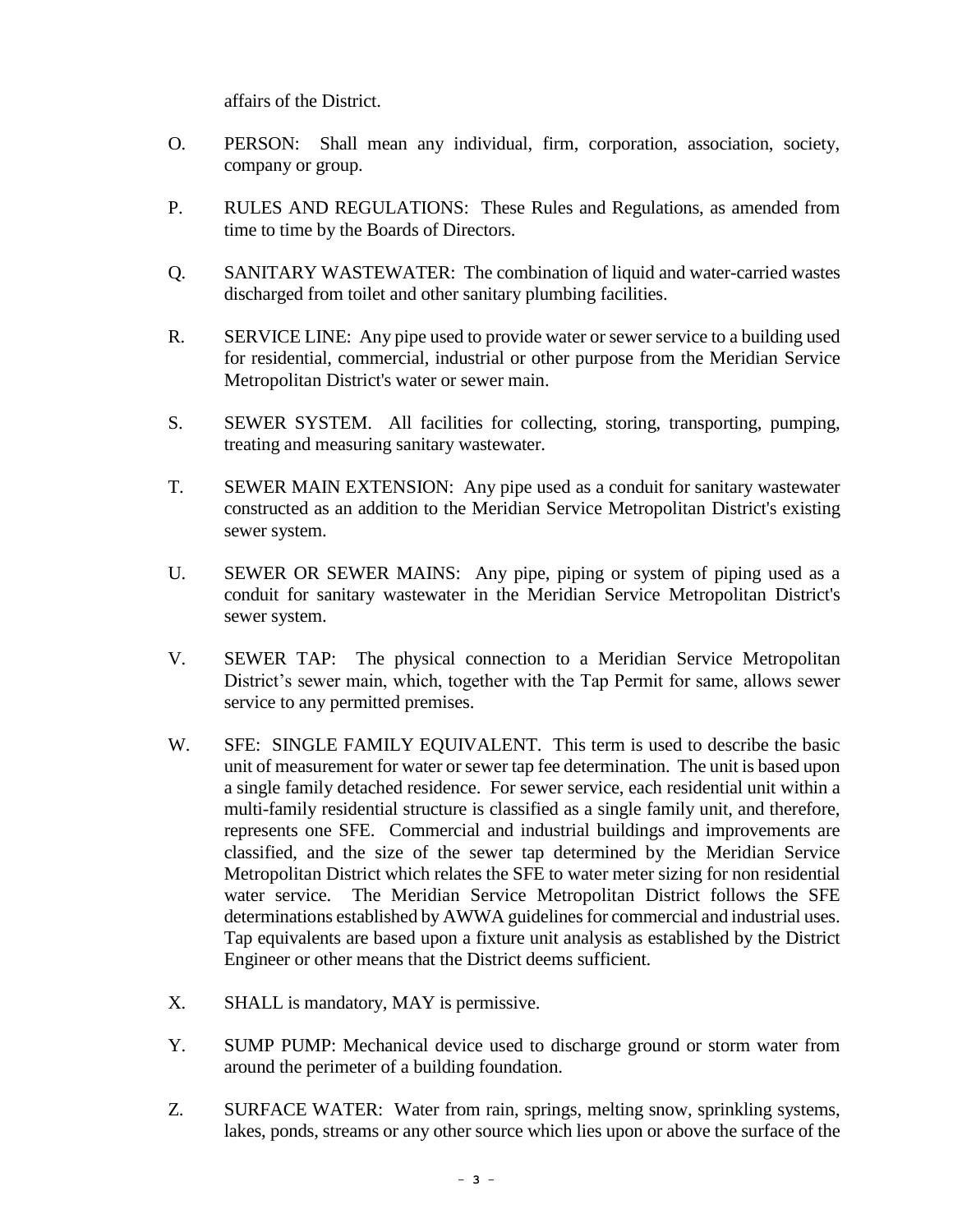ground, whether or not in a defined location, course, or channel, and including water on and/or flowing from the roof or any part of any building or structure.

- AA. SWIMMING POOL DISCHARGE: Swimming pool filters backwash effluent or pool water.
- BB. SWIMMING POOL PERMIT: Written permission granted by the Meridian Service Metropolitan District for connecting, and discharging the effluent from, a swimming pool filter backwash system into the District system.
- CC. SWIMMING POOL SERVICE FEE: A fee imposed by the District for discharging swimming pool filter backwash effluent into the Meridian Service Metropolitan District System.
- DD. TAP FEE: A fee imposed by the District as a prerequisite for connecting to the Meridian Service Metropolitan District System. This fee is based upon the total availability of services provided by the Meridian Service Metropolitan District, and is not limited to or a reflection of costs incurred in simply making the connection to the Meridian Service Metropolitan District System.
- EE. TAP PERMIT: The written authority to make a Tap for water or sewer services to the Meridian Service Metropolitan District System.
- FF. TECHNICAL STANDARDS AND SPECIFICATIONS. The Meridian Service Metropolitan District's minimum technical standards and related operating rules for the design, installation, construction and maintenance of all District facilities. These technical standards and specifications are available at the offices of the District Engineer.
- GG. TRANSMISSION MAIN: A water or sewer main owned by the Meridian Service Metropolitan District and designated as a transmission main and intended to convey water to water mains or transmit sewage from sewer mains and which is normally not available for direct connection by service lines..
- HH. UNDERDRAIN: A perforated pipe or gravel drainage system installed within the Meridian Service Metropolitan District's water or sewer line trenches. WARNING: the District will not allow any connection to the underdrain system in District trenches in any manner whatsoever except house foundation drains specifically approved for connection by the Meridian Service Metropolitan District.
- II. USER: Any person to whom water and/or sewer service is provided, be it renter, record owner, corporation, company, individual, etc.
- JJ. WATER MAIN EXTENSION: Construction of any main or water main attached to the Meridian Service Metropolitan District's existing water system.
- KK. WATER SYSTEM: All facilities for transporting or distributing, storing, pumping, treating and measuring the water.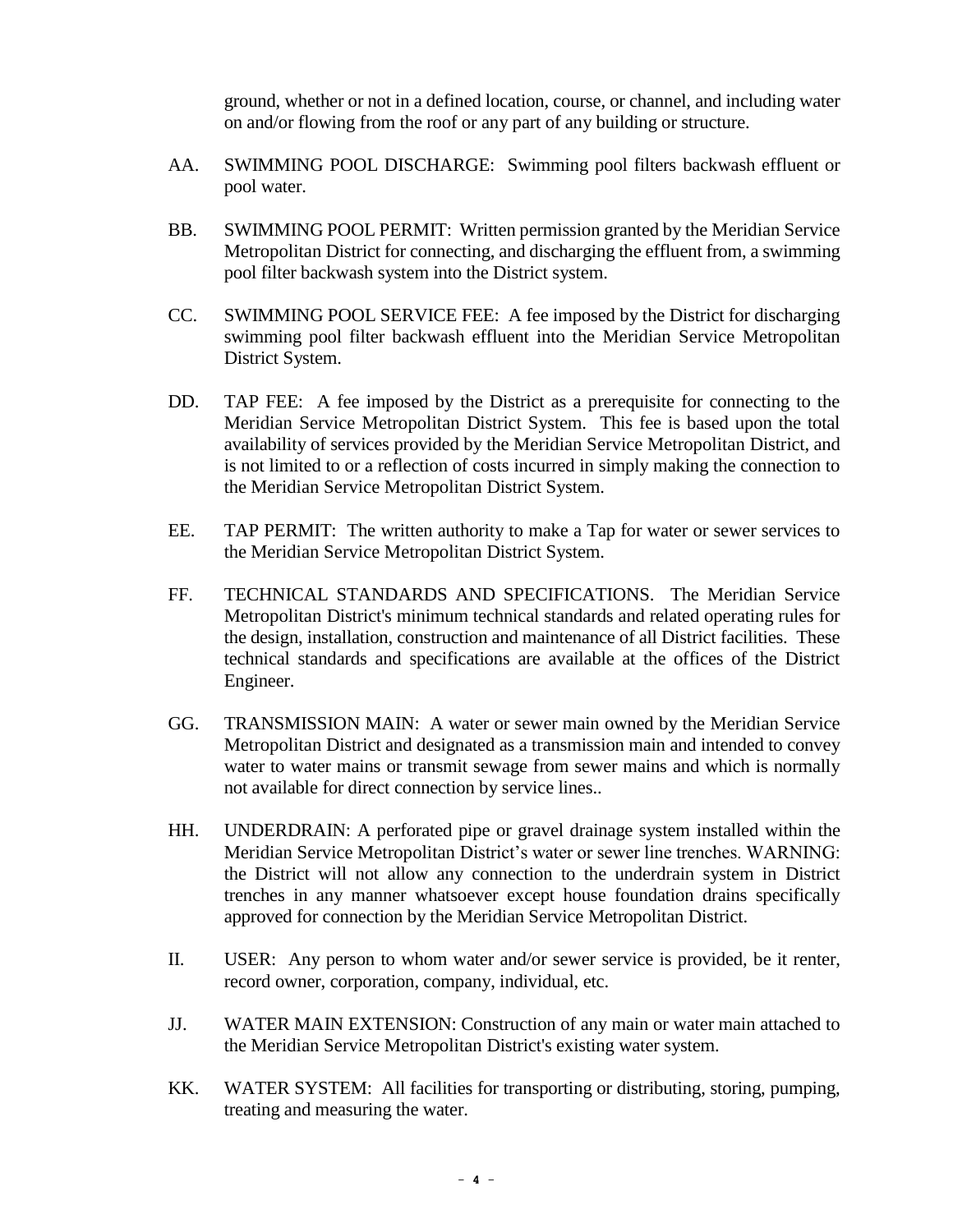### ARTICLE III

### Conveyance and Acceptance of District Water and Sewer Facilities

- 300. Prior to the District incurring any cost to facilitate water or sewer service to any property, the owner and/or developer shall sign the Meridian Service Metropolitan District's current Conveyance and Acceptance Form.
- 301. The current Conveyance and Acceptance Form specifies the procedures and responsibilities for any person who constructs water or sewer facilities or both within the District and/or within areas served by the District.
- 302. The current Conveyance and Acceptance forms are available from the District Manager or the District Engineer.
- 303. Individual water well and/or septic systems are strictly prohibited within the District boundaries or Service area unless specifically approved by the Meridian Service Metropolitan District.

### ARTICLE IV

#### Availability of Water and Sewer Service

- 400. The Meridian Service Metropolitan District has limited capacity for single-family or equivalent single-family water and sewer taps within its service area.
- 401. The Meridian Service Metropolitan District will certify to availability of water and sewer service to the extent of its capacity for single-family equivalents. It is not the policy of the Meridian Service Metropolitan District to reserve its water resources for future use or development and water is made available on a first-come, first-served basis. Certification of availability of water and sewer service for all single family dwelling units, multi-family dwelling units, commercial and industrial users will be reviewed by the Meridian Service Metropolitan District. No certification of availability of water and sewer service will be issued until the facilities for the service have been constructed and accepted by the Meridian Service Metropolitan District or the construction of the facilities has been guaranteed in a manner acceptable to the Meridian Service Metropolitan District. Further, no facility will be accepted for ownership and maintenance unless the proper Conveyance and Acceptance Form has been executed, if applicable, as specified in Article III.
- 402. Inclusion of land into the District boundaries must be approved by the Board of Directors. The District may limit availability of water and sewer service to lands so included.
- 403. Notwithstanding the issuance of a statement of availability, the issuance of water and sewer taps is subject to allocation limitation or curtailment in accordance with the District's policy and ability to serve.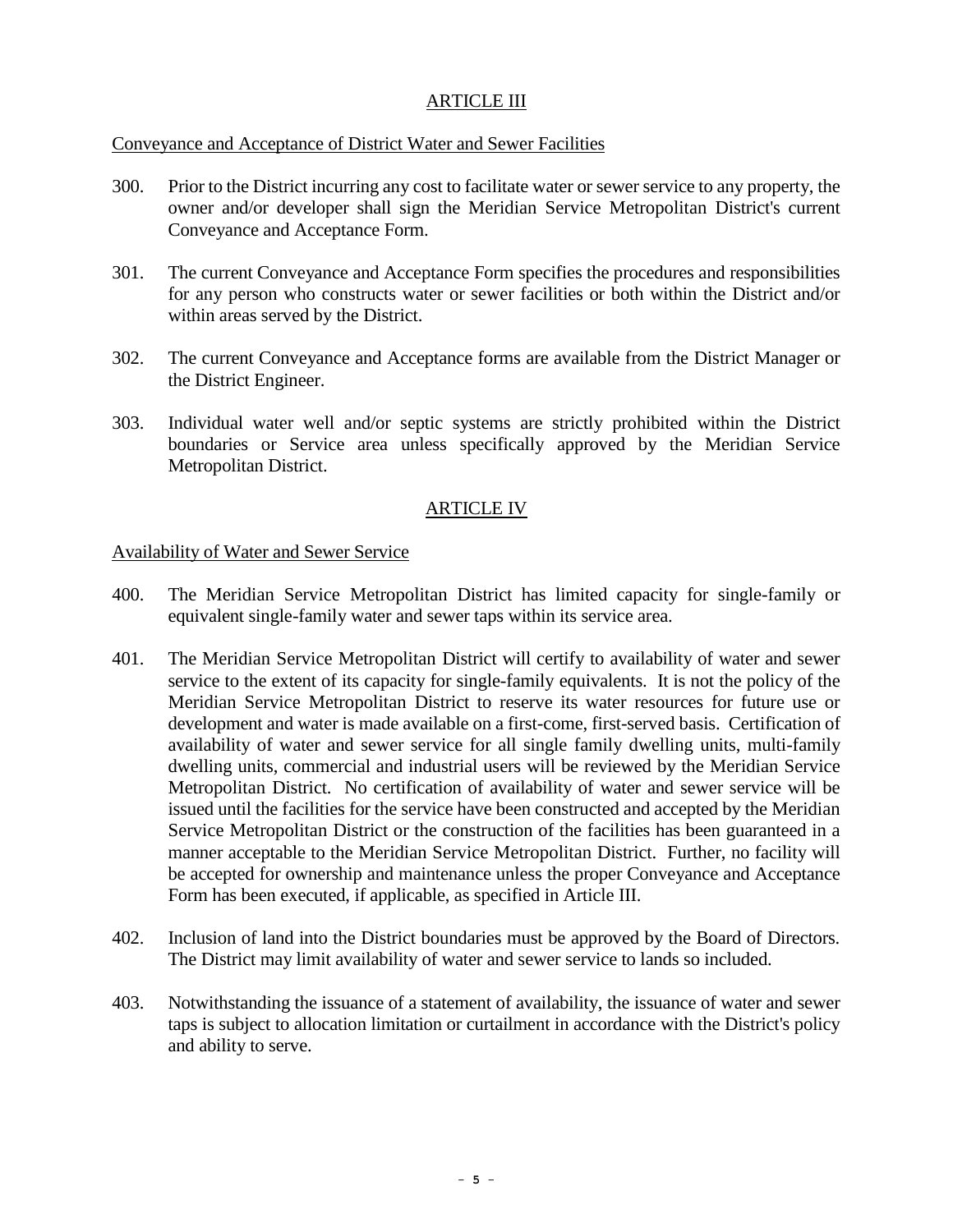#### ARTICLE V

#### Construction of Public Water and Sewer Mains

- 500. It shall be a violation of District policy for any person to construct a water and/or sanitary sewer main within the areas served by the Districts without first having an executed Conveyance and Acceptance form.
- 501. All water and sewer main extensions within the areas served by the Districts shall be made under the supervision of the Meridian Service Metropolitan District Engineer in accordance with the District's specifications. Plans for such extension shall be submitted to the Meridian Service Metropolitan District Engineer; and must be approved by the Meridian Service Metropolitan District prior to construction. Questions shall be referred to the District.
- 502. Any District facilities to be constructed by the District for the benefit of any person will require the deposit of sufficient funds, as determined by the District, before the District will begin the project.
- 503. Construction shall be done pursuant to Colorado statutes dealing with the bidding on public projects except in emergency situations.
- 504. A Performance and Maintenance Bond equal to 100% of the contract (or construction cost) shall be furnished by the contractor to the Meridian Service Metropolitan District on all water and sewer main construction in the District.
- 505. All daily inspection fees on water or sewer mains shall be paid for by the person requesting main extensions in the District.
- 506. Special structures contracted for and constructed by the Constructor such as pump stations, tanks, transmission or outfall facilities required to ensure proper operation of the water or sewer systems, shall be constructed from designs approved by the District Engineer.
- 507. All water, sewer mains and other facilities shall be installed in roads or streets which El Paso County, Colorado Department of Highways, or other public agency has accepted for maintenance as a public right-of-way, or in easements granted to the District. The exact location shall be as directed by the District Engineer.
- 508. Procedure for Water and/or Sewer Main Construction: If the District is to construct facilities to be paid for by the Constructor, the Constructor (landowner, developer or subdivider) shall deposit sufficient money to cover all actual costs in connection with the water and/or sewer main extension, or other facility, plus a sum sufficient to cover contingencies and administrative costs prior to the award of contract for the construction by the District. Upon completion of the work, the final cost shall be certified by the engineers and any overage refunded to or deficiency made up by the Constructor. If the Constructor is to construct the facilities to be dedicated to the District, he shall deposit sufficient money to cover plan checks, construction observation and administrative costs of the District as established from time to time in the schedule of fees and charges prior to the release of plans for construction.
- 509. All water, sewer mains and other facilities, except service lines constructed in the District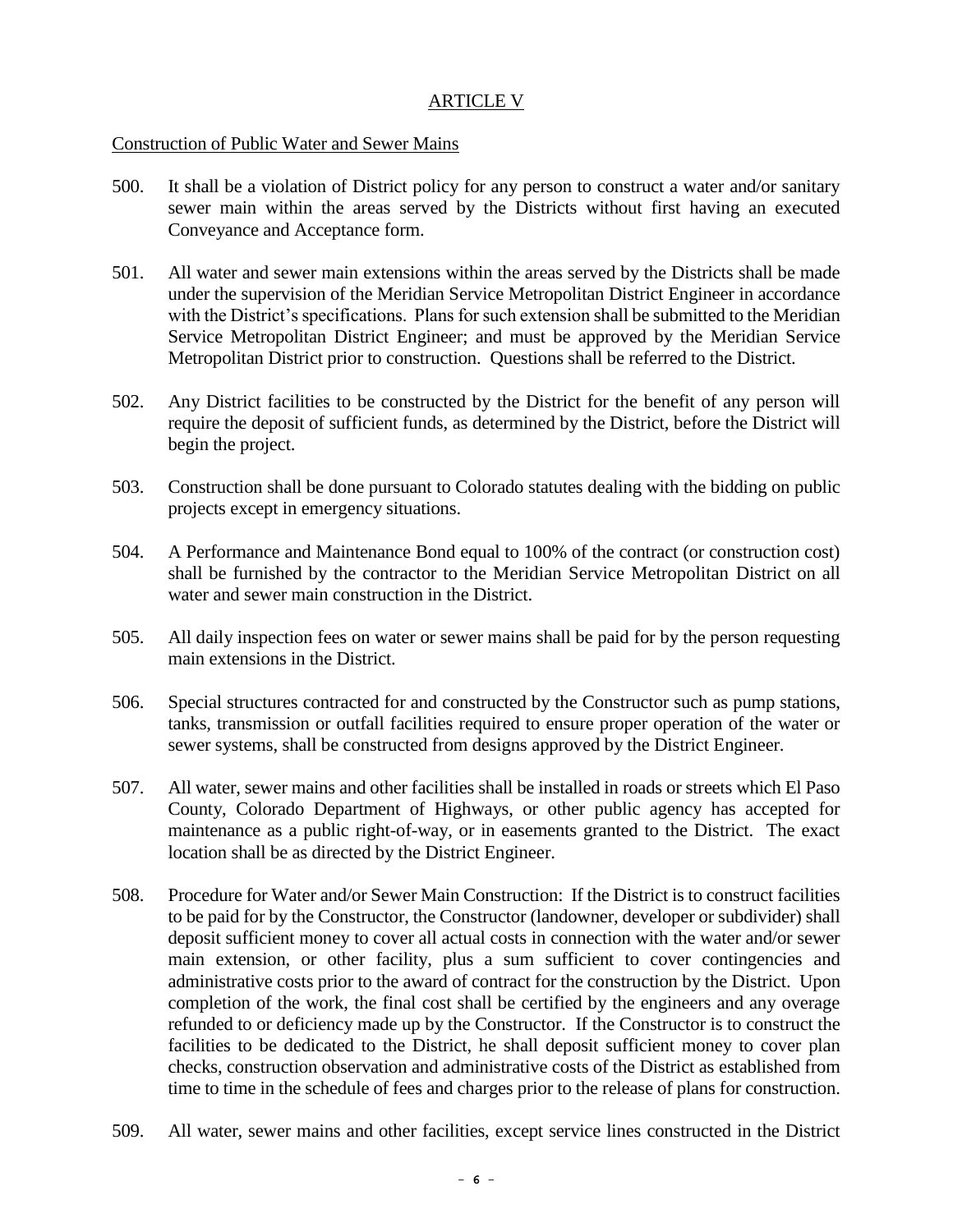Service Area become the property of the Meridian Service Metropolitan District upon preliminary acceptance of the facility.

- 510. Each landowner, subdivider or developer who desires water and/or sewer service will, in consultation with and approval of the District, plat or otherwise grant to the District appropriate easements and rights-of-way. The District may require appropriate easements and rights-of-way for its own use, or where facilities to be constructed are required to cross land not being subdivided or under the landowner, subdivider or developer's control.
- 511. In the event the landowner, subdivider or developer employs the engineering services of an engineer or engineering firm that is retained by this District as its District Engineer, then the Board reserves the right to have the engineering services, design, etc., reviewed by an independent engineer. Expense of such review shall be borne by the landowner, subdivider or developer.
- 512. Connection to other sources of water supply or other water systems shall not be allowed without the explicit approval of the Meridian Service Metropolitan District.
- 513. The Meridian Service Metropolitan District reserves the right to require a Developer to oversize either water or sewer transmission mains. The District may reimburse the over sizing costs for water mains over 12" in diameter or sewer mains over 8" in diameter if they are not required to service a Developer's project or, at the option of the Board, may enter into a cost recovery agreement with the Developer to provide that the Developer may recover costs from subsequent developers or users pursuant to the District's policies on recovery. Payment will be made after facilities are installed, tested and preliminarily accepted by the Meridian Service Metropolitan District for operation. Developer must provide documentation of all costs satisfactory to the District. Over sizing costs shall not include Engineering fees, inspection costs or any other miscellaneous costs associated with the installation of the facility. Final reimbursable amount shall be subject to Meridian Service Metropolitan District approval.
- 514. Water and Sewer System General Requirements: All plans for water main extensions, improvements and changes shall be submitted to the District Engineer. All plans must be approved and signed by the District Engineer and acknowledged by a authorized District representative.
	- A. No taps will be allowed, nor tap permits issued, until construction has been preliminarily accepted by the Meridian Service Metropolitan District.
	- B. Plans to be reviewed must be accompanied by a copy of the recorded plat(s). Additional copies shall be provided at the District's request.
	- C. If any water and/or sewer main is to be constructed outside of a public right-of-way, the construction plans must be accompanied by a request for acceptance of a water easement in accordance with Article XVIII of these specifications. (See Appendix I).
	- D. A pre-construction meeting must be arranged by the contractor and held prior to the start of any work. The District Engineer, contractor, and owner or owner's engineer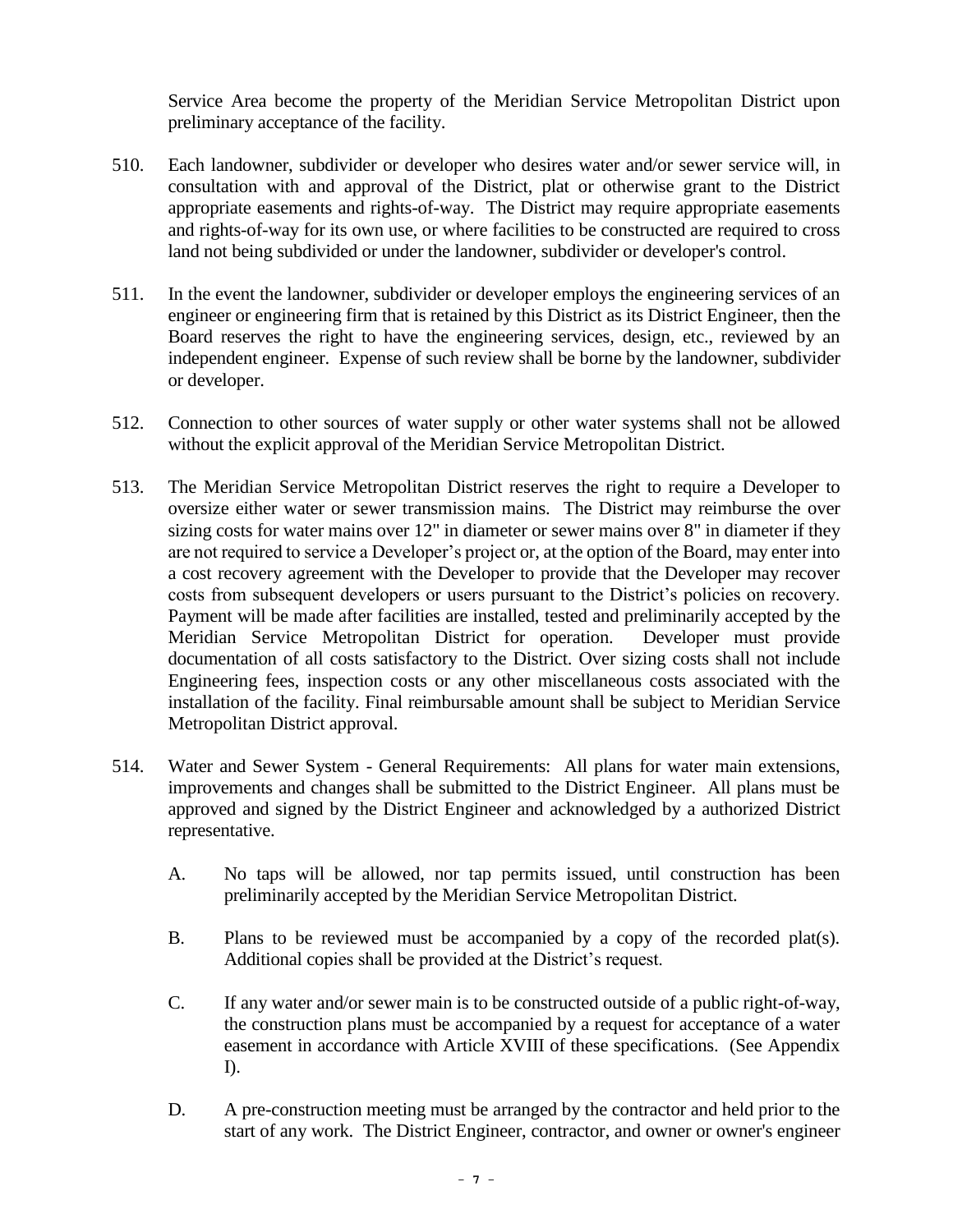must be represented at this meeting. The meeting shall be held at such place as the District Engineer shall direct.

- E. All contractors must notify the District Engineer and authorized District representative at least 48 hours prior to the start of construction.
- F. Approved plans and a copy of the specifications must be kept on the job site by the contractor at all times. The contractor shall maintain a marked up set of plans showing any variations from the contract drawings. These as-built drawings shall be presented to the District Engineer prior to final testing and acceptance of the water line.
- G. Cross connection control shall be enforced in accordance with the Colorado State Department of Health's publication entitled, "Cross Connection Control", latest revision.
- H. No work shall be backfilled (including bedding material above the springline of the pipe) until construction has been reviewed for compliance by the authorized District representative.
- 515. SEWAGE LIFT STATIONS: Except for individual ejector systems which must be approved by the Meridian Service Metropolitan District Engineer, no sewage lift stations will be allowed within the area served by the District, unless approved upon individual application by the Meridian Service Metropolitan District. Generally, it is the policy of the Board not to allow Lift Stations.

### ARTICLE VI

### Use of Public Water and Sewer Systems

- 600. No unauthorized person shall uncover, make any connection with or opening into, use, alter or disturb any Meridian Service Metropolitan District water or sewer main or appurtenances without first obtaining a written permit from the District.
- 601. The observation fee for water and sewer main connections shall be as provided on the most recent approved Schedule of Fees. No work shall start until all District fees have been paid. No work shall start until the District has been properly notified.
- 602. All cost and expense incidental to the installation and connection of the water or sewer service shall be borne by the landowner, subdivider or developer who shall indemnify the Board for any loss, damage, or attorney's fees that may directly or indirectly be occasioned by the installation of the water or sewer service. No inspections, field testing, construction observation or other work shall be done by the Constructor on Saturdays, Sundays or holidays unless permission is granted by the authorized District representative.
- 603. The owner of the house, apartment or buildings of any nature shall be responsible for repair and upkeep of the sewer or water service lines from the curb stop to the structure in cases of water service, and from the main to the structure in cases of sewer service.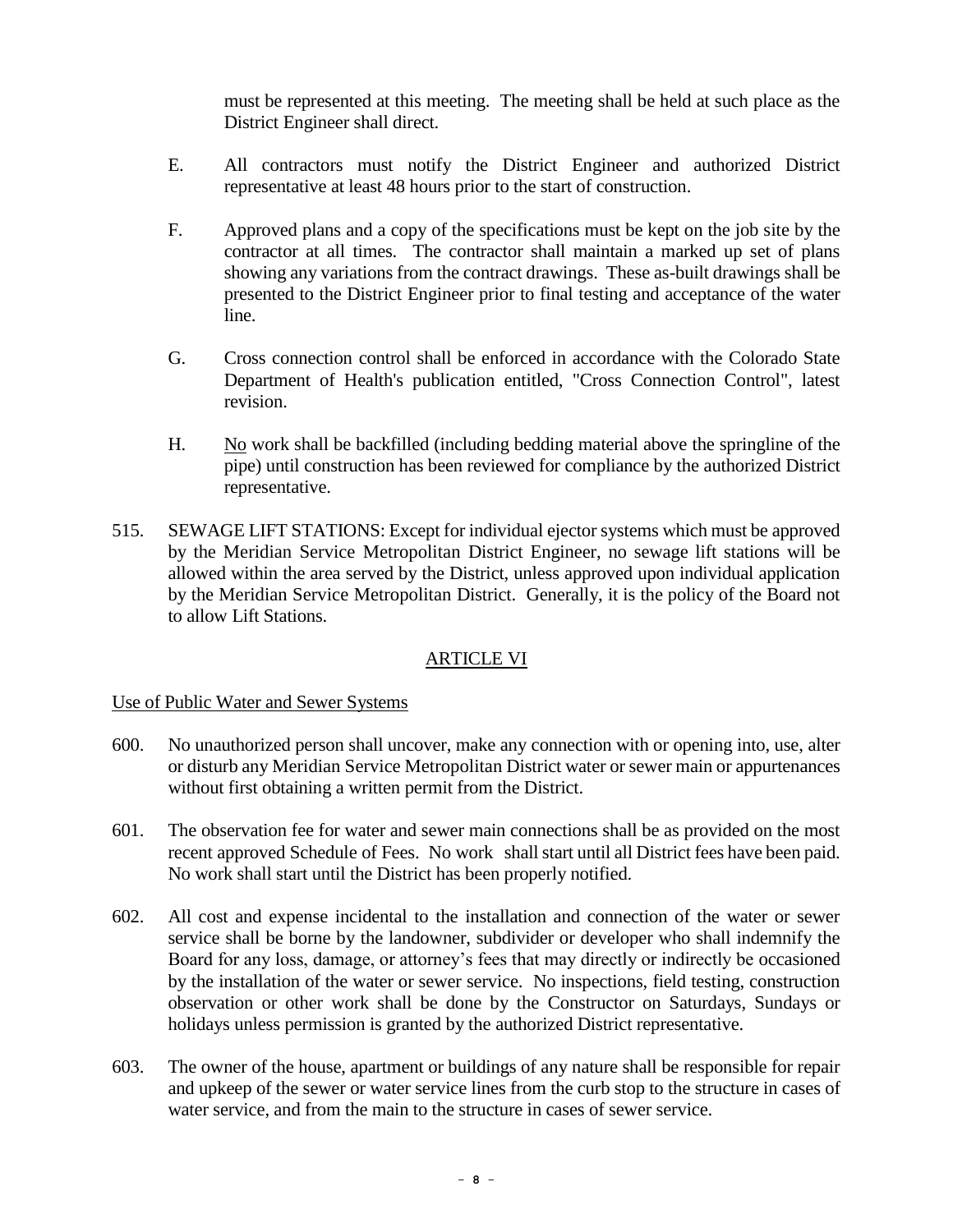- 604. Every single-family detached living unit and every separate structure shall be serviced with a separate water tap, individual meter and service line to the structure. Water taps shall be 3/4-inch or larger size based upon recommendation of the District Engineer. In such cases, the size of the water tap and service shall be reviewed and approved by the District. Ancillary service, including but not limited to barns, livestock, water tanks, and free standing outdoor spigots, shall be reviewed on individual application to the Meridian Service Metropolitan District for approval.
- 605. Existing water or sewer service lines may be used in connection with new buildings only when found, on examination by the District Engineer, to meet all the requirements of these Rules and Regulations.
- 606. The water service line shall be soft type K copper with double brass strap tapping saddle. Fittings shall be brass or copper alloy. Where meters are to be set in driveways, parking lots or other paved areas, prior approval from the Meridian Service Metropolitan District will be required. Connections shall be by "flared" methods.
- 607. The sewer service line shall be PVC pipe with push on joints or any other material approved by the Meridian Service Metropolitan District, subject to the limitations of the Uniform Plumbing Code requirements. The line shall be watertight and on a constant grade in a straight line, and not closer than five horizontal feet from any bearing wall, except where it exits the building. Every sewer service shall have at least one clean-out for each 75 feet of length.
- 608. The water service shall be brought to the building at an elevation that will allow a minimum of four and one-half feet of cover over the top of the pipe. No service shall be laid parallel to or within five horizontal feet of any bearing wall. The water service line shall generally be laid at a uniform grade and in a straight and continuous line. In those cases where, due to the length of the service line, it is impossible to have a service line without a joint, the jointing method will be submitted for review by the Meridian Service Metropolitan District.
- 609. All excavations required for the installation of water or sewer service shall be open trench work unless otherwise approved. Pipe laying and backfill shall be performed in accordance with the standard specifications adopted by the Meridian Service Metropolitan District.
- 610. The applicant for the water and/or sewer service permit shall notify the Meridian Service Metropolitan District when the service is ready for inspection and connection. The entire service line shall remain visible until the District's inspection of the line and connection is complete. The work on water or sewer service lines shall be done by approved plumbers or utilities contractors subject to District inspection, but plumbing work contracted for by an approved plumber may be performed by him through journeyman plumbers or apprentices under his direct supervision but must meet the Colorado State Department of Health's Technical Plumbing Code.
- 611. Revocation of Plumber's or Utility Contractor's Approval: The violation of any of these Rules and Regulations or the District's installation specifications shall constitute sufficient grounds for revocation of the plumber's or utility contractor's right to continue to work within the area served by the District. Whenever it appears a violation has been committed, the plumber or utility contractor shall be sent written notice of hearing. See Article XXII.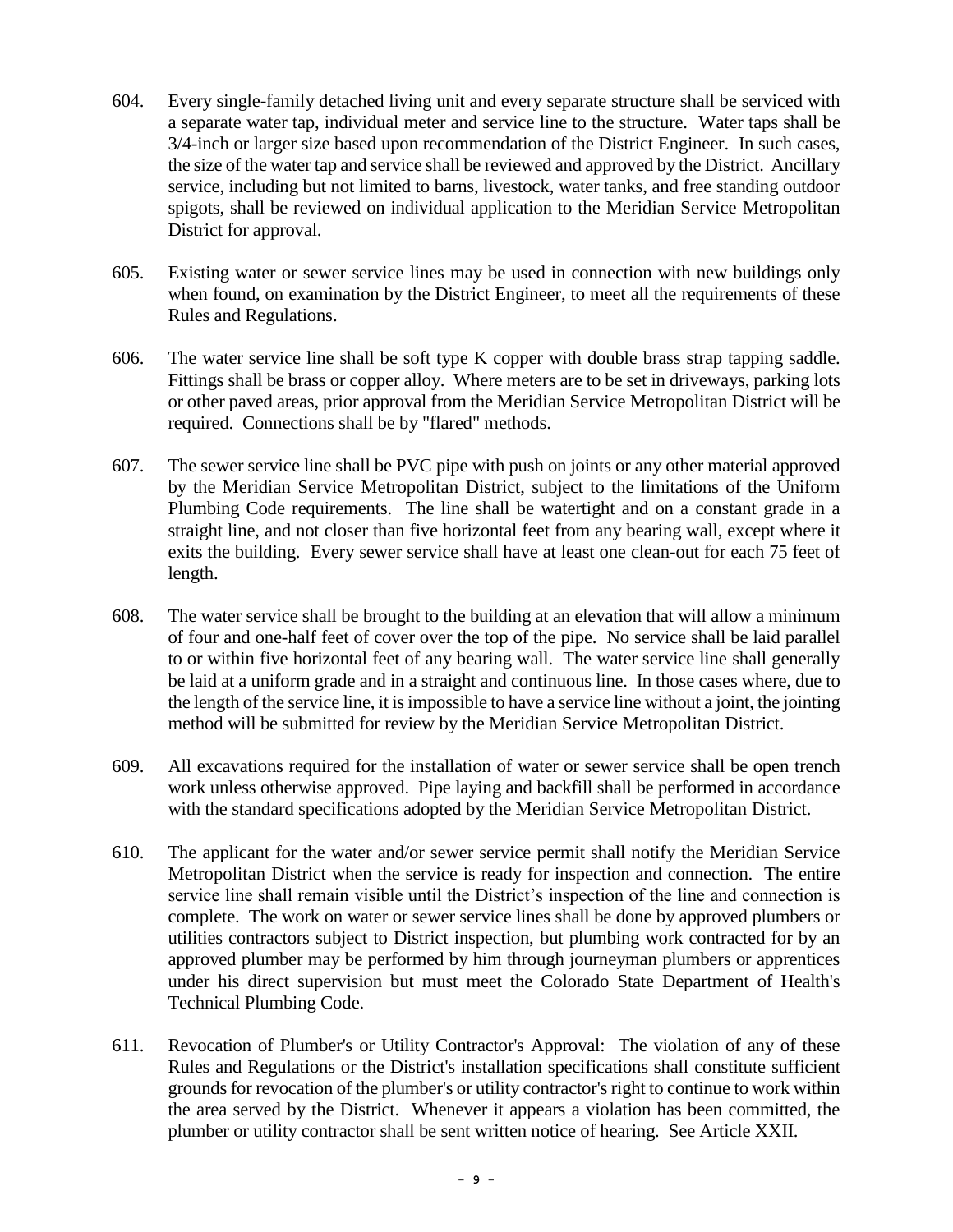- 612. All water and sewer service lines installed within the area under jurisdiction of the District shall be performed only by approved plumbers and contractors with applicable licenses. Liability insurance shall be carried in sufficient amounts to protect the District against any and all claims that may be occasioned by the work of the plumber or contractor. Worker's Compensation Insurance shall be carried in accordance with the provisions of the State of Colorado.
- 613. All contractors, plumbers and others doing work on any water or sewer main, service lines or structures in the District Service Area shall comply with applicable District, El Paso County, or State Highway Department regulations on excavation, backfill, compaction and restoration or surfacing.
- 614. All construction work and materials shall meet the standards and specifications of the District, the Uniform Plumbing Code and the Technical Plumbing and Building Codes of the Colorado Department of Public Health and Environment. The District's specifications include the City of Colorado Springs Utility Standards as well as the District Addendum to Technical Specifications and may be obtained at the office of the District Engineer. The District's specifications may be stricter than those of other regulatory agencies and shall govern in instances of conflict.
- 615. All permits, fees and licenses shall be paid for by the contractor, plumber or others doing work in the District Service Area prior to the start of construction.
- 616. All construction of sewer and water facilities shall be adequately guarded with barricades and lights so as to protect the public from hazard. Street, sidewalks, parkways and other public or private property disturbed in the course of the work shall be restored in a manner satisfactory to the District within a reasonable time.
- 617. Water and sewer service shall be furnished only to persons whose property is included within the area served by the District which is subject to these Rules and Regulations or as otherwise determined by the District.
- 618. A person owning land outside the boundaries of the District who desires service must either include all of his land contiguous to the parcel upon which service is desired within the boundaries of the District or enter into an Extraterritorial Service agreement, unless the District determines otherwise. There is no right to be included within the boundaries of the District and this is a matter strictly up to the discretion of the Board.
- 619. Any person found to be violating any of the provisions of these Rules and Regulations shall be served with written notice stating the nature of the violation and providing a reasonable time limit for satisfactory correction thereof.
- 620. Any person violating any of the provisions of these Rules and Regulations shall become liable to the District for any expense, loss, damage or attorney's fees occasioned by reason of such violation and will be subject to fine.
- 621. The District's agents and other duly authorized persons shall be permitted to enter upon all properties for the purpose of meter reading, observation, inspection, measurement, sampling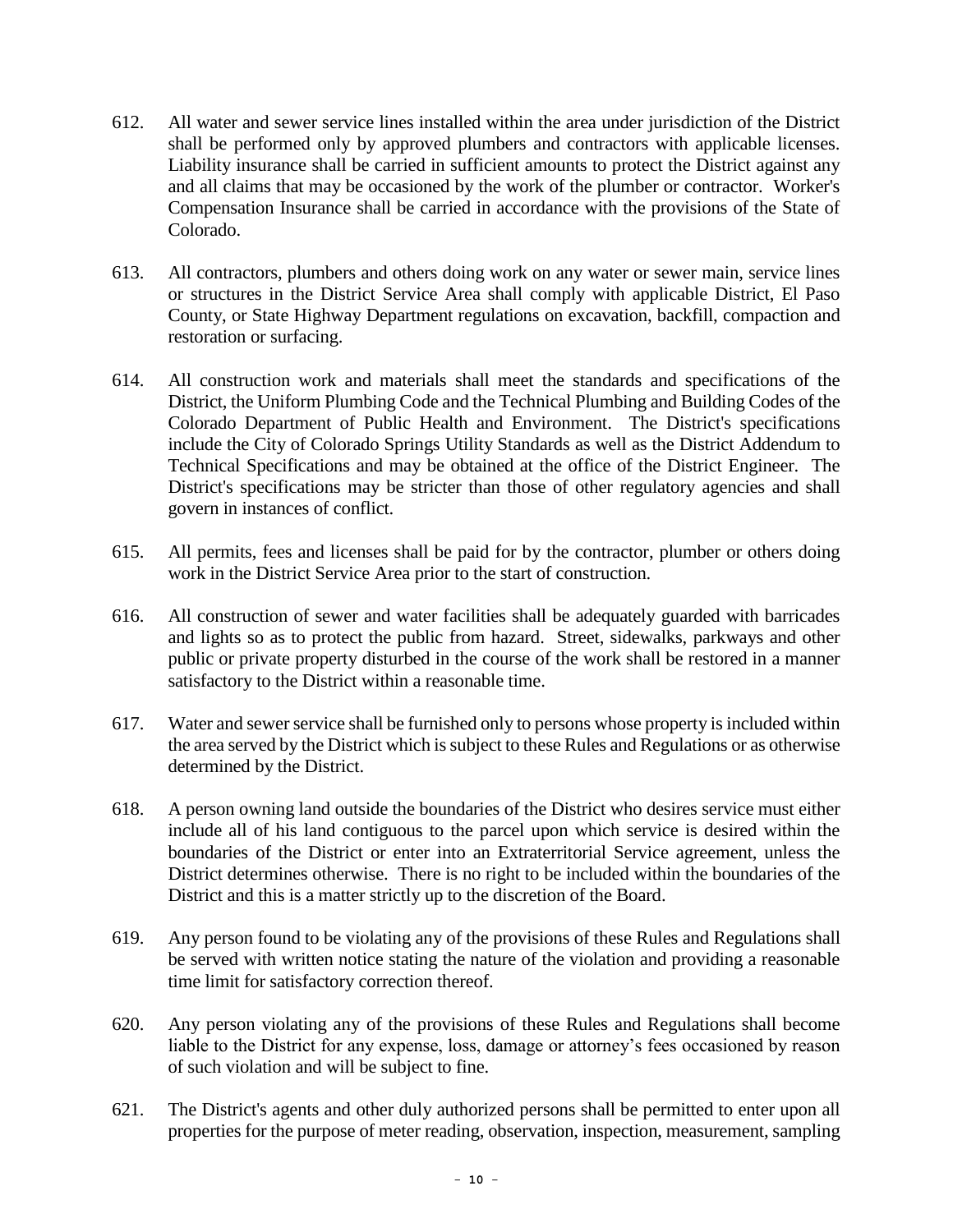and testing in accordance with the provisions of these Rules and Regulations.

- 622. Charges for water and sewer service shall be set from time to time by the Board. Water service shall be metered and billed accordingly. Sewer service for industrial or commercial service of unusual characteristics shall be metered, and the cost of all such metering equipment shall be borne by the applicant for service.
- 623. Swimming Pools and Hot Tubs: No public or private swimming pool or hot tub drain shall be connected to the sanitary sewer system. The District does not allow discharge from a swimming pool or a hot tub into its sanitary sewer system except for filter system effluent as approved on an individual basis.
- 624. The District shall not allow any drainage system to be connected to its water or sewer system (bedding, trench or underdrain) or water or sewer lines in any manner whatsoever except house foundation drains specifically approved for connection to an underdrain by the Meridian Service Metropolitan District.
- 625. The District does not warrant the delivery of specific quantities of water, nor does it undertake to maintain water pressures sufficiently high to operate irrigation systems, automatic household appliances, or other equipment depending on water pressure for their operation. No allowance will be made by way of reduction in demand, contract, readiness to serve, or minimum charges, for reduction in quantities of water normally delivered caused by failure of supply, line breaks, or restrictions placed on use of water during times of shortage or low pressure. During periods of short supply, the District will act as an agent for all of its users and endeavor to ensure each a fair and equitable share of the water available. To this end, it may impose irrigation restrictions or other water conservation measures, enforcing the same by providing penalties for the violation of its rules.
- 626. It shall be unlawful for anyone to discharge any waste or byproducts into the sanitary sewer system other than normal effluent. Anyone desiring to discharge other than normal effluent shall be required to obtain a special permit from the Meridian Service Metropolitan District. Permits shall be issued at the sole discretion of the Meridian Service Metropolitan District. Instances of special permits include purging of mobile home or recreational vehicle holding tanks. The discharge of toxic materials dumping of used oils, paint, gasoline, solvents and other petroleum based products are specifically prohibited.

### ARTICLE VII

Application for Service and Charges

- 700. Application: Applications for service must be filed with the District Manager and be accompanied by appropriate fees.
- 701. Water and Sewer Charges: A Schedule of Fees is available from the District. The charges may be increased or decreased by the Meridian Service Metropolitan District at any time without notice.
- 702. All properties requiring water and sewer service shall pay the applicable fees charged by the District.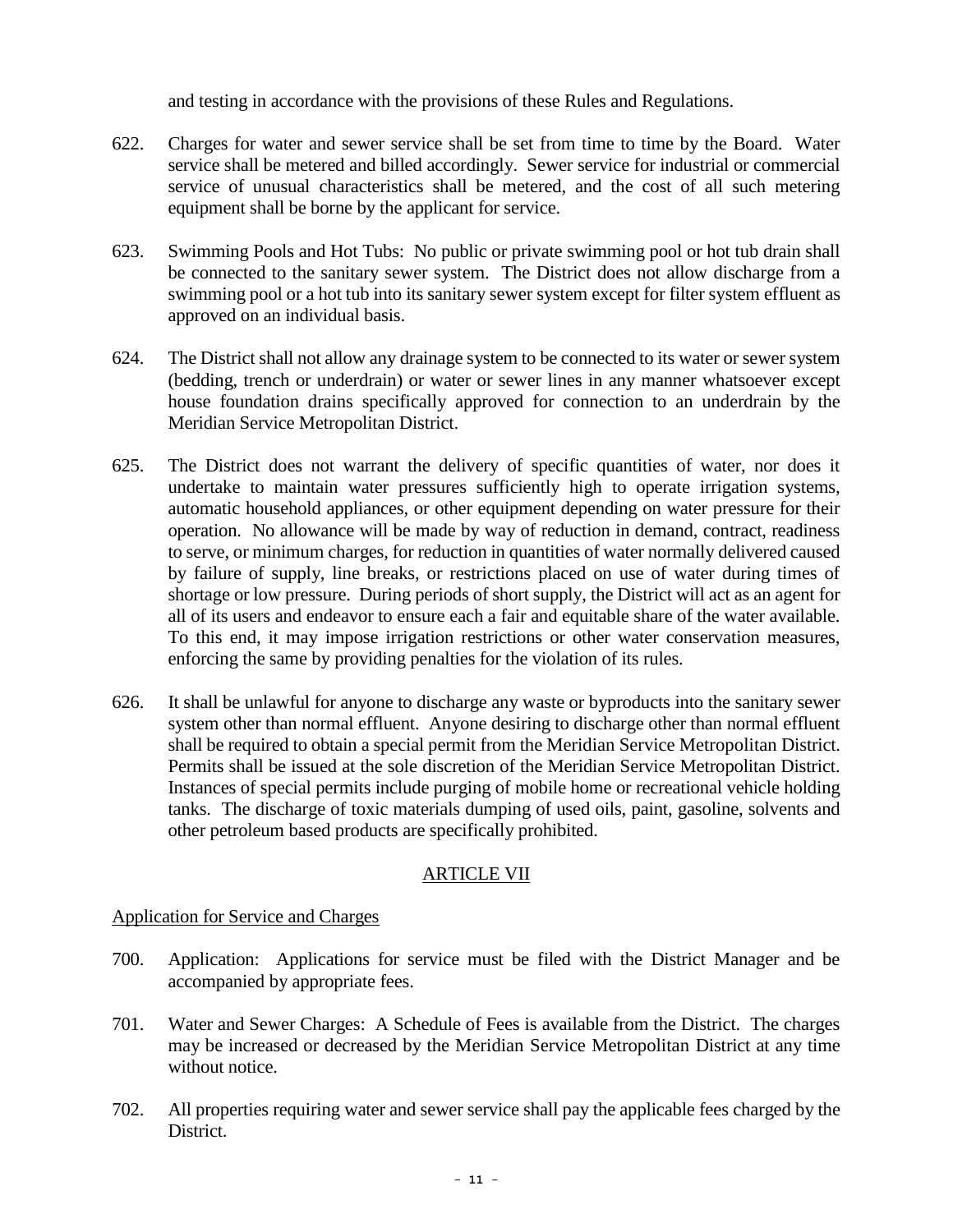- 703. Any use of a residential water meter larger than 3/4-inch must have prior Meridian Service Metropolitan District approval. Meters larger than 1" must be approved by the District and are installed by the applicant and approved by an authorized District representative prior to being placed into service.
- 704. All non-residential water uses will require a review by the District Engineer of a fixture unit analysis in accordance with A.W.W.A. specification and the required tap size will be determined by the Meridian Service Metropolitan District.
- 705. All water service lines shall be constructed in the same size as the water meter, unless an exception is granted by the Meridian Service Metropolitan District.
- 706. In calculating sewer service charges for multi-family, hotel and motel uses, each living unit shall be assessed as a single family equivalent.
- 707. In calculating sewer tap fees, single-family equivalents shall be determined by the size of the water tap serving the structure or the number of living units as applicable.
- 708. In calculating sewer service charges for non-residential uses, service charges will be based on water usage. Non-residential uses shall include, but not be limited to: schools, churches, retail, commercial and industrial.
- 709. The owner/developer shall be required to pay all associated fees assessed by any governmental agency on the project.
- 710. Meter Purchase Policy: All water meters shall be obtained from the Meridian Service Metropolitan District or from those suppliers approved by the Meridian Service Metropolitan District. All meters shall remain the property of the Meridian Service Metropolitan District. All related water meter appurtenances shall be in conformance with District standards.
- 711. Cancellation of Application and Refund of Fees: The District reserves the right to revoke any application previously granted before service has been provided, and will refund any tap fees or fees for services not provided.
- 712. Assignment Prohibited: Upon the granting of an application and the payment of any tap fee, the applicant shall not be allowed to transfer, sell or assign the purchased taps to any other person or property without the District's express written consent, and if such consent is given it may be subject to any and all conditions that the District may impose, acting in its sole discretion, including but not limited to the fulfillment of any of the requirements of these Rules by the proposed transferee, purchaser, assignee; the payment of additional fees or charges; and/or any other District terms or conditions. Any attempted transfer, sale or assignment without the District's express written consent shall not only be invalid as to the transferee, purchaser or assignee, but shall also subject the original applicant to potential fines and penalties, including but not limited to a revocation of the previously approved taps, loss of any right to a refund of tap fees or fees for services previously paid for but not used, and any other remedies set forth in these Rules.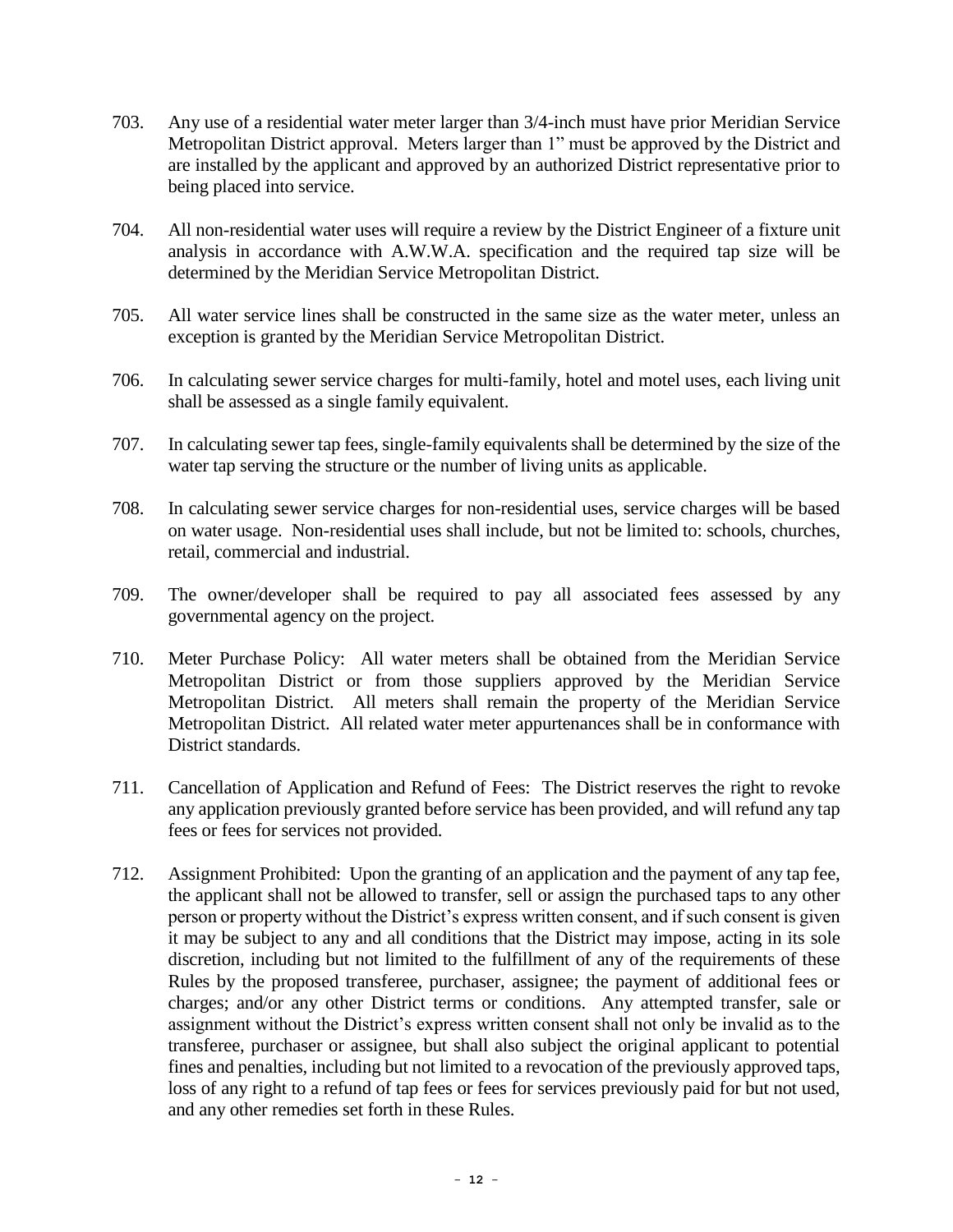- 713. Denial of Application: The Meridian Service Metropolitan District reserves the right to deny application for service for any reason, including but not limited to:
	- 1. That connection of the system to applicant's existing plumbing would constitute a cross-connection to an unsafe water supply; or
	- 2. That the service applied for would create an excessive seasonal or other demand upon the facilities.
	- 3. Failure to comply with the District's Rules and Regulations or specifications.
- 714. Special Water Service through Fire Hydrants: If temporary water service is supplied through a fire hydrant, a permit for the use of the hydrant shall be obtained from the Meridian Service Metropolitan District by application. All water used from hydrants will be metered or billed per load. A deposit will be required to cover water meter and fire hydrant damage and estimated water bill. Any damage to the hydrant meter or District property will be paid for by the permittee. All hoses and connections shall be in accordance with Colorado Health Department criteria. All special permits using water through fire hydrants shall desist during the duration of any fire in the District, or upon request by the District for any reason.
- 715. Customers desiring a "turn off" or "turn-on" of service for purposes of vacation, vacancy of rental property, etc., shall be charged a fee, at a flat rate according to the Schedule of Fees.
- 716. Penalty for "Unauthorized Turn On": It shall be contrary to these Rules and Regulations for any person, except employees or officials of the District, to turn on water service after the shut-off by the District.
- 717. Water and Sewer Service Billing: Statements for all types of water and sewer service charges shall be rendered on a monthly basis. Charges for late payments, previous month, turn on, turn off, meter repairs, etc., shall be added to the statements.

Bills shall be payable within thirty (30) days from billing date on statement. Bills paid after the 30th day after billing date will be charged a late fee as established in the Fee Schedule.

Water and sewer bills not paid within 90 days shall be processed for water shut-off. The Meridian Service Metropolitan District will deliver by regular mail to the property being served a shut-off notice; said shut-off notice will require the bill be paid by the date specified in the notice. Failure to pay will result in service turn-off and the imposition of turn-off and turn-on charges as established in the Fee Schedule. If neither the water user nor the occupant can be located for personal service, said notice shall be attached to the property.

By statute, the District has a perpetual lien against property upon which a delinquency exists.

If the delinquency continues for a greater period than 90 days, the Board may file a lien against said property with the Clerk and Recorder's Office of El Paso County. All collection costs, attorneys' fees, and court costs shall also be charged to the water and/or sewer user. In certain circumstances, delinquencies may also be certified to the County and collected in the same manner as property taxes.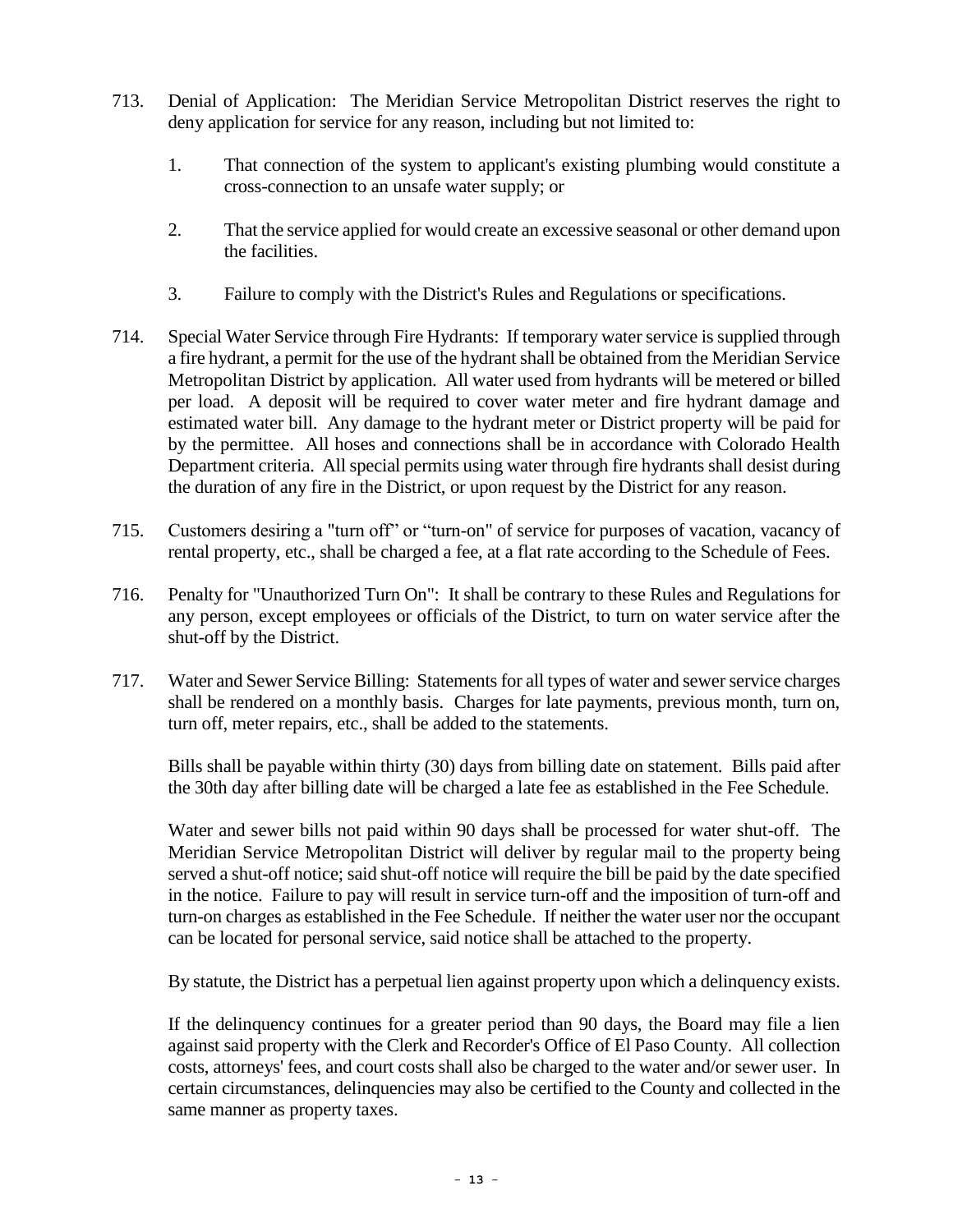- 718. Liability for Payment: The property owner and occupant are hereby deemed jointly and severally liable for charges of the District. The District hereby assumes no responsibility for any agreements between landlords and tenants. The District reserves the right to collect deficiencies by any means available to it.
- 719. Property Owner's Responsibility: The District assumes no responsibility for agreements between property owner and buyers. It shall be the responsibility of property owner to notify the Meridian Service Metropolitan District for final readings and completion bills. In any cases of deficiency, the District will look primarily to the property owner for payment.
- 720. Meter Testing: All meters shall remain the property of the District. The District may make a test of meters. The District shall have the right to enter upon the customer's property during reasonable hours to conduct the tests. If the customer requests that his meter be tested for accuracy, he shall be charged for this test, provided the meter is found to be accurate. If the meter is not working properly, the District will repair or replace it, unless damage was caused by the Homeowner.
- 721. Sewer Services General: No connection to a District owned sewer main, or approved stub out, shall be allowed prior to the purchase of a District tap permit and payment of appropriate District fees. Sewer service lines shall be installed in a separate trench, maintaining a tenfoot horizontal separation from the water service line. All sewer service installations shall be in accordance with the specifications of District, Uniform Plumbing and Building Codes, and El Paso County Building Regulations. In those cases, which involve private individual sewage disposal systems, an approval from the Health Department will be required

Tap permits and/or physical connection permits will not be allowed prior to District preliminary acceptance of the sewer main to be tapped.

- 722. Sewer Services Ownership and Maintenance.
	- A. Ownership The sewer service line, including the connection to the Meridian Service Metropolitan District's main, shall be owned by and installed at the expense of the owner of the property to be served.
	- B. Maintenance The customer shall maintain all service pipe and appurtenances, including but not limited to cleanouts, and/or commercial/institutional interceptors between the structure being served and the Meridian Service Metropolitan District's sewer main, including the connection on the District's main. The customer shall indemnify the District for any loss, damage or attorney's fees that may directly or indirectly be occasioned by the installation of the water or sewer service. In those cases where grease traps or other filtering processes are employed, the District reserves the right to periodically review maintenance and schedules and to inspect the same.
	- C. Inspections No taps or connections will be allowed to the Meridian Service Metropolitan District's mains unless a District representative is present to inspect the connection. Dye tests will be required on all sewer service connections. Subject to Section 602, no inspections will be made unless a 24-hour notice during normal business hours has been received by the District. All taps must be made in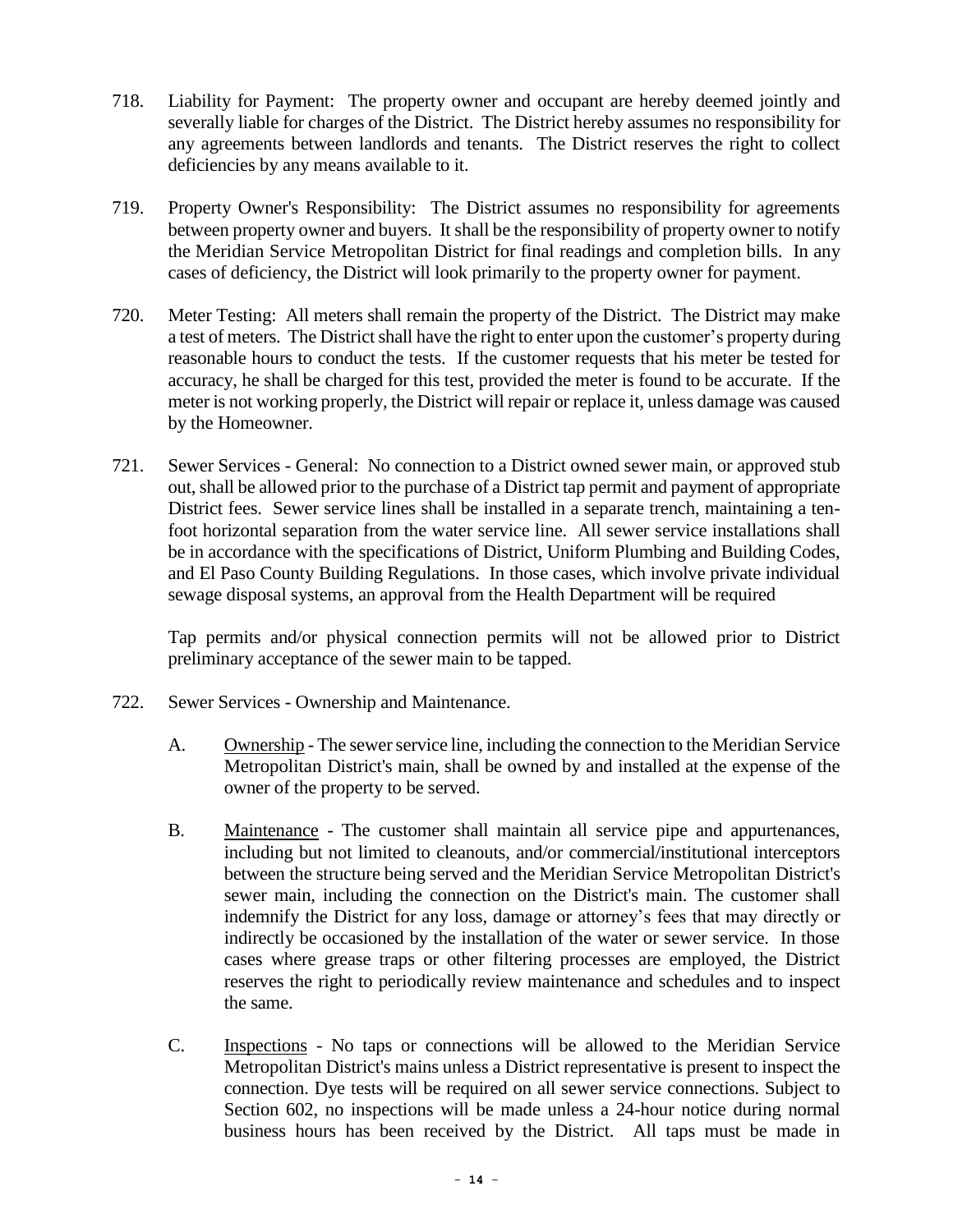accordance with District specifications.

- D. Grease Traps In all cases where grease traps or other filtering processes are required to be inspected, the owner and/or operator shall maintain a log, signed by the contractor, of each time the device is cleaned and/or maintained. This log shall be available for inspection by the District. All grease traps shall be cleaned with sufficient regularity to prevent grease buildup in the District's sewer system. Failure to adequately maintain a grease trap or other filtering device, which results in grease buildups in the District's sewer system, will result in the District charging the offending property owner/tenant the cost of cleaning the affected sewer mains.
- E. Sump Pump No sump pump shall be connected or discharged into the sanitary sewer system. The District may require inspection of all sump pumps to insure proper installation and discharge to atmosphere.
- 723. Water Services General:
	- A. No connection to a Meridian Service Metropolitan District owned water main will be allowed prior to the purchase of a District tap permit, and payment of appropriate District fees. Tap permits will not be issued prior to Meridian Service Metropolitan District preliminary acceptance of the water main to be tapped.
	- B. Water service line installation shall be in accordance with A.W.W.A. C-800, and in accordance with the standards and specifications of the District.
- 724. Water Services Ownership and Maintenance:
	- A. Ownership The service pipe and fittings connected to mains owned by the Meridian Service Metropolitan District shall be installed at the expense of the tap permit purchaser or property owner.
	- B. Maintenance The owner shall maintain all service piping, fittings and appurtenances from the curb stop to the structure. The owner shall indemnify the District for any loss, damage or attorney's fees that may directly or indirectly be occasioned by the installation of the water service.

The meter pit/curb stop is the location at which the responsibility for the water lines transitions from the District to the customer/landowner. The meter pit/curb stop is a structure that contains either the water meter or the water turn-on/turn-off valve. It is normally located on the customer's property between the back of the sidewalk or curb and the structure. An example of the typical location of the meter pit/curb stop is shown on the attached drawings.

Proper functioning of the meter pit/curb stop and access by the District to the meter pit/curb stop are essential for the public health, safety, and welfare of the District's customers. Such proper functioning and access are also essential for the efficient and proper functioning of the District and its water system. As such, each owner shall comply with the following as it relates to the meter pits/curb stops: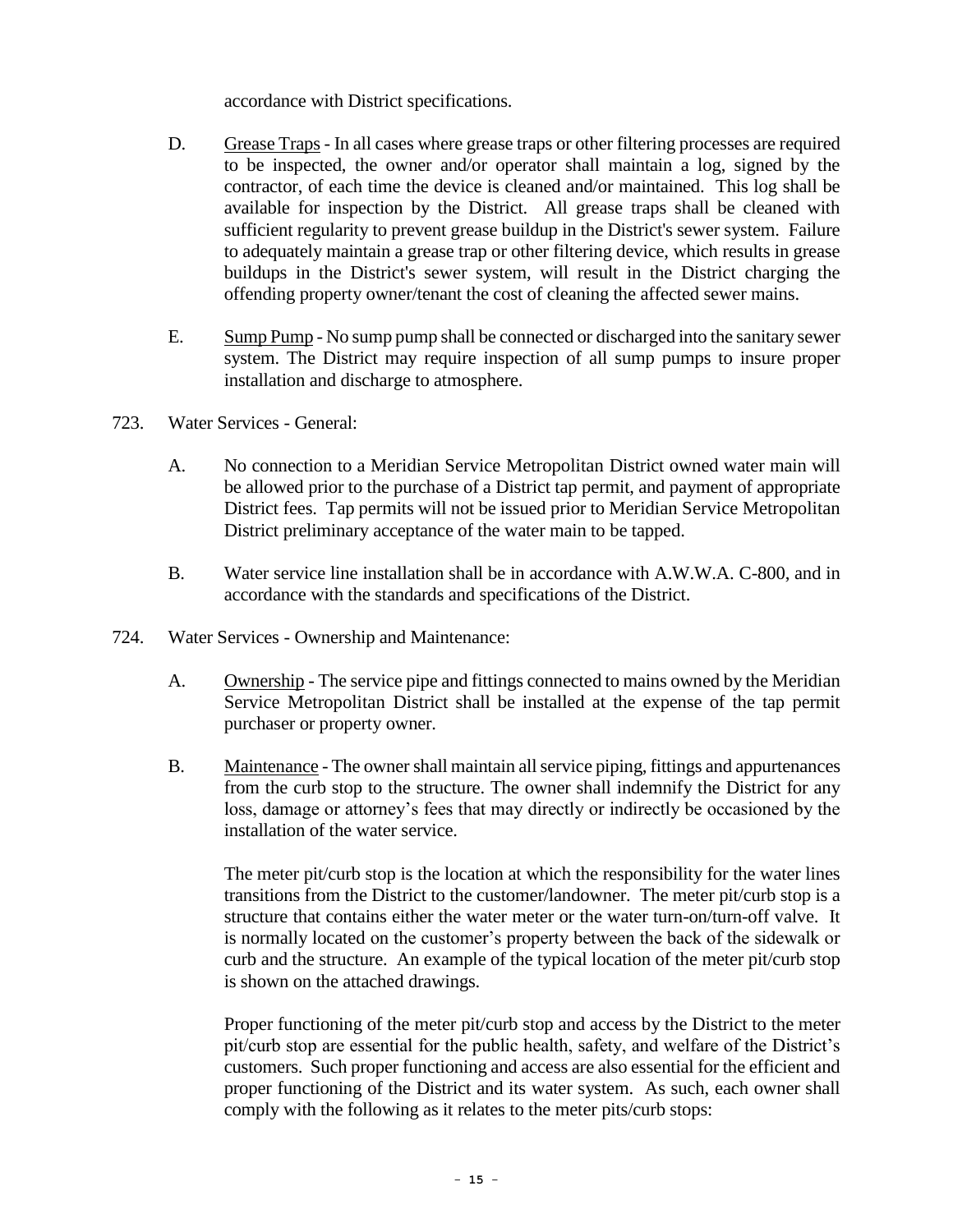- The grading and landscaping around the meter pit/curb stop shall be maintained so as not to cover or impede access to the meter pit/curb stop;
- The meter pit/curb stop shall be maintained in good repair. Any damage to the meter pit/curb stop that impedes access or its proper operation shall be immediately repaired by the owner;
- If District discovers a damaged meter pit/curb stop or that access to the meter pit/curb stop is impeded, the District shall give the owner written notice of such damage and/or access problems. Within thirty (30) days of receipt of said written notice, the owner shall repair the meter pit/curb stop and ensure proper access.
- Following completion of the repairs and/or corrections to ensure access by the owner, the owner shall provide notice to the District. The District will inspect the repairs and/or corrections and provide the owner with notice of whether the repairs and/or correction are satisfactory.
- If the owner has not repaired the meter pit/curb stop or corrected the impeded access to the meter pit/curb stop within the required time, the District may, at its discretion, repair the meter pit/curb stop, remove landscaping and regrade the area around the meter pit/curb stop to provide unimpeded access. All costs associated with the repair of the meter pit/curb stop and ensuring unimpeded access will be added to the water bill for the property.
- The District shall not be obligated to replace or repair the landscaping or other improvements removed pursuant to this section.
- C. Frozen Service Pipes The District shall not be responsible for thawing frozen service pipes or appurtenances from the meter pit to the structure.
- D. Repair Services Available The District shall provide leak repair services to a portion of the service pipe as indicated below.
	- a. The District shall repair leaks originating on the segment of the water service pipe between the water main and the inlet side of the meter pit.
	- b. Where no out-side meter setting exists, the District will repair leaks originating on the service pipe between the water main and the customer's property line/curb stop.
	- c. Where no curb stop or outside meter setting exists, the District will repair leaks originating on the segment of privately owned service lines or fire lines between the water supply main and the property line.

The Meridian Service Metropolitan District shall repair leaks on the abovereferenced segments of service pipes only when the District has determined that a leak is on the District maintained portion of pipe. The District shall not be responsible for repairs accomplished prior to notification of the District, nor for repairs accomplished other than under Meridian Service Metropolitan District direction. No reimbursement for leak repairs will be granted by the District unless the District directed the repairs in writing.

The customer shall retain complete responsibility for the maintenance and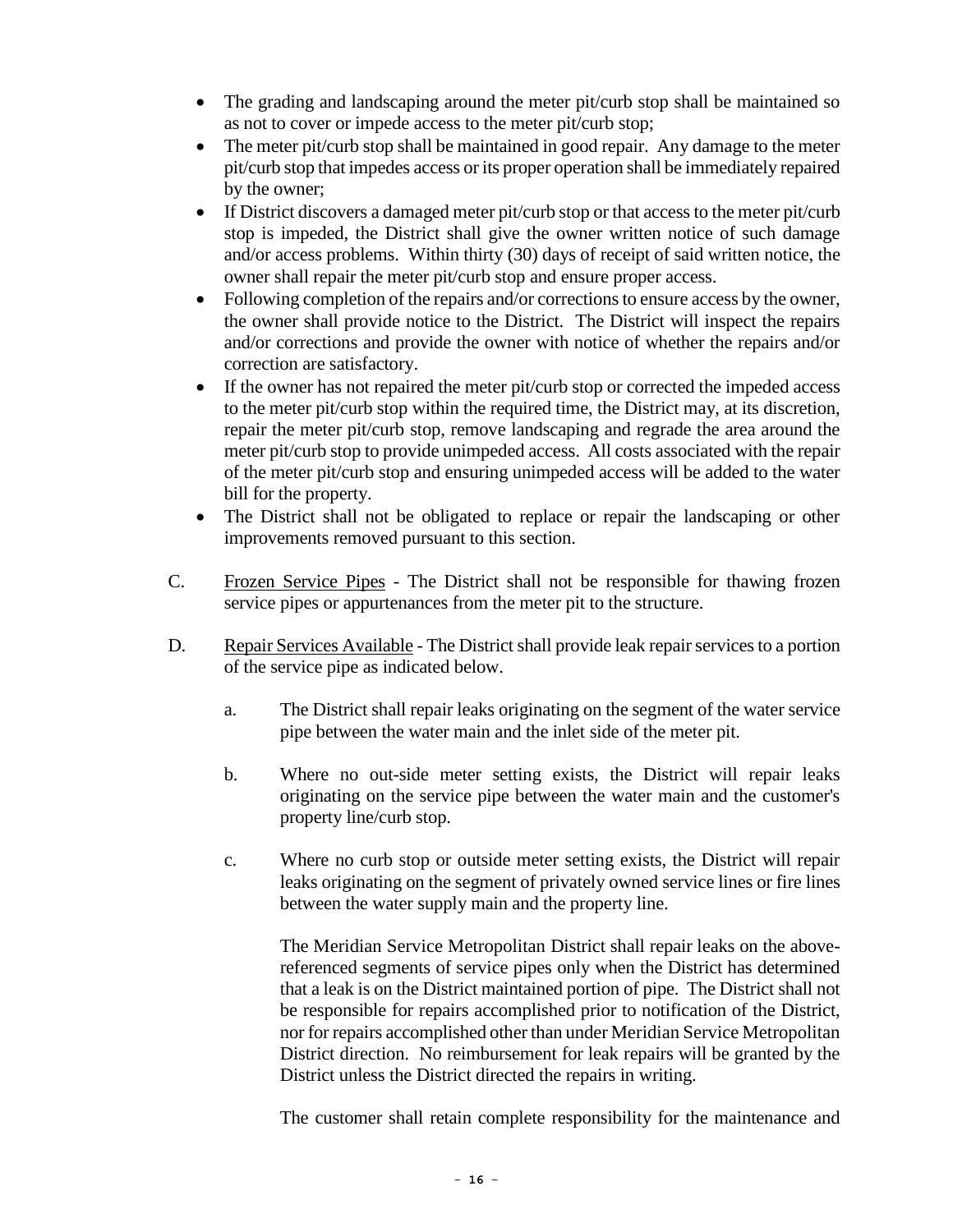repair of all segments of the water service pipe and its appurtenances not listed in a and b above. Leaks originating on the customer maintained portion of the service line shall be repaired, without delay, at the customer's expense. Failure to repair leaks within the time prescribed by the District may result in termination of service until repairs are accomplished.

### ARTICLE VIII

#### Stub-ins

800. Stub-ins will be permitted from the main, past the curb for both water and sewer service provided the developer or contractor makes application for stub-in prior to the time of installation of the main and with the understanding that the developer will extend water facilities from the stub-in(s) within 2 years following their preliminary acceptance by the District. Sewer stub-out cannot be used after 2 years from date of preliminary acceptance, unless approved in writing by the District.

In addition to the aforementioned requirements, all appropriate testing on the main line, including but not limited to deflection, lamping, low pressure air, compaction, clear water, hydrostatic, chlorination and as-builts shall be completed and submitted to the District prior to tapping and stub-in extension.

- 801. Upon request for stub-in, the contractor shall pay the current water fees. No stub-in will be allowed without a signed stub-in agreement between the developer and District. A field observation of the stub-in(s) shall be performed by the District.
- 802. Upon request for connection to the house, the developer or contractor must pay the water tap fee and the sewer tap fee, plus an additional inspection fee for inspection of lines from stubout to house.
- 803. All water tap permits for connection purposes must be signed by a plumber licensed under applicable jurisdiction. The District will not issue a tap permit for connection purposes unless these requirements are completed and all fees are paid.

### ARTICLE IX

### Unauthorized Taps

900. By resolution of the Board of Directors of the District, \$500.00/offense for liquidated damages will be charged any contractor, developer or other person who makes or causes to be made a tap on the sewer or water lines of the District without first obtaining written permission from the District. In addition, all costs of obtaining a proper inspection of the facility will also be charged the contractor, developer or other party. For second offenses by the contractor, developer or other party, the fee shall increase to \$1,000.00/offense plus expenses of inspection. Each unapproved connection shall be considered a separate offense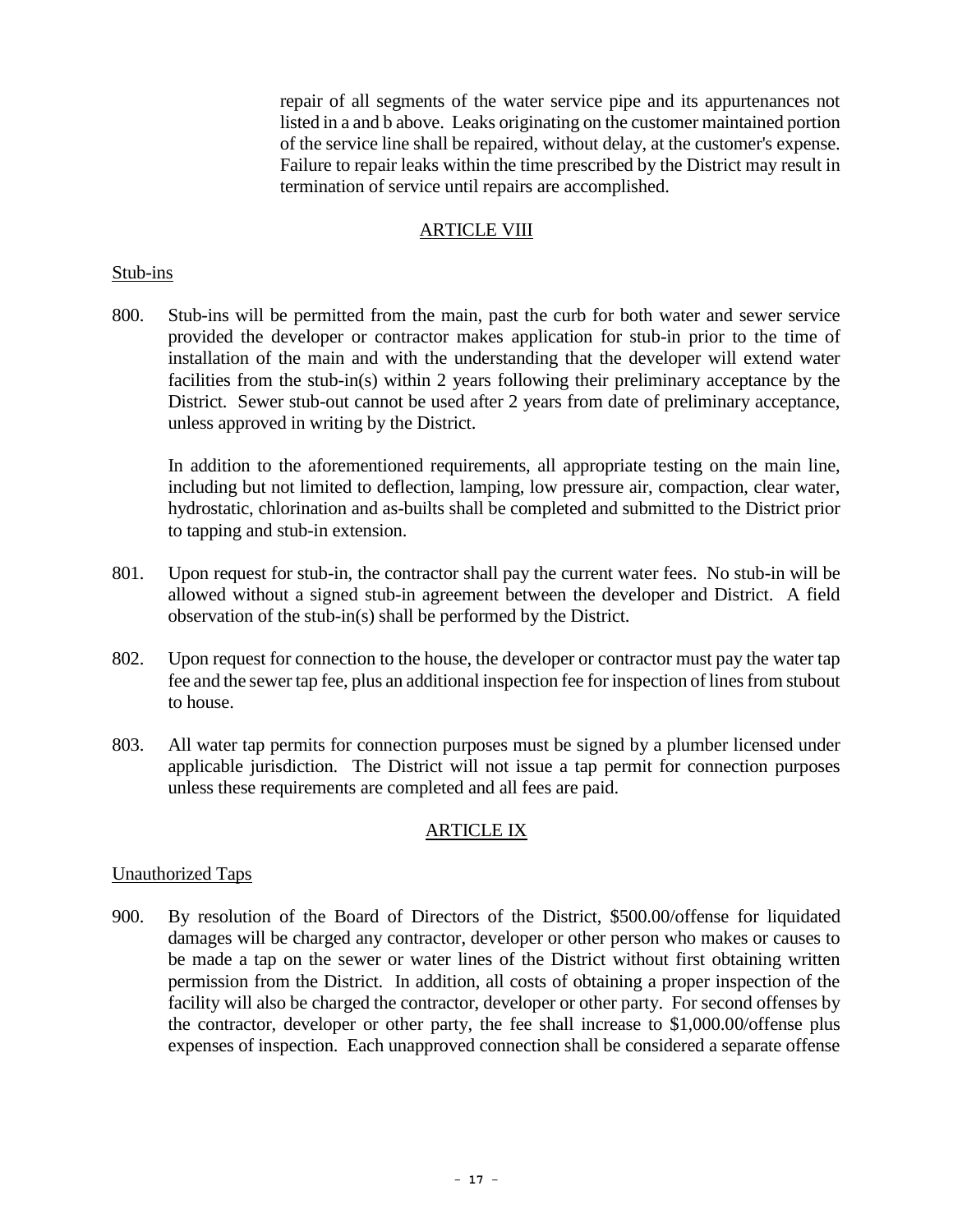#### ARTICLE X

### Cross Connection Control

- 1000. Cross connections may be approved at the sole discretion of the Meridian Service Metropolitan District and shall require the use of an approved Reduced Pressure Principle Backflow Prevention Device (RPPBPD) or an approved air gap and shall be constructed in accordance with the Colorado Department of Health's publication entitled, "Cross Connection Control" and the District's backflow prevention requirements. In cases of conflict, the District Engineer will determine what is required.
- 1001. Inspection reports shall be required on an annual basis in accordance with the Colorado Cross-Control Manual.

### ARTICLE XI

### Single-Family Attached, Condominiums and Townhouses

1100. Each single-family attached dwelling whether in a townhome, condominium, duplex, triplex, fourplex or other configuration shall have an individual meter, service line and shut-off acceptable to the District.

Service lines to serve multi-family developments must be approved by the Meridian Service Metropolitan District Engineer.

- 1101. Except for apartments and condominiums, separate and independent sewer service lines, in conformance with the El Paso County Building Code or Uniform Plumbing Code, shall be provided for every single-family unit. Each townhouse, patio home or single-family detached structure shall have an individual sewer service line and tap for each living unit in the structure. Apartments and condominiums shall be required to submit plans to the District Engineer for determination of water tap sizes and service line configuration. Each living unit shall be assessed one sewer tap fee.
- 1102. The District's water tap fee shall be paid for each 3/4-inch or equivalent tap required for service to the structure by the Rules and Regulations of the District.
- 1103. Except as specifically herein provided, all the District's Rules and Regulations applicable to single-family detached residences shall apply to condominiums, single-family attached dwellings and townhouses constructed in the District.

### ARTICLE XII

### Apartments, Commercial and Industrial Properties

1200. All Apartment, Commercial and Industrial Properties to be served shall submit their plans to the District Engineer for tap size determination and service line configuration. Generally, the District follows the A.W.W.A. Manual of Practice, C-110 for water meter sizing by fixture analysis. Water service charges and tap fees are based on single-family equivalents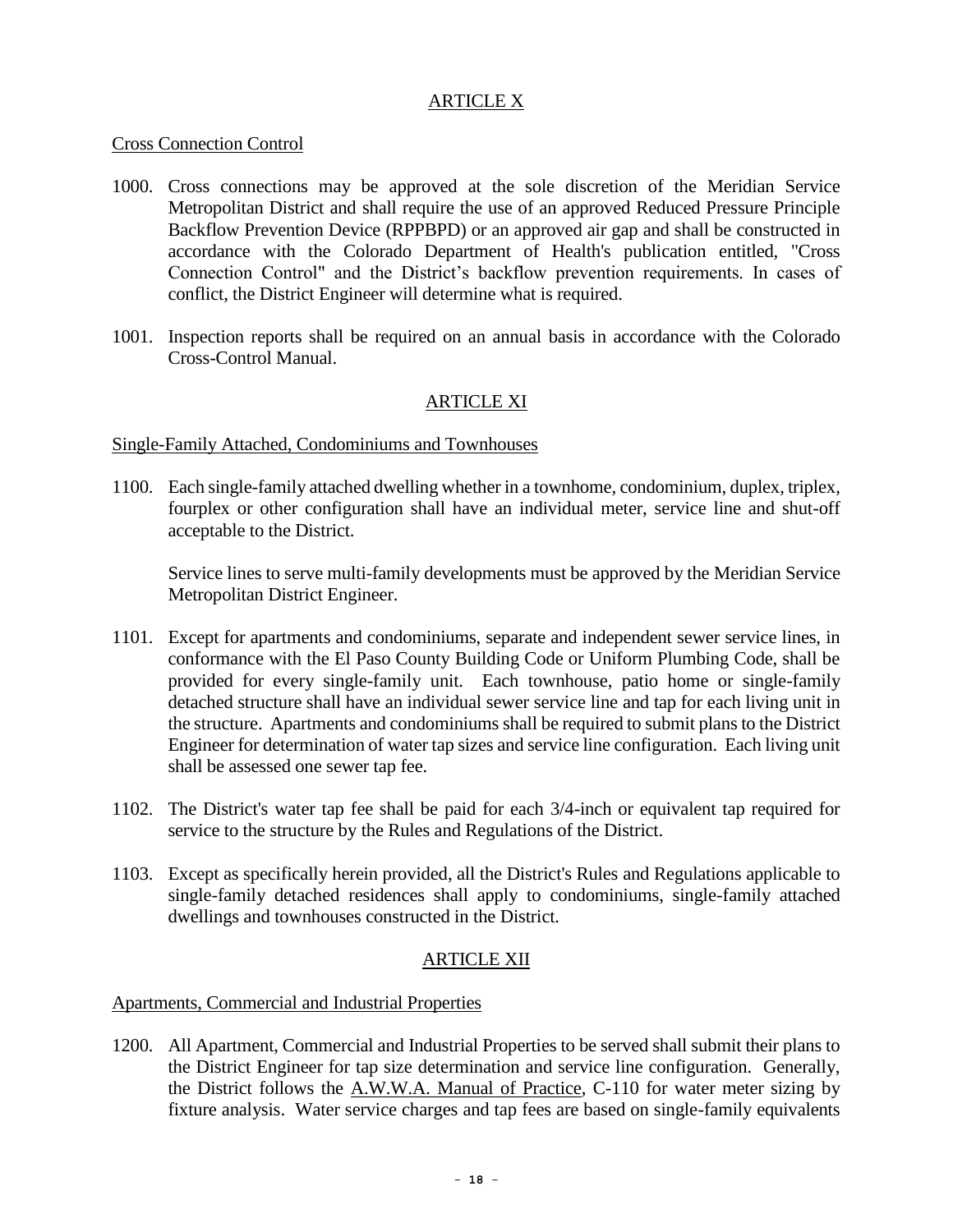based on water meter sizing.

### ARTICLE XIII

#### Water and Sewer System - Responsibility of the Contractor and Owner/Developer

- 1300. It shall be the responsibility of the owner/developer to obtain and execute an Application and Agreement for Extension of Water and/or Sewer Mains. This form is also referred to as "Conveyance and Acceptance Form" (See Article XVII hereof).
- 1301. The contractor shall be responsible for arranging a pre-construction meeting prior to the start of any construction. The District Engineer, contractor and owner or owner's engineer must be represented at this meeting. Other representatives such as soils engineer, surveyor, County and/or State Highways and Transportation Department representative, Fire Department representative, etc. should be included as appropriate.
- 1302. The contractor shall be responsible for notifying the District Engineer at least 48 hours prior to the start of any construction. If work is suspended during normal business hours after initial start up, the contractor must notify the District at least 24 hours prior to restart.
- 1303. Work may not be suspended without the written approval of the District Engineer, which approval will not be unreasonably withheld. Failure to notify the Meridian Service Metropolitan District and obtain consent shall result in the contractor being liable for all mobilization and demobilization costs.
- 1304. At all points of connection of new water mains to existing mains, the contractor will be responsible for excavating and verifying the location of existing lines prior to the installation of any new construction. If it is necessary to shut down any portions of the existing water system to make connection, prior approval by the Meridian Service Metropolitan District is required. The contractor will be responsible for notifying all District customers to be affected by the water outage at least 24 hours prior to such outage. The duration of water outage to the existing District customers shall be minimized and, if directed by the District, the contractor shall provide temporary water supply to customers by means of tank trucks, temporary connections, etc.
- 1305. The owner/developer has the primary responsibility of preventing pollutants and contaminants from entering the Meridian Service Metropolitan District's water system. The owner's/developer's responsibility starts at the point of delivery from the public potable water system and includes all of his system. The owner/developer, at his own expense, shall install, operate, test and maintain approved backflow prevention devices as directed by the Meridian Service Metropolitan District. The owner/ developer is required to keep accurate records of tests and provide the District with copies of such records with a two year history.
- 1306 The Constructor is responsible for any and all damage activity to public or private property caused by construction of water or sewer facilities. Such responsibility includes sewage backups caused by the construction activity, damages from water and sewage flows and damage from natural occurrences affected by the construction activity.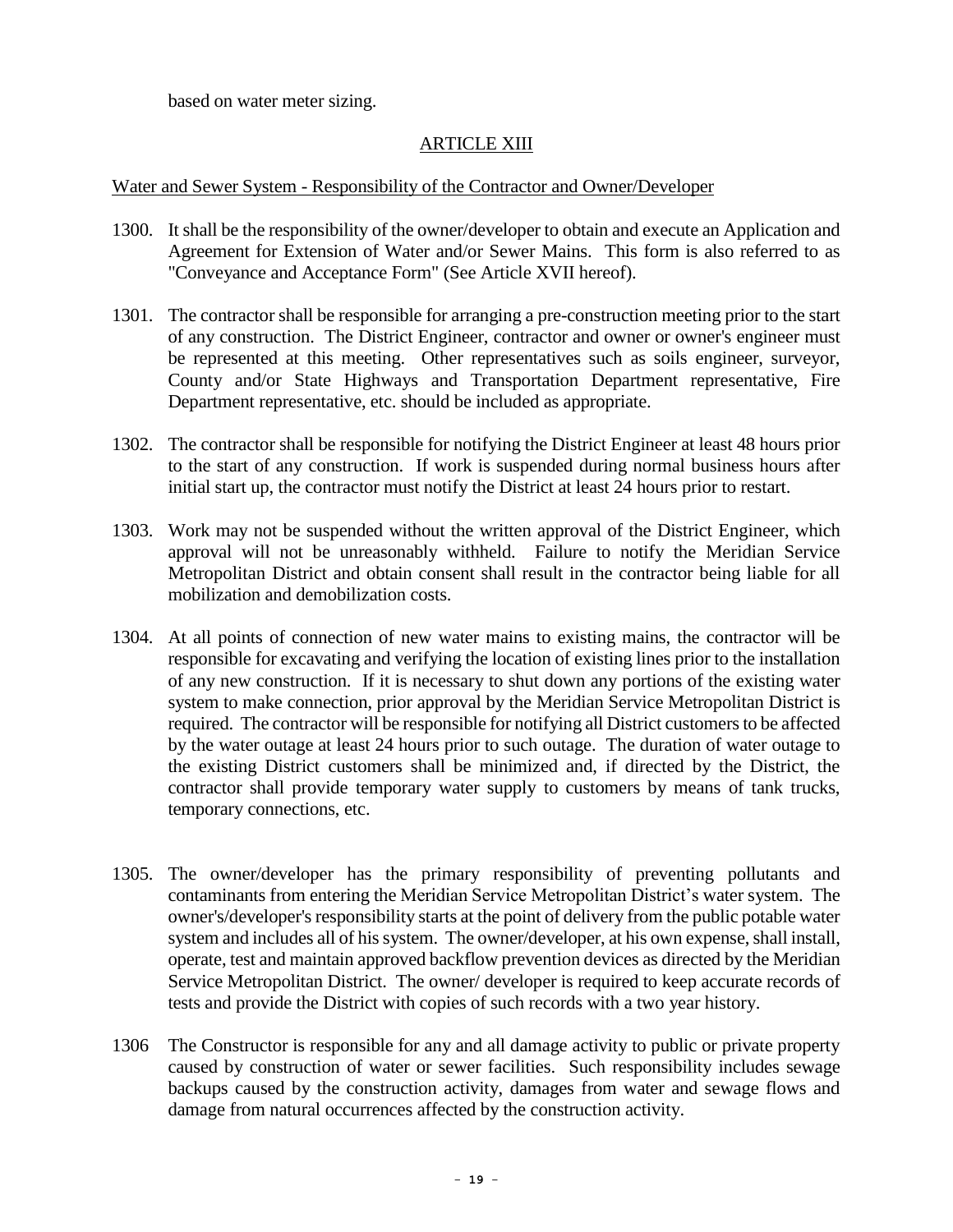- 1307. All existing water valves and appurtenances shall be operated only by a Meridian Service Metropolitan District representative or with approval of the District Engineer. The contractor shall not be allowed to operate any existing value or appurtenances unless approved by the District Engineer.
- 1308. Prior to the start of any work where sewer mains are to be installed connecting into existing Meridian Service Metropolitan District sewer systems, the nearest manhole to the point of tie-in shall be plugged with a plumbers plug on the outlet side by the contractor. This plug shall remain in place until acceptance of construction by the District. The contractor shall be responsible for pumping and cleaning lines and manholes and removing the plug.
- 1309. No pipe or appurtenance shall be backfilled, nor covered with bedding material, above the spring line of the pipe until a field observation is performed by the Meridian Service Metropolitan District. Arrangements shall be made by the contractor to assure that all construction is reviewed by the District prior to backfilling. Any pipe covered prior to acceptance shall be excavated at no expense to the Meridian Service Metropolitan District by the contractor to allow for review.
- 1310 If water line construction takes place prior to the installation of curb and gutter, the owner/developer will be responsible to relocate or replace such lines as necessary to assure adequate cover or location within the street surface.
- 1311. All sewer service connections shall be dye tested.
- 1312. The owner/developer shall be responsible for the proper alignment and cleanliness of all valves, vaults and other water system appurtenances during the warranty period or until street paving has been completed, whichever is longer. Written notification of any deficiencies discovered during this period will be provided by the District. If the deficiencies are not corrected during the prescribed time limits, the corrections shall be completed by the District at the expense of the owner/developer.
- 1313. The owner/developer shall be responsible for the proper alignment and cleanliness of all manholes during the warranty period or until street paving has been completed, whichever is longer. Written notification of any deficiencies discovered during this period will be provided by the District Engineer. If the deficiencies are not corrected during the prescribed time limits, the corrections shall be completed by the District at the expense of the owner/developer.
- 1314. The contractor is responsible for maintaining as-built drawings to include locations of pipe, valves, all distances between manholes and locations of wyes or service tees and all other appurtenances. The locations of all facilities shall be verified by a licensed surveyor. Asbuilt drawings (including two copies of blue line prints, one copy of reproducible photographic mylar and drawings on electronic media in a format acceptable to the District) must be reviewed by the Meridian Service Metropolitan District before preliminary acceptance and before lamping or televising of sewer lines. The as built drawings should be 12" x 18"
- 1315. All construction, including labor, materials and settlement of backfill shall be guaranteed by the owner/developer for a period of two (2) years from the date of preliminary acceptance of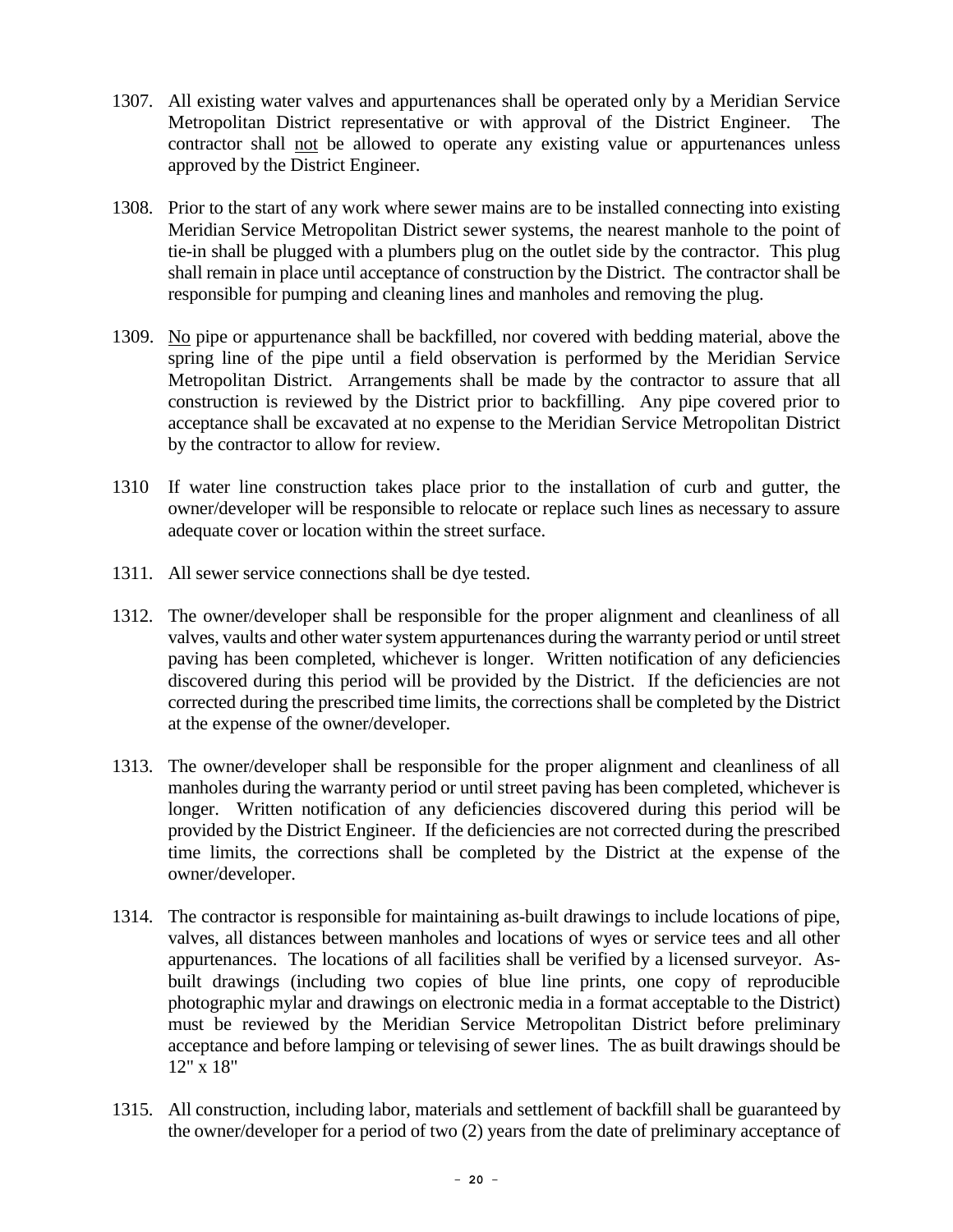construction by the Meridian Service Metropolitan District. During the guarantee period, the expense of any repairs or maintenance to the lines, appurtenances and facilities shall be the responsibility of the owner/developer and shall be assured by a 10% performance bond acceptable to the District. The District reserves the right to ensure proper operation of its system and to perform any cleaning, repairs or other maintenance during the warranty period at the expense of the owner/developer.

### ARTICLE XIV

### Water and Sewer System - Construction Plan Review Procedures

The following procedures have been developed by the District in order to coordinate and unify the submittal, review and approval of construction plans and specifications.

#### 1400. General

- A. All plans shall be in compliance with the Engineering Standards and Specifications of the District.
- B. The owner/developer is responsible for payment to the District of all fees and charges associated with the plan review process, including the charges of the District Engineer and the District's Attorney.
- C. No construction may take place until the plans have been approved and a preconstruction meeting has been held.
- D. Plans and specifications are approved for a twelve-month period only from date of initial approval. If construction has not begun within this twelve-month period, or if it has been halted and not restarted prior to expiration of the approval period, the plans must be resubmitted for review and approval.

### 1401. Submittal and Review Procedures.

- A. The owner, developer or design engineer may request a pre-design conference by contacting the District Engineer. This conference is not required but will be held upon the request of the owner, developer or design engineer.
- B. Preliminary water and/or sewer plans shall be submitted in three copies to the District Engineer. The plans will be reviewed by the District Engineer for compliance with the District's Standards and Specifications, as well as for compliance with the District's integrated water and sewer systems. The approval of plans will also be subject to the ability of the Meridian Service Metropolitan District to operate and maintain the proposed facilities in an efficient, economical manner.
- C. Four original sets of the District's Conveyance and Acceptance forms shall be submitted to the District Engineer prior to plan review approval.
- D. All easement information, in accordance with these specifications, shall be submitted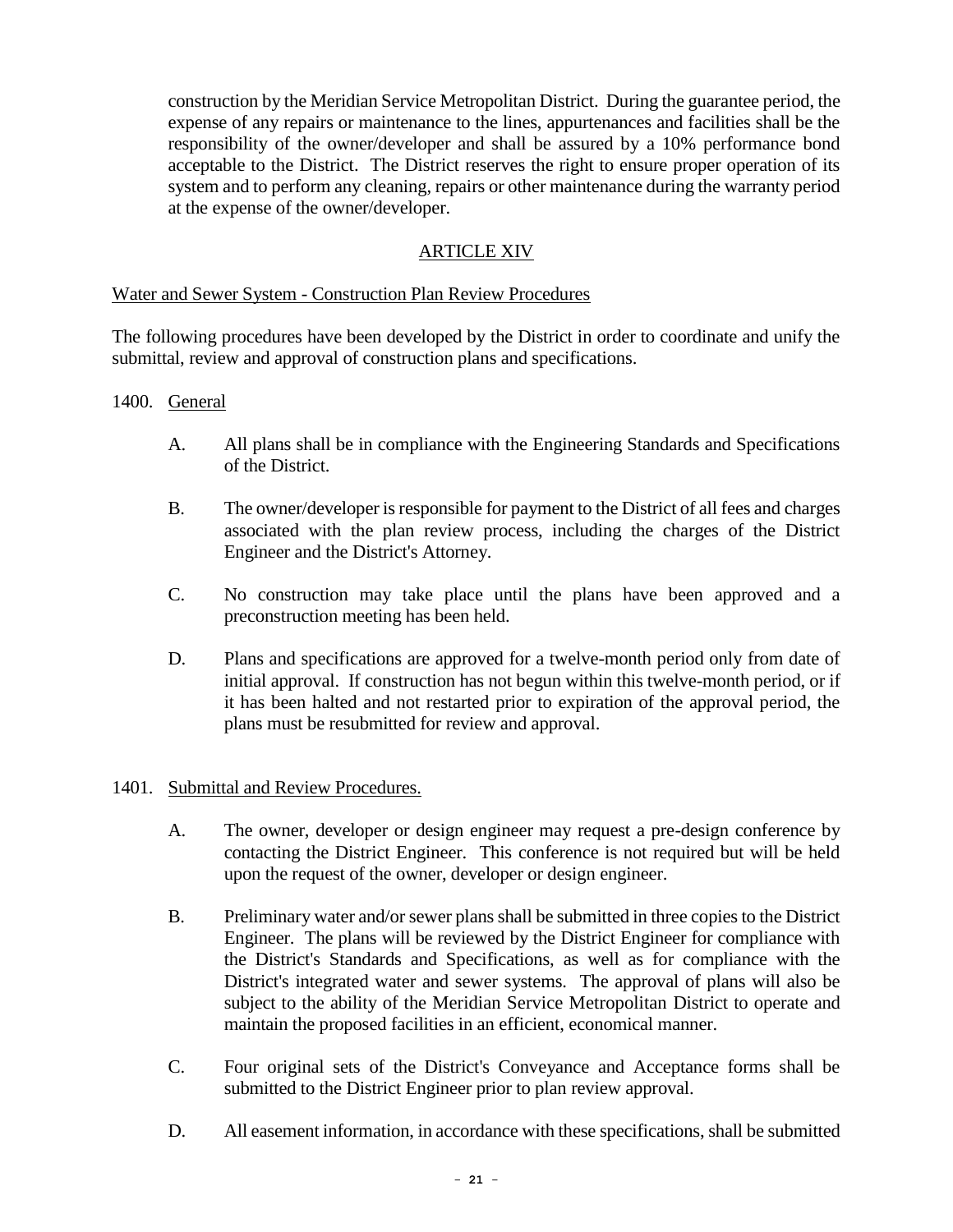to the District Engineer prior to plan approval.

- E. Upon completion of the Meridian Service Metropolitan District's review of preliminary plans, one copy of the plans will be returned to the design engineer for required revisions. A conference may be scheduled by the District Engineer to discuss the needed revisions if it is deemed appropriate or if it is requested by the design engineer.
- F. When all revisions have been completed, three copies of the revised plans shall be submitted to the District Engineer who will coordinate the review with the District and other review agencies.
- G. If no further revisions are required by the District or other review agency, the District Engineer shall determine the number of plans to be submitted. Upon final approval of construction plans the approved drawings shall be held by the Meridian Service Metropolitan District and released at the preconstruction meeting. No construction may take place until a preconstruction meeting has been held.

## ARTICLE XV

Water System - Acceptance and Release for Taps

- 1500. No water main or facilities shall be preliminarily accepted by the District or released for taps until the following conditions have been met.
	- A. The main and all appurtenances have been installed to the satisfaction of the Meridian Service Metropolitan District Engineer and all required as-built drawings have been supplied to and approved by the Meridian Service Metropolitan District.
	- B. The main has been properly chlorinated prior to hydrostatic pressure testing.
	- C. The main has been successfully pressure tested to the requirements of the Meridian Service Metropolitan District. Hydrostatic pressure testing is mandatory.
	- D. The local health authority has supplied the Meridian Service Metropolitan District satisfactory bacteriological test results.
	- E. All compaction test results required by the District have been submitted and approved.
	- F. All easements have been submitted and accepted by the Meridian Service Metropolitan District.
	- G. The owner/developer has submitted a letter to the Meridian Service Metropolitan District Engineer documenting the installation costs for the project.
	- H. For water mains constructed outside of the public right-of-way, drawings shall be submitted indicating the "as constructed" location of water mains and appurtenances within the boundaries of recorded easements. These drawings must be certified by a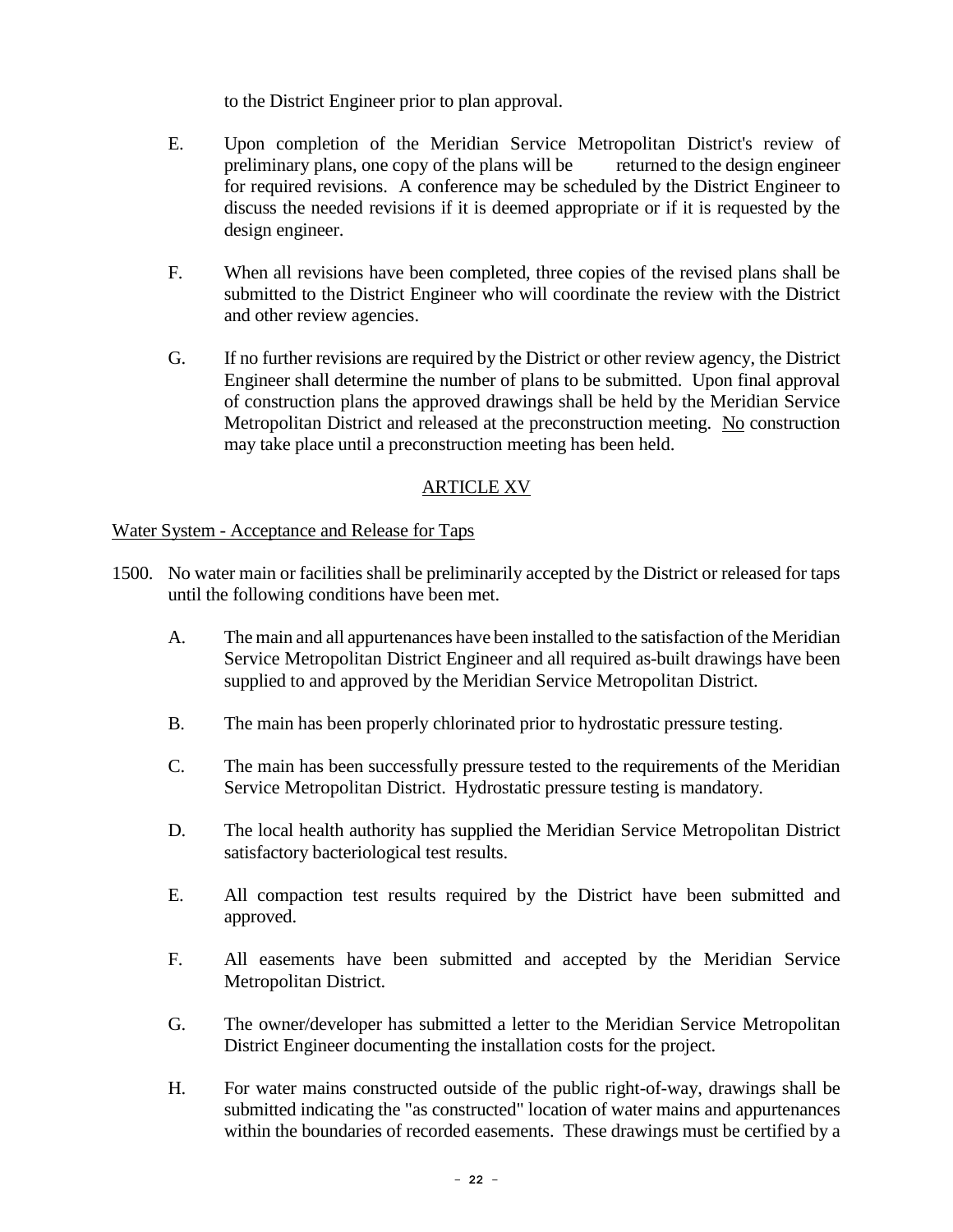registered land surveyor.

- I. The District's Conveyance and Acceptance Form for preliminary acceptance have been dated and signed by the Meridian Service Metropolitan District.
- 1501. No rebates or participation will be granted until all facilities have been placed under preliminary acceptance.

### ARTICLE XVI

#### Sewer System - Acceptance and Release for Taps

- 1600. No sewer main or facilities shall be preliminarily accepted by the Meridian Service Metropolitan District or released for taps until the following conditions have been met.
	- A. The main and all appurtenances have been installed to the satisfaction of the Meridian Service Metropolitan District Engineer and all required as-built drawings have been supplied to and approved by the Meridian Service Metropolitan District.
	- B. The main has been successfully low-pressure air tested and inspected to the requirements of the Meridian Service Metropolitan District. Low pressure air testing is mandatory.
	- C. The manholes have been successfully vacuum tested and inspected to the requirements of the Meridian Service Metropolitan District. Vacuumir testing is mandatory.
	- D. All mains have been lamped or televised and deflection tested.
	- E. All compaction test results required by the District have been submitted and approved.
	- F. All easements have been submitted and approved by the Meridian Service Metropolitan District.
	- G. The owner/developer has submitted a letter to the Meridian Service Metropolitan District Engineer documenting the installation costs for the project.
	- H. For sewer mains constructed outside of the public right-of-way, drawings shall be submitted indicating the "as constructed" location of sewer mains and appurtenances within the boundaries of recorded easements. These drawings must be certified by a registered land surveyor.
	- I. The District's Conveyance and Acceptance Form for preliminary acceptance have been dated and signed by the Meridian Service Metropolitan District.
- 1601. No rebates or participation will be granted. until all facilities have been placed under preliminary acceptance.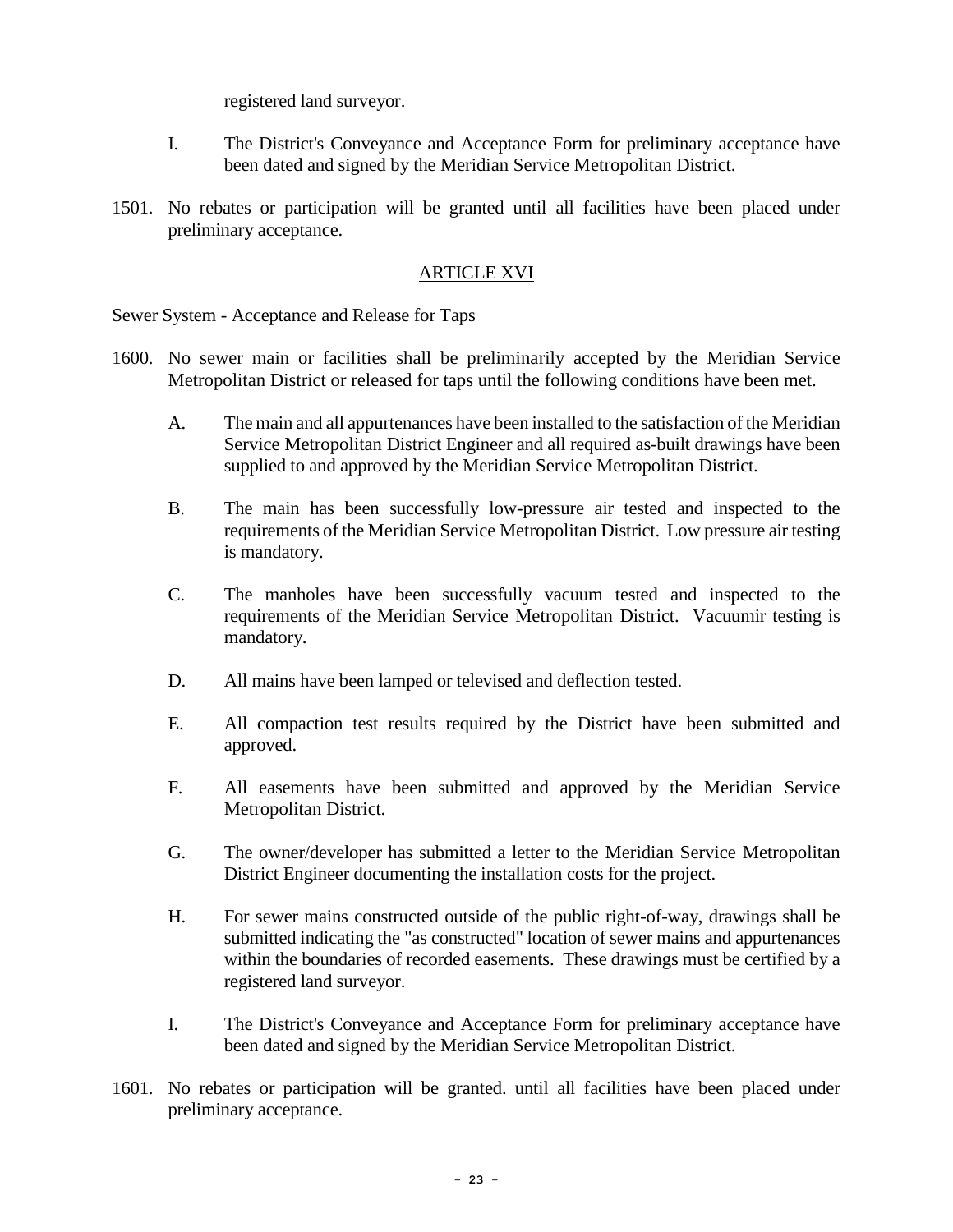#### ARTICLE XVII

#### Conveyance and Acceptance Procedure

- 1700. Prior to the receipt of as-built plans for review and approval, the owner/developer shall execute a completed copy of the Application and Agreement for Extension of Water and/or Sewer Mains form (Conveyance and Acceptance Form). Four (4) original copies are required. The District Engineer will hold all four copies of the form completed by the developer.
- 1701. Upon receipt of the four (4) original copies of the Conveyance and Acceptance Form, the owner/developer may submit plans for review and approval by the Meridian Service Metropolitan District.
- 1702. When the utility lines and as-builts have been accepted, copies of the District executed Conveyance and Acceptance form granting preliminary acceptance will be distributed to:

| Developer                  | $-1$ copy |
|----------------------------|-----------|
| District                   | $-1$ copy |
| District Engineer          | $-1$ copy |
| <b>District's Attorney</b> | $-1$ copy |

- 1703. Prior to the expiration of the preliminary acceptance period, the owner/developer shall schedule an inspection of the utility line(s) for final acceptance and maintenance by the District. The owner/developer and his contractor shall correct any deficiencies observed during the final inspection within the time period set by the District personnel.
- 1704. Upon final acceptance, the Meridian Service Metropolitan District will provide written documentation of the acceptance to the owner/developer and contractor.

### ARTICLE XVIII

### Water and Sewer Easements

1800. General

Easements are required for all water and/or sewer mains constructed outside of the public right-of-way. All easements shall be prepared according to the following:

- A. In areas where water and/or sewer mains are installed in easements, all mains shall be located within the easements as shown on the construction plans.
- B. Landscaping and improvement restrictions apply to all District utility easements.
- C. Easements shall be a minimum of thirty feet (30') wide if they contain only a water line or a sewer line and shall be a minimum of fifty feet (50') wide if they contain both water and sewer lines. All easements shall be exclusive to the Meridian Service Metropolitan District unless the District explicitly approves a non-exclusive easement. Easements may require additional width if other entities have access to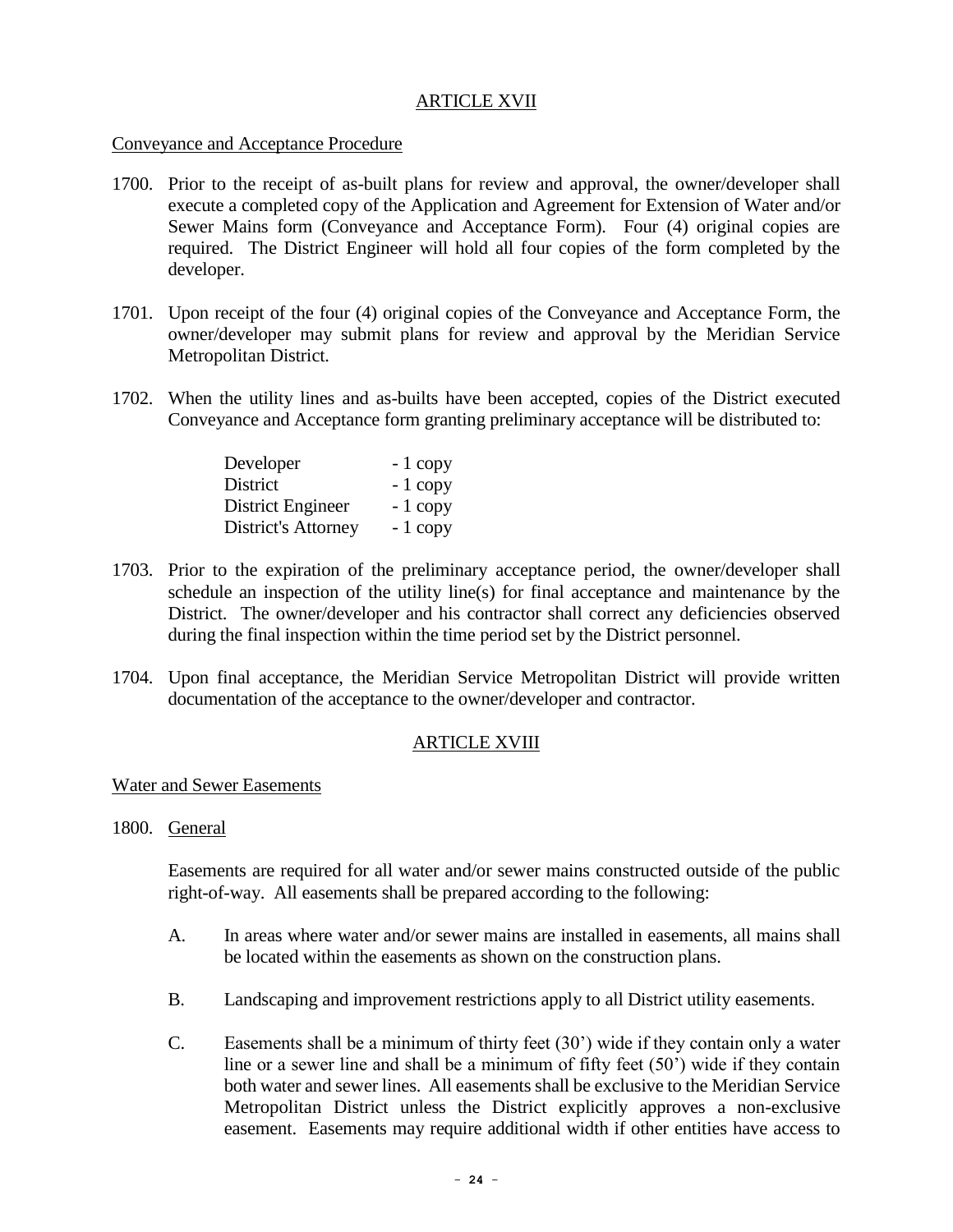use the easement (non-exclusive easement) or if the utility lines are deeper than normal.

D. No water or sewer mains shall be located less than five feet (5') from the edge of an easement.

#### 1801. Procedures

The following procedures have been developed to unify the submittal of information required for the preparation of water and/or sewer easements.

The following information shall be submitted to the District Engineer in four copies.

- A. The District easement preparation checklist with the appropriate sections completed by the easement grantor or his designated representative.
- B. A legal description of each easement prepared and stamped by a registered land surveyor. A separate legal description is required for each separate ownership.
- C. A drawing of each easement on an  $8\frac{1}{2}$ " X 11" or  $8\frac{1}{2}$ " X 14" sheet showing distances, north arrow and ties to recognized land corners. A separate drawing is required for each legal description.
- D. A general location map of the development area and easement on an  $8\frac{1}{2}$ " X 11" or 8 ½ X 14" sheet.
- E. A current title commitment or title policy on the easement to be conveyed. The commitment will not be less than thirty (30) days old.
- F. A boundary survey of the tract of land to be developed showing the location of the proposed easement(s), as well as the location of all structures, ditches, existing easements and other encumbrances explained in the title commitment.

### 1802. Construction Within Easements

- A. Plans for water and/or sewer main construction within easements shall not be approved nor shall construction be authorized prior to the acceptance of the easement by the Meridian Service Metropolitan District.
- B. Prior to the acceptance of any water and/or sewer main(s) within easements, the Meridian Service Metropolitan District shall be provided with a drawing indicating the "as constructed" location of the main(s) within the recorded easement. The drawing must be certified by a registered land surveyor.

### 1803. License to Cross District Easement

In the event that it is necessary for another utility to cross an existing easement dedicated to the District, it will be necessary to obtain a license agreement. The procedure for crossing an existing easement is presented below.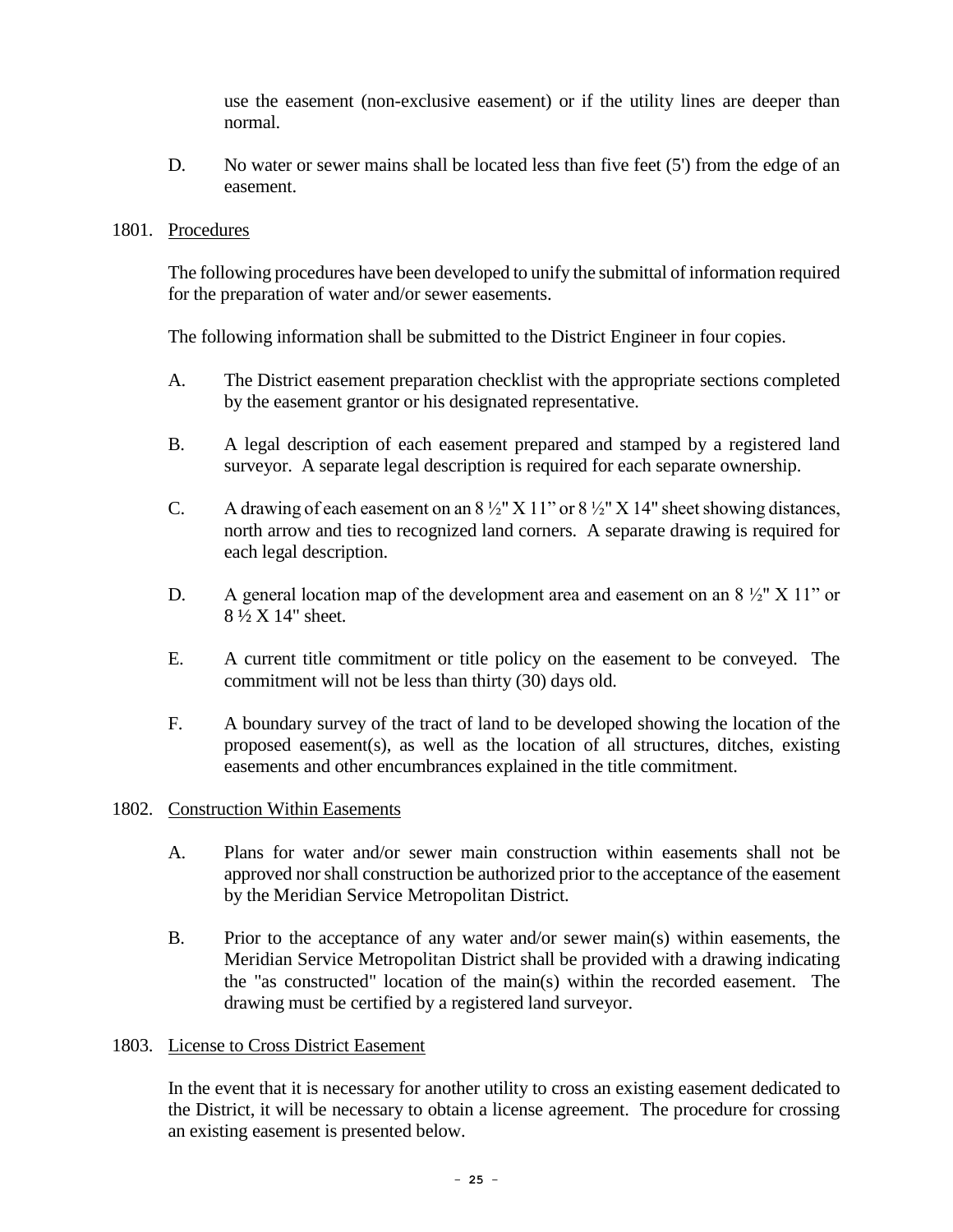- A. Prepare a legal description of the precise location of the crossing, consisting of a map and printed legal description. The legal description should tie to a property corner or other recognizable point in a platted subdivision.
- B. Submit three copies of the legal description along with the proposed construction drawings of the crossing to the District Engineer.
- C. The District Engineer will review the proposed crossing and distribute the information to the District Manager and the District's Attorney. If no revisions are needed, the District's Attorney will prepare an agreement to be presented to the Board of Directors for approval.

### ARTICLE XIX

### District Property

1900. General

The District will require ownership of a sufficient tract of land whenever construction of facilities such as, tanks, water reservoirs, pump stations, sewage lift station and any other major facility designated by the Board is part of the required infrastructure.

1901. Title

Title to the required property shall be free and clear of all liens and encumbrances and shall be deeded to the District by General Warranty Deed. Developer shall provide an acceptable title commitment prior to conveyance to District.

1902. Compensation

The District shall not pay any compensation to the developer for any property conveyed to it. All expenses of conveyance shall be at Developer's sole cost.

### ARTICLE XX

### Inclusion Procedures

- 2000. In order to receive water or sewer service from the District, unless otherwise approved by the Board, all property must be included within the District boundaries.
- 2001. Although there is no obligation for the District to include property within its boundaries, should the property owner desire inclusion, the property owner must provide:
	- A. Legal description and drawing of property to be included.
	- B. Development plan for the property, or in the case of a single-family residence, method and manner of proposed service.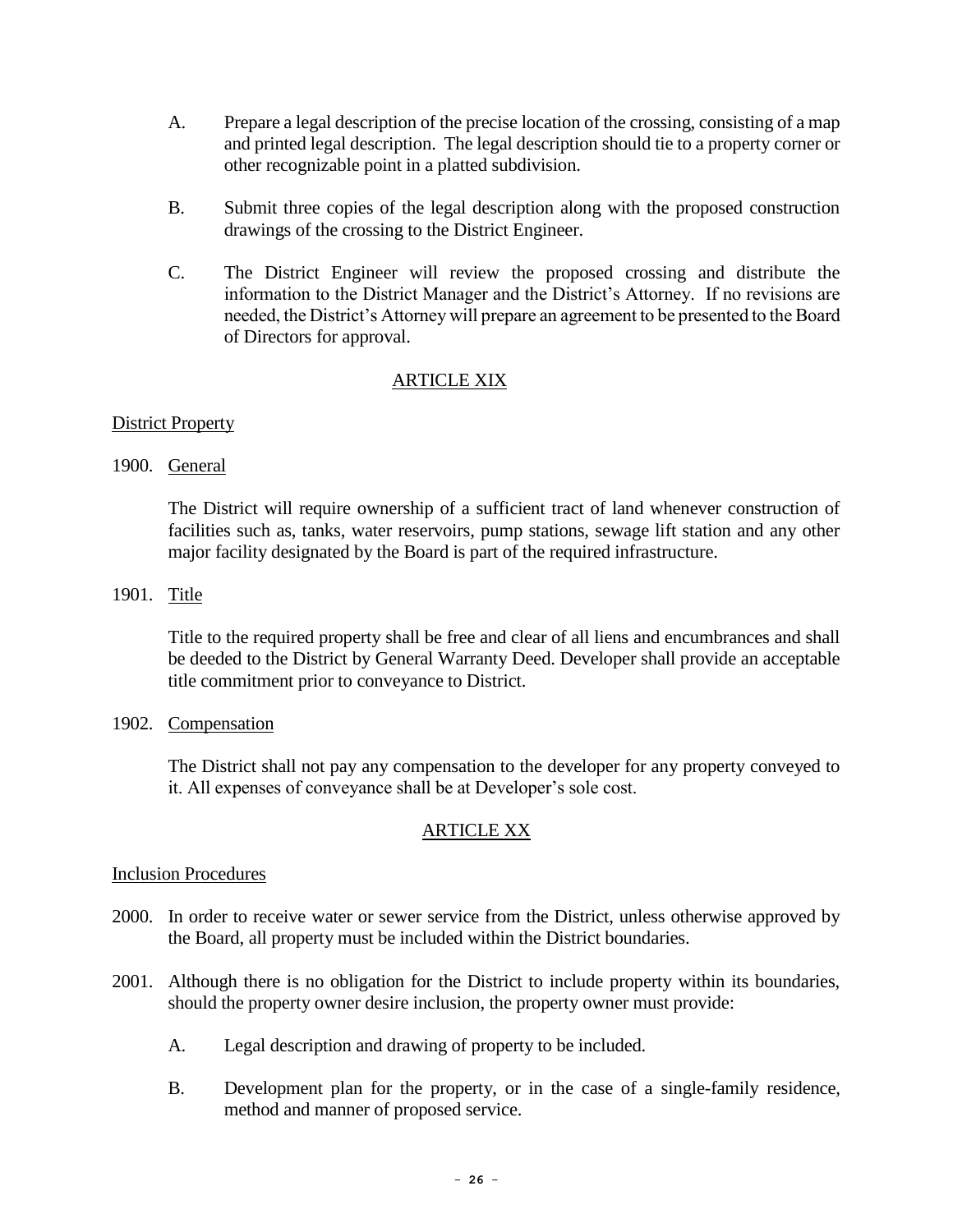- C. Inclusion fee, current title commitment and signed petition (consented to by any mortgagee) must all be submitted to the District to begin the inclusion process.
- D. The District reserves the right to deny inclusion, restrict services or require specific facilities to service the property to be included.

### ARTICLE XXI

#### Subdrains

- 2100. Subdrains to be installed in the same trench as the Meridian Service Metropolitan District's sewer systems are permitted subject to the following conditions:
	- A. Any Subdrain system installed must meet minimum horizontal and vertical separations in accordance with State Health Department Regulations.
	- B. In order to avoid confusion, the Subdrain pipe must be a different size than the sewer service connection to the District's mains. All Subdrain systems must be dye tested to insure they have not been inadvertently connected to the District's water or sewer system.
	- C. All plans and specifications for a Subdrain system must be submitted to the District Engineer for review to determine compliance with these Rules and Regulations and the specifications and requirements of the District prior to construction.

### ARTICLE XXII

### Dispute Resolution

2200. Disputes shall be presented to the Manager for resolution. When disputes cannot be resolved by the Manager, the dispute shall be taken to the Board, through the Manager, for final binding resolution.

### ARTICLE XXIII

### Parks & Recreation

- 2300. Parks & Recreation General. This article sets forth the District rules and regulations related use of District Parks, Open Space, Trails, and Recreation Facilities.
- 2310. Open Space and Trails
	- A. Hours Open space areas and trails are open from dawn to dusk.
	- B. Use
		- 1. Use of open space areas and trails is at your own risk.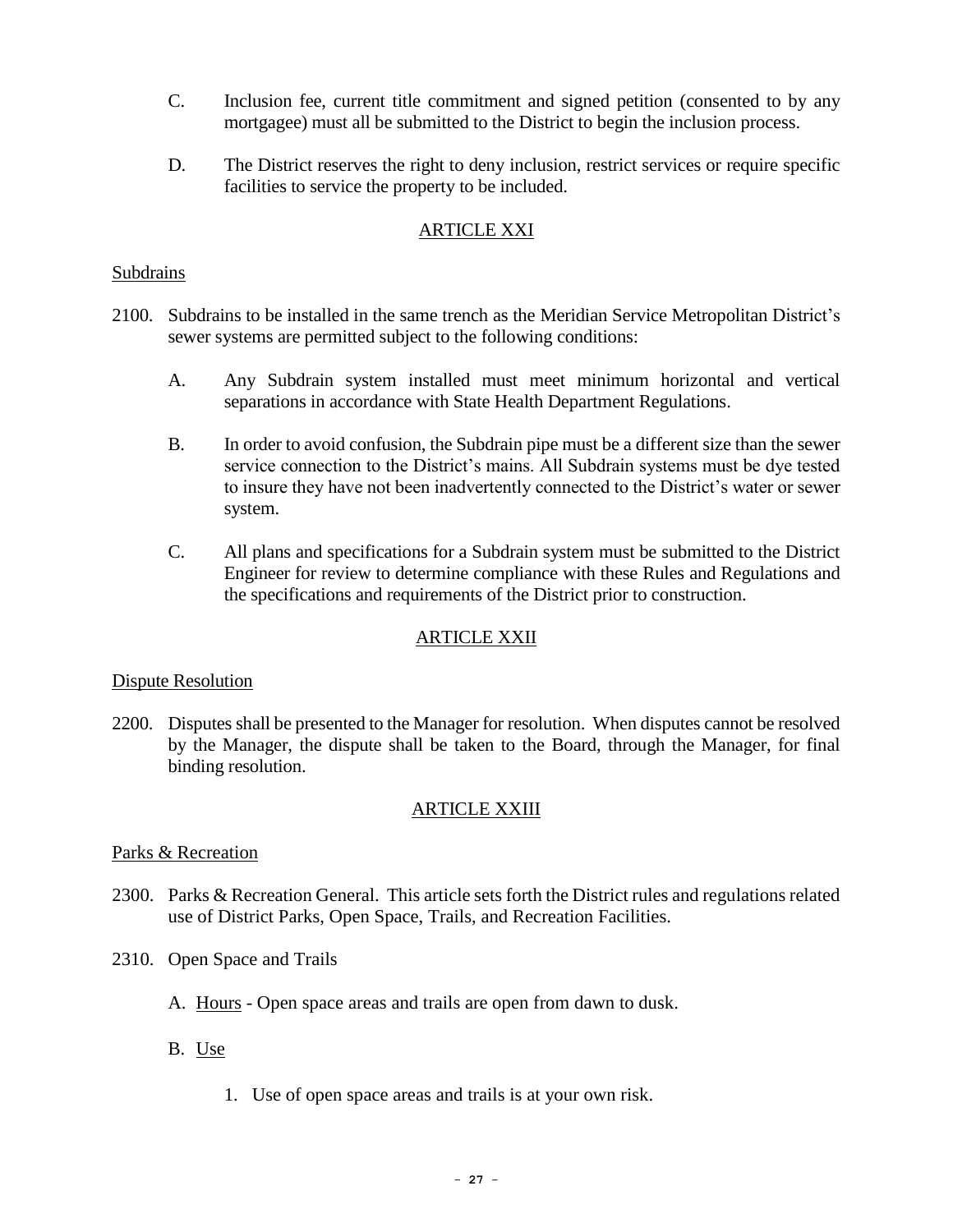- 2. Use is reserved for residents and guests of Meridian Ranch; these spaces are not open to the public.
- C. Dogs Dogs must be leashed, owners must have physical control of their dogs at all times, owners must pick up and properly dispose of dog waste.
- D. Riding Riders of bicycles, skateboards, and scooters must be respectful of pedestrians.
- E. Horses [This section reserved for future use.]
- F. Prohibitions The following shall be prohibited in District open space and trails:
	- 1. Damage to District property or facilities or landscaping
	- 2. Glass containers
	- 3. Alcohol without advanced written approval of the District Manager
	- 4. Smoking
	- 5. Fires, fireworks, firearms
	- 6. Drones or model rockets
	- 7. Littering or dumping
	- 8. Motorized vehicles (except those specifically allowed in Section 4.7)
	- 9. Organized sports without advanced written approval of the District Manager
	- 10. Loud music or other loud noise causing disturbance to other users and nearby residents and businesses
	- 11. Attaching of personal items or signs or stickers to District property, facilities, or equipment
	- 12. Walking, skating, sledding or any other activity on ice-covered pond surfaces, swimming, wading, fishing.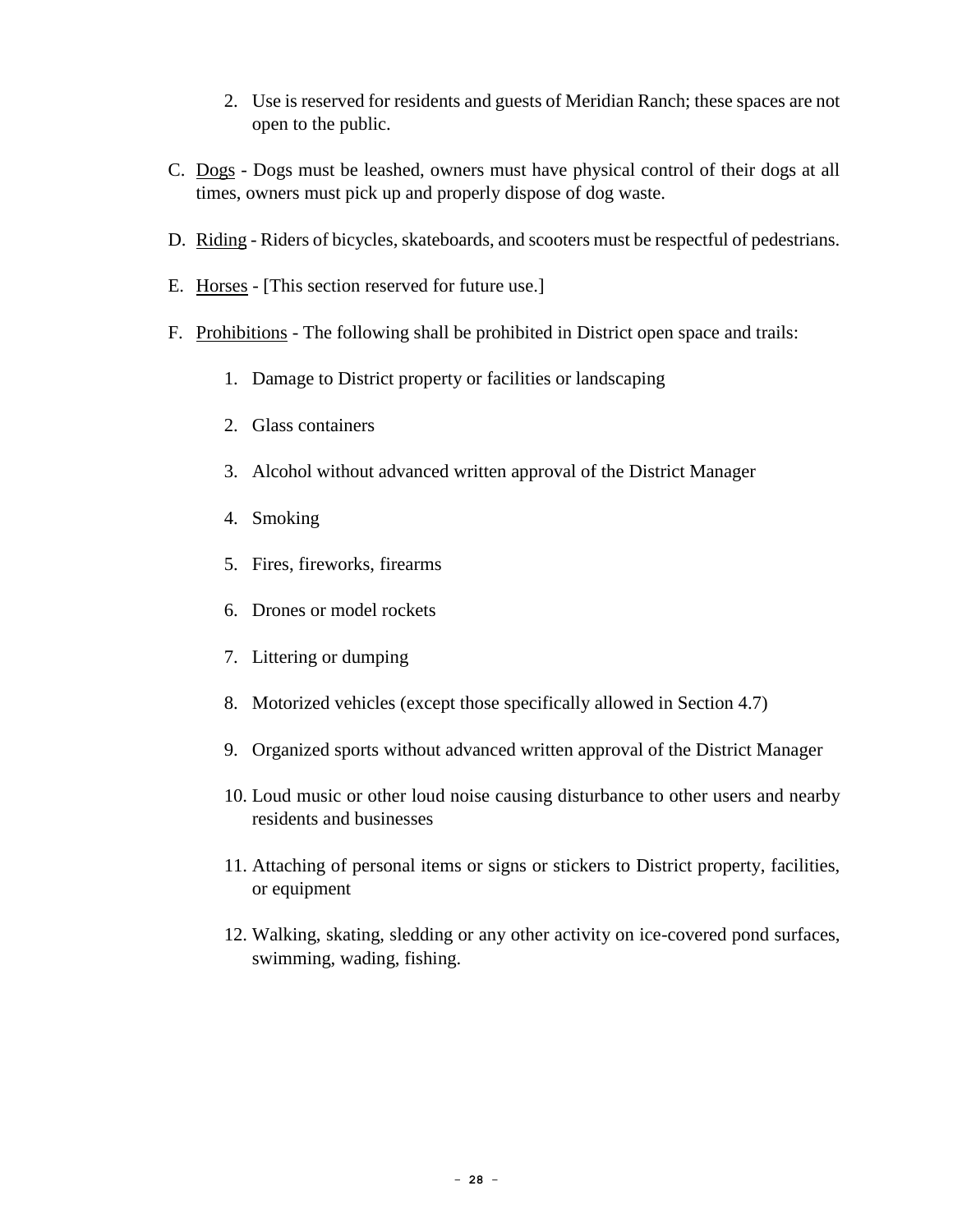### 2320. Parks

- A. Hours Parks are open from dawn to dusk with the only exception being for District sponsored, hosted or approved events in a park which start before dawn or which start and/or continue after dusk.
- B. Use
	- 1. Use of parks is at your own risk.
	- 2. Use is reserved for residents and guests of Meridian Ranch; parks are not open to the public.
- C. Dogs Dogs must be leashed, owners must have physical control of their dogs at all times, owners must pick up and properly dispose of dog waste.
- D. Riding Riders of bicycles, skateboards, and scooters must dismount before entering parks.
- E. Horses [This section reserved for future use]
- F. Prohibitions The following shall be prohibited in District parks:
	- 1. Damage to District property or facilities or landscaping
	- 2. Glass containers
	- 3. Alcohol (unless approved in advance by the Board of Directors and all proper permits are obtained)
	- 4. Smoking
	- 5. Fires, fireworks, firearms, archery equipment
	- 6. Self-propelled drones, model rockets, model airplanes
	- 7. Littering or dumping
	- 8. Motorized vehicles (except those specifically allowed in Section 4.7)
	- 9. Organized sports events or practice without advanced written approval of the District Manager
	- 10. Loud music or other loud noise causing disturbance to other users and nearby residents and businesses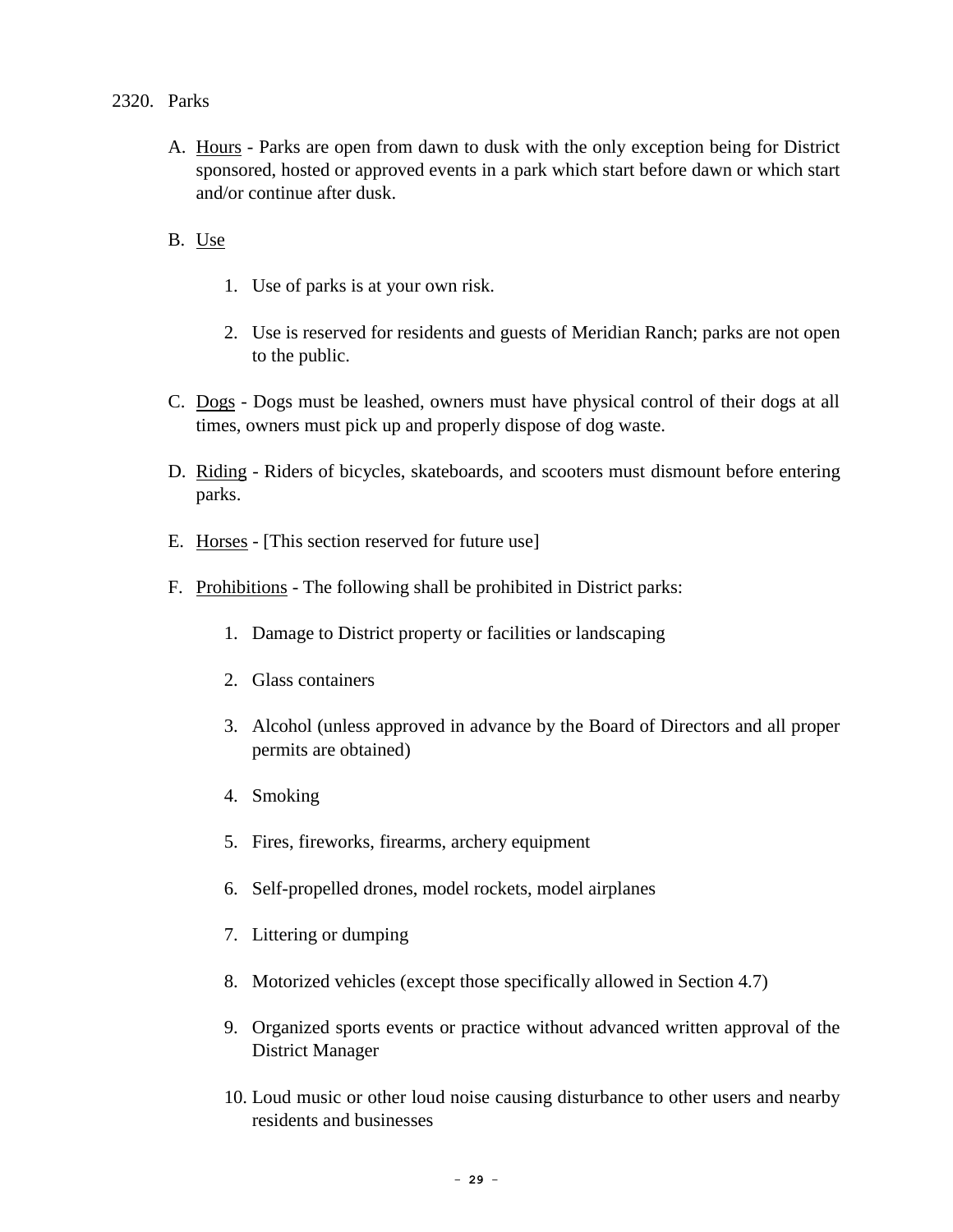- 11. Attaching of personal items or signs or stickers to District property, facilities, or equipment
- G. Reservations Generally, use of District Parks is on a first come first served basis. In rare cases, the District Manager may give advanced written permission for reserved use of portions of District parks for special events of interest to Meridian Ranch community as long as access to Park facilities is not denied to Meridian Ranch residents during the event. In processing reservation requests, District and YMA events will have first priority. Reservation requests for use by organized sports must be in writing and will be considered on a case by case basis.
- 2330. Recreation Centers

Rules and regulations for use of the Meridian Ranch Recreation Center are contained in the Meridian Service Metropolitan District's Recreation Center Handbook (see Attachment 2) as adopted and revised from time to time by the Board of Directors. The Recreation Center is operated for the District under contract by the YMCA of Pikes Peak. The YMCA may have additional rules and regulations related to use of equipment and facilities, and participation in YMCA supervised activities and classes.

2340. Signs

[This section reserved for future use.]

2350. Lighting

[This section reserved for future use.]

### 2360. Fences and Boundary Conditions

- A. Fences between District owned lands are owned and maintained by the District. Any question about whether a fence is District owned should be directed to the District General Manager. Owners (and their agents or contractors) of properties adjacent to fence owned by the District shall not remove any portions of fence for yard access or any other reason without advanced written permission.
- B. Owners of property adjacent to fences maintained by the District shall not place any landscaping or other materials in such a manner as to cause damage to the District's fence. Nothing shall be placed or affixed on to any District fence. The District may remove any such materials at any time.
- C. Any person causing any damage to any fence maintained by the District shall be responsible for the full and complete cost incurred by the District to repair the fence. Homeowners will be required to remove all landscaping or other materials so that the District may repair such damages.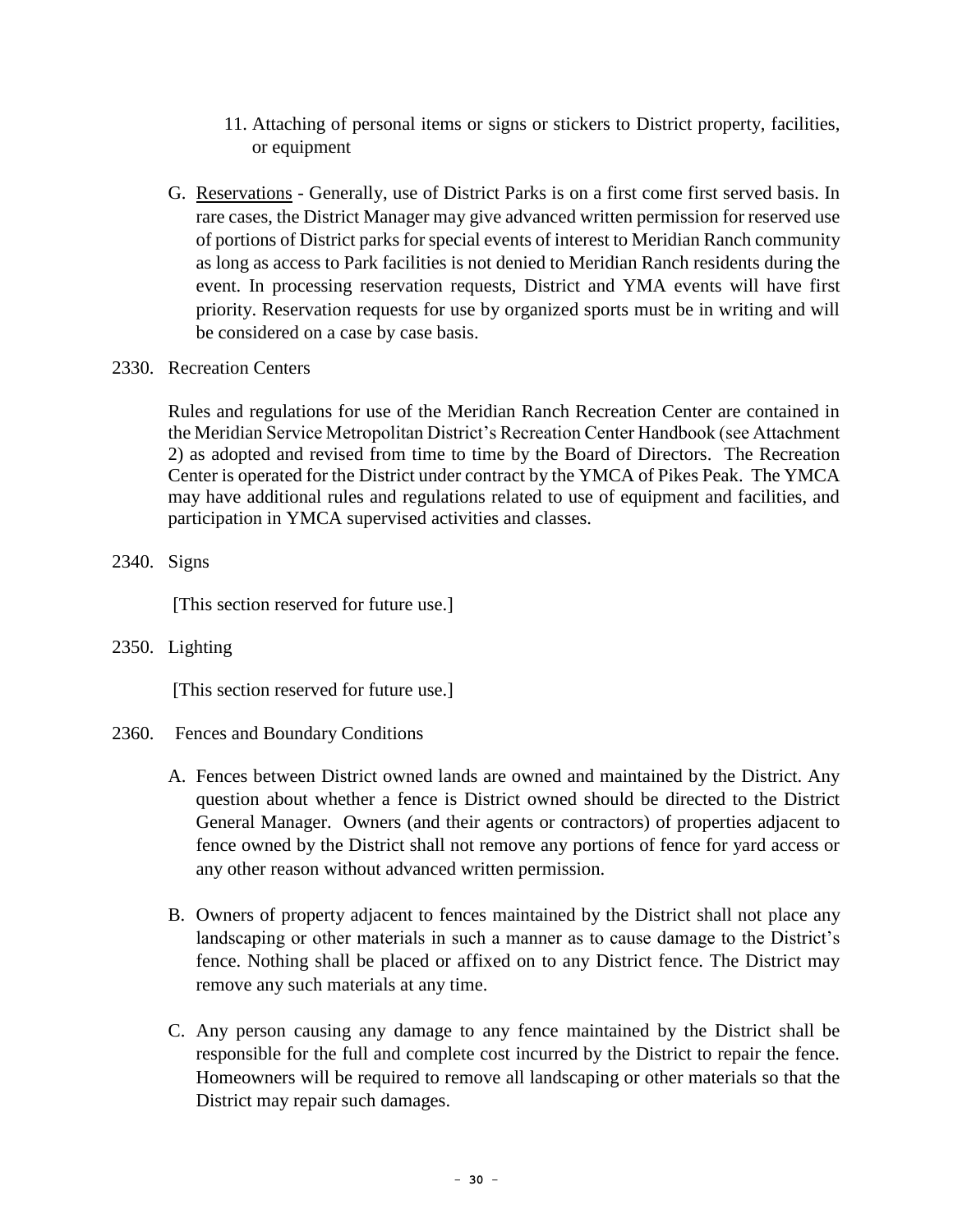### 2370. Motorized Vehicles

- A. Use of motorized vehicles on District owned lands is prohibited except for the following:
	- 1. Emergency response vehicles: police, sheriff, fire, rescue
	- 2. Official public maintenance vehicles of the District, El Paso County Public Works, and other official public agencies and their contractors when used by such entities to install or maintain facilities located in their easements or rights of way.
	- 3. Personal self-propelled mobility devices when used by a single person with a disability, and when such device is electric powered, does not exceed 36 inches in width, and is operated below 15 miles per hour.
- 2380. Violations, Penalties, Remedies
	- A. Violations of any of the provisions of this Article of the Rules and Regulations are Class 3 misdemeanors punishable as provided in Section 18-9-117 of the Colorado Revised Statues.
	- B. Any violations of Section 2360 shall be deemed to have been committed by the property owner adjacent to the damaged District property and that property owner shall be responsible for the correction of the violation.
	- C. In addition to any penalties provided by the Colorado Revised Statues, The District may correct violations of any provisions of this Article at the expense of the responsible party.
	- D. Prior to correcting any violation pursuant to Subsections (B)(C) of this Section 2380, the District shall give the party responsible 3 days written notice. Immediate action will be required when the violation is determined by the District to be a public health and safety issue, or when delay in correcting the violation is determined by the District to likely result in additional damage to district property or violation of regulatory requirements.
	- E. In the event the District corrects any such violation, the responsible party shall, in addition to having to pay the District for all costs associated with the correction, be assessed a fee equal to the amount required to correct the violation plus an administrative fee in the amount of \$75 or 20% of District costs whichever is greater. Any such fees shall be paid, along with the costs associated with the correction, directly to the District by the responsible party. Alternatively, the costs and these fees may be collected by the District by adding the costs and fees to the regular utility bill from the District, and shall be considered a penalty assessed by the District pursuant to C.R.S.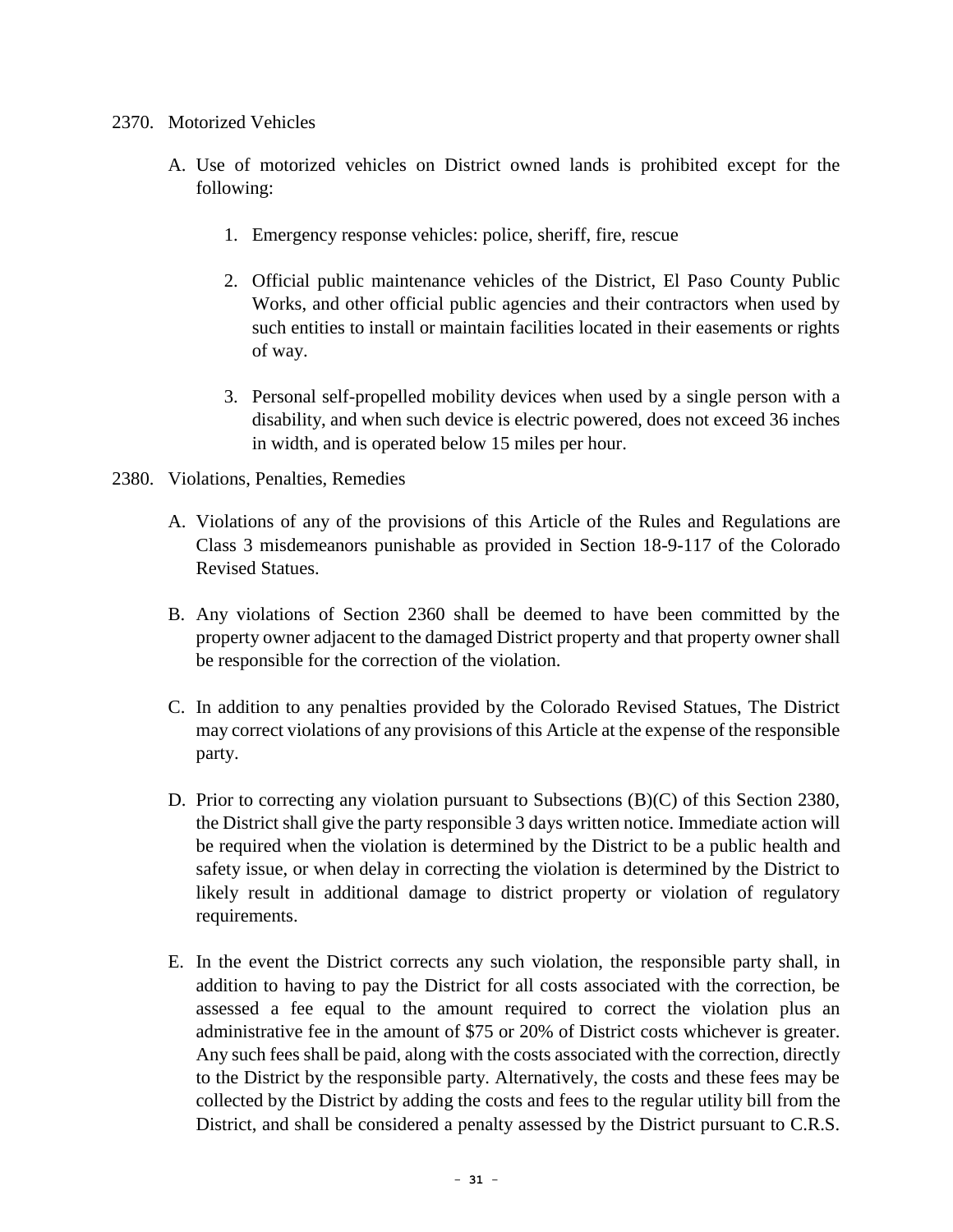Section 32-1-1001(1)(j), and until paid shall be a perpetual lien upon the property served which may be foreclosed in the manner provided by law.

Attachment 2 – Recreation Center Handbook, incorporated by reference.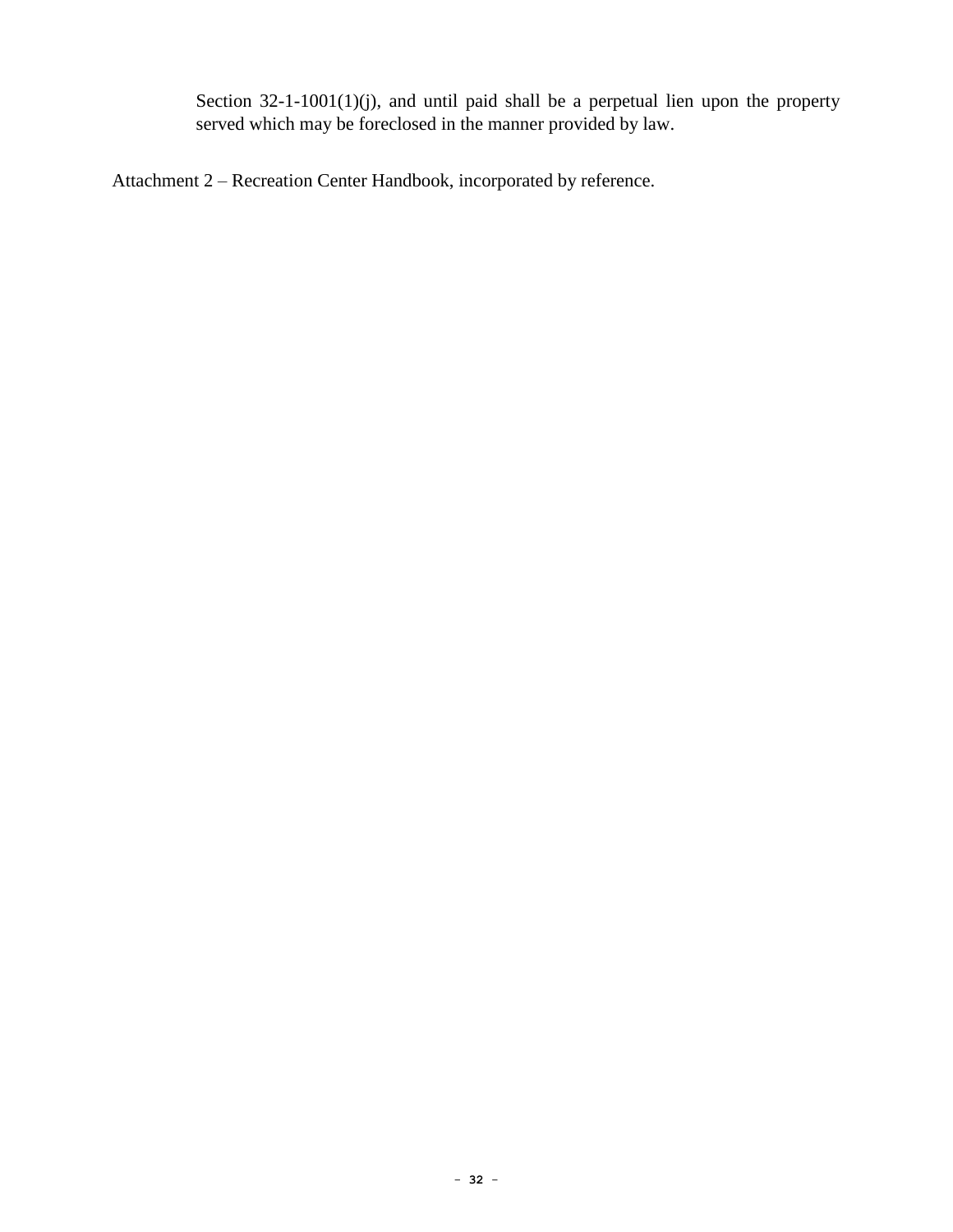## APPENDIX 1

### MERIDIAN SERVICE METROPOLITAN DISTRICT (MERIDIAN RANCH METROPOLITAN DISTRICT)

## EASEMENT DEDICATION CHECKLIST

| <b>ADDRESS:</b>                                       | <b>NAME OF FEE OWNER:</b>              |                                                              |  |  |
|-------------------------------------------------------|----------------------------------------|--------------------------------------------------------------|--|--|
|                                                       | <b>TELEPHONE NUMBER:</b>               |                                                              |  |  |
| <b>ADDRESS:</b>                                       | <b>HOLDER OF DEED OF TRUST:</b>        |                                                              |  |  |
|                                                       | <b>TELEPHONE NUMBER:</b>               |                                                              |  |  |
|                                                       | <b>TYPE OF EASEMENT:</b>               | $\Box$ 30' $\Box$ 50') $\Box$ Exclusive $\Box$ Non-Exclusive |  |  |
| <b>ADDRESS:</b>                                       | <b>RESPONSIBLE ENGINEER:</b>           |                                                              |  |  |
|                                                       | TELEPHONE NUMBER:                      | <u> 1989 - Andrew Tanner, amerikansk politiker (</u>         |  |  |
| $\Box$                                                | <b>EVIDENCE OF TITLE</b>               |                                                              |  |  |
| $\Box$                                                | SURVEY (8.5" x 14")                    |                                                              |  |  |
| $\Box$                                                | LEGAL DESCRIPTION (8.5" X 14")         |                                                              |  |  |
| $\Box$                                                | SIGNATURE OF REGISTERED LAND.SURVEYOR. |                                                              |  |  |
| $\Box$                                                | SEAL OF REGISTERED LAND. SURVEYOR.     |                                                              |  |  |
| $\Box$                                                | VICINITY SKETCH (8.5" x 14")           |                                                              |  |  |
| $\Box$                                                |                                        | EASEMENT DOCUMENT EXECUTED (BOTH COPIES)                     |  |  |
| $\Box$                                                | EXECUTORS NAME TYPED BELOW SIGNATURE   |                                                              |  |  |
| П                                                     |                                        | EASEMENT DOCUMENT FULLY NOTARIZED (BOTH COPIES)              |  |  |
|                                                       | <b>APPROVALS:</b>                      |                                                              |  |  |
| <b>DISTRICT ENGINEER:</b><br><b>DISTRICT MANAGER:</b> |                                        |                                                              |  |  |

LEGAL COUNSEL: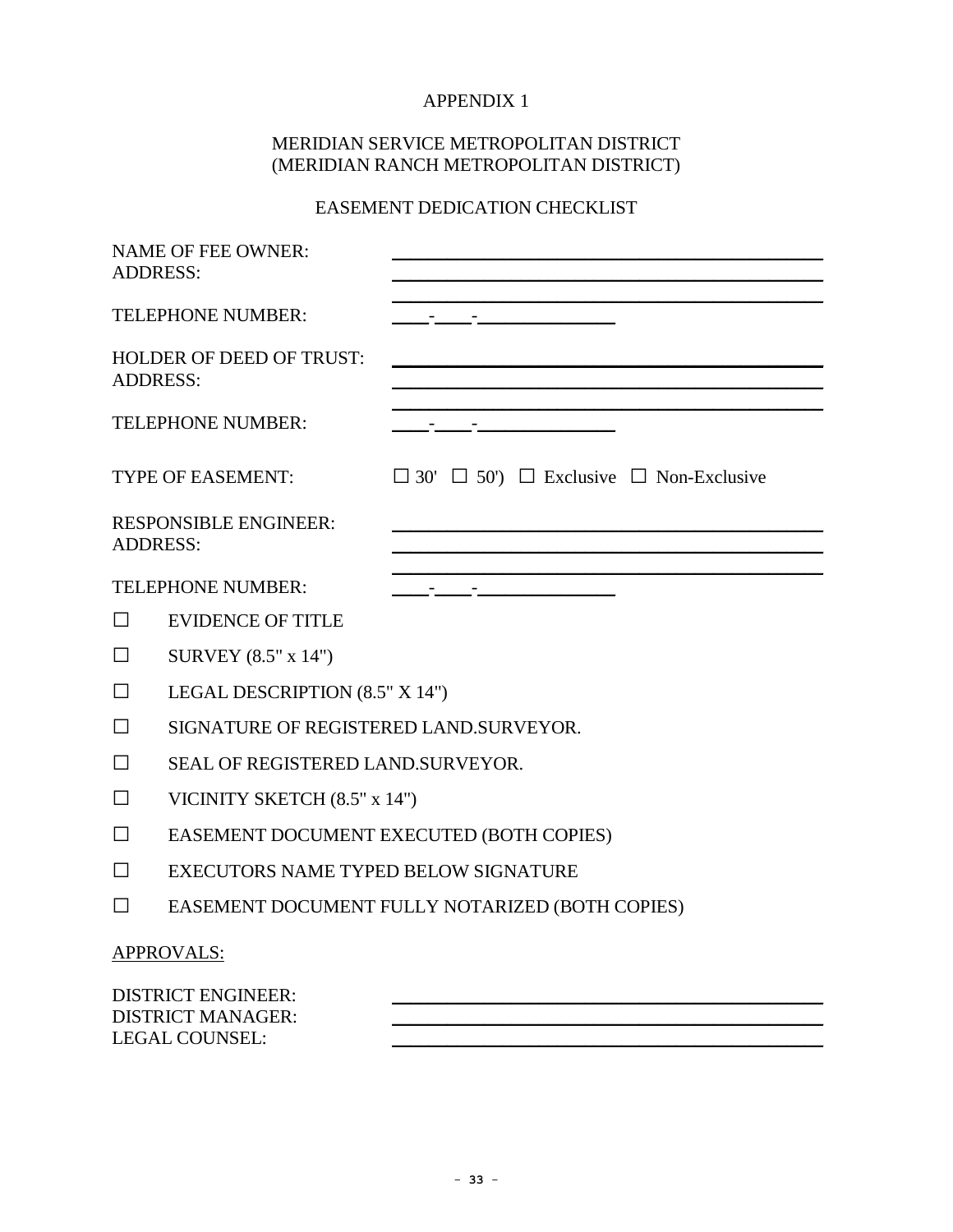#### APPENDIX II

#### MERIDIAN SERVICE METROPOLITAN DISTRICT (MERIDIAN RANCH METROPOLITAN DISTRICT)

#### APPLICATION AND AGREEMENT FOR EXTENSION OF WATER AND/OR SEWER MAINS

THIS APPLICATION AND AGREEMENT is made and entered into in duplicate original between the contract of the contract of the contract of the contract of the contract of the contract of the contract of the contract of the contract of the contract of the contract of the contract of the contract of the co "Applicant"), whose address is \_\_\_\_\_\_\_\_\_\_\_\_\_\_\_\_\_\_\_\_\_\_\_\_\_\_\_\_\_\_\_\_\_\_\_\_\_\_\_\_\_\_\_\_\_\_\_\_ and whose telephone number is \_\_\_\_\_\_\_\_\_\_\_\_\_\_\_\_\_\_\_\_, and MERIDIAN SERVICE METROPOLITAN DISTRICT, a quasi-municipal corporation of the State of Colorado (hereinafter referred to as "District"), and whose address is 6399 South Fiddler's Green Circle, Suite 102, Greenwood Village, CO. 80111, and whose telephone number is (303) 779-4525.

|          |                                  |                                                      |       | whose address is        |  |
|----------|----------------------------------|------------------------------------------------------|-------|-------------------------|--|
|          |                                  |                                                      |       | and whose telephone     |  |
|          | number is _____________________. |                                                      |       |                         |  |
| District | Engineer is                      |                                                      | whose | address is<br>Colorado, |  |
|          |                                  | $\Box$ , and whose telephone number is $(\Box \Box)$ |       |                         |  |

#### WITNESSETH:

WHEREAS, Applicant is the owner of a tract of land legally described as: See Attached Exhibit A.

WHEREAS, in order to provide water and/or sewer service to said tract or a portion thereof, it is necessary for Applicant to extend water and/or sewer lines and related transmission and distributing facilities and appurtenances (hereinafter referred to as "Project"), and to connect the same into District's existing water and/or sewer distribution system; and

WHEREAS, Applicant and District desire to execute an Agreement covering basic understandings between the parties hereto with regard to the extension of said water and/or sewer lines and related transmission and distribution facilities and connection of the same into the District's existing water and/or sewer distribution system.

NOW, THEREFORE, in consideration of the mutual promises and covenants contained herein, Applicant and District hereby agree as follows:

1. Effective Application. This Application and Agreement shall become a binding contract between the parties hereto upon execution by the Applicant or an authorized officer and the District.

2. Service. Water and/or sewer service to the Project or any part thereof will be available only upon the successful completion of this Application and Agreement. Water and sewer taps are available subject to availability and District policy and must be purchased from the District prior to the institution of water and/or sewer service to any property.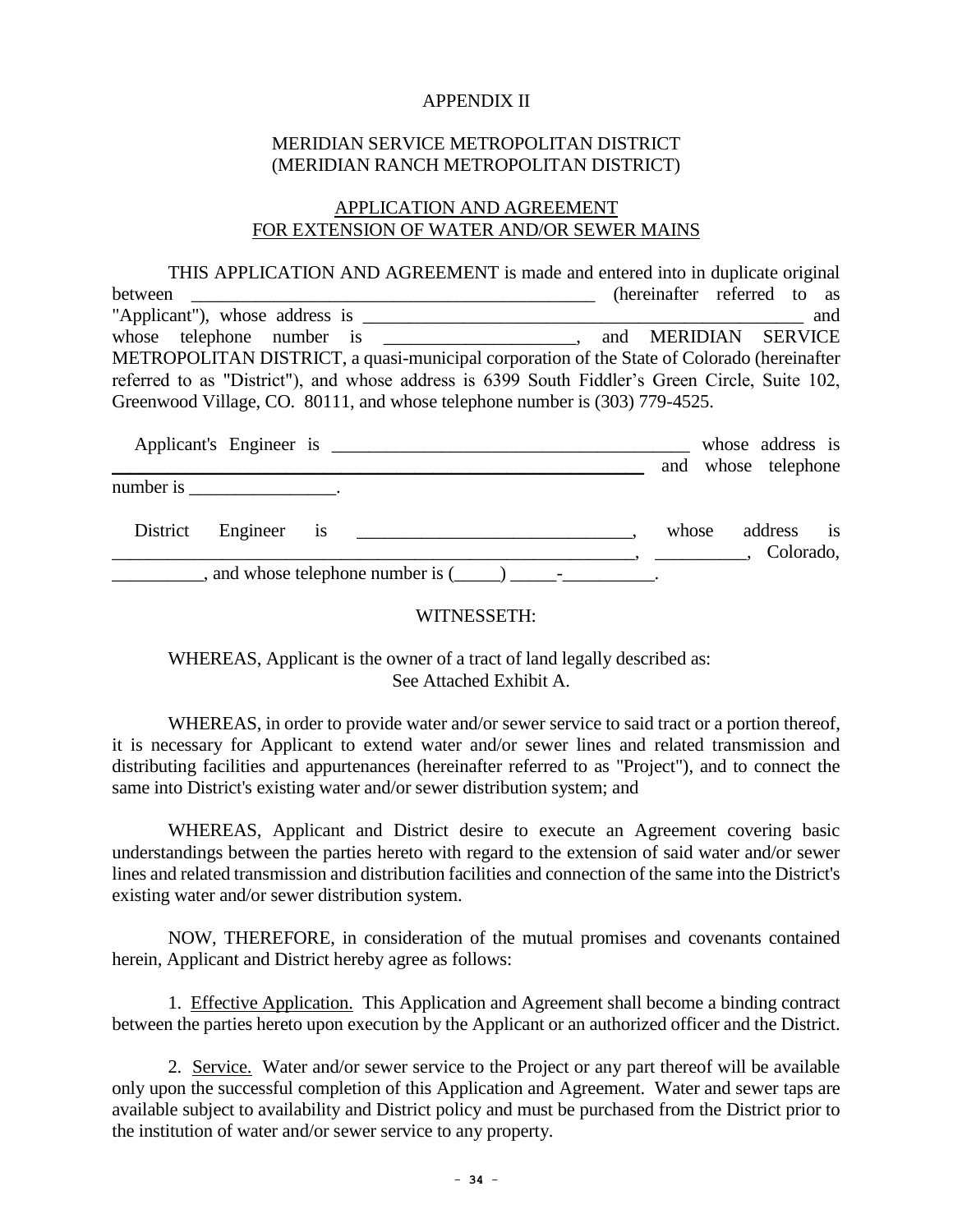3. Description of Work. Applicant covenants that the Project shall be constructed in accordance with District's Rules and Regulations as the same may be amended from time to time, including but not limited to, easement and right-of-way requirements, if applicable, and in accordance with the plans and construction notes approved by the District Engineer, any additions or modifications made thereto by said Engineer, and all District specifications. Applicant agrees to furnish or cause to be furnished at his own cost and expenses, all labor, equipment, power, materials, supplies and all other things necessary to perform and complete the Project in a good, expeditious and workmanlike manner.

4. Independent Investigation. Applicant represents that he has read thoroughly all plans, notes and specifications and that he has thoroughly examined the Project site and ascertained for itself all soil, geological, ground water and other conditions to be encountered and which might affect the construction, operation and future maintenance of the Project. Applicant agrees that he enters into the work contemplated hereunder relying on his own investigation and information and not on any statements or representations, if any, that have been made by the District, its officers, agents or employees. It is understood and agreed that a review of the plans of the Applicant by or on behalf of the District is only for the purposes of the District and in no way relates to an approval of the material used, an approval of the end product of the developer's work, or a release of the Applicant's obligation to comply with the District's rules and specifications.

5. Conditional Acceptance - Title. The District will conditionally accept the Project after it determines that the Project has been constructed and connected into the District's water and/or sewer distribution system in accordance with the approved plans, construction notes and specifications and after the District has received certified compaction test results and as-constructed drawings for the entire Project. Conditional Acceptance shall be effective as of the date the District Manager and Engineer affix their signatures to this document in the space provided.

Neither taps nor physical connections to the Project shall be allowed, nor will permits be issued for such connections, until the District has conditionally accepted the Project as herein provided.

5.1 Facility Ownership. As of the date of Conditional Acceptance, all of Applicant's right, title and interest in and to the constructed Project, including all mains, pipelines, valves, and related parts and materials which compromise the constructed Project shall immediately pass to and vest in the District, subject, however, to Applicant's obligation for maintenance as provided herein. This Application is in effect a Quit Claim Deed and conveyance by the Applicant to the District upon the date of Conditional Acceptance.

5.2 Title Warranty. Applicant agrees that the constructed Project shall be transferred to District free and clear of all liens and encumbrances and Applicant agrees to WARRANT AND DEFEND the conveyance of said property hereby made unto District, its successors and assigns, against all and every person or persons whomsoever. Should after the date of Conditional Acceptance, the District determine that title to the constructed Project and/or easements and rightsof-way has not been effectively conveyed to the District, Applicant agrees that he will do whatever is necessary, at his expense, to insure that the conveyance is properly effected.

6. Maintenance and Repairs. Applicant shall, as described in this Paragraph 6, be responsible for correcting all defects in the constructed Project (hereinafter "Corrective Maintenance") and for all routine maintenance of the constructed Project, until the same is accepted for maintenance by the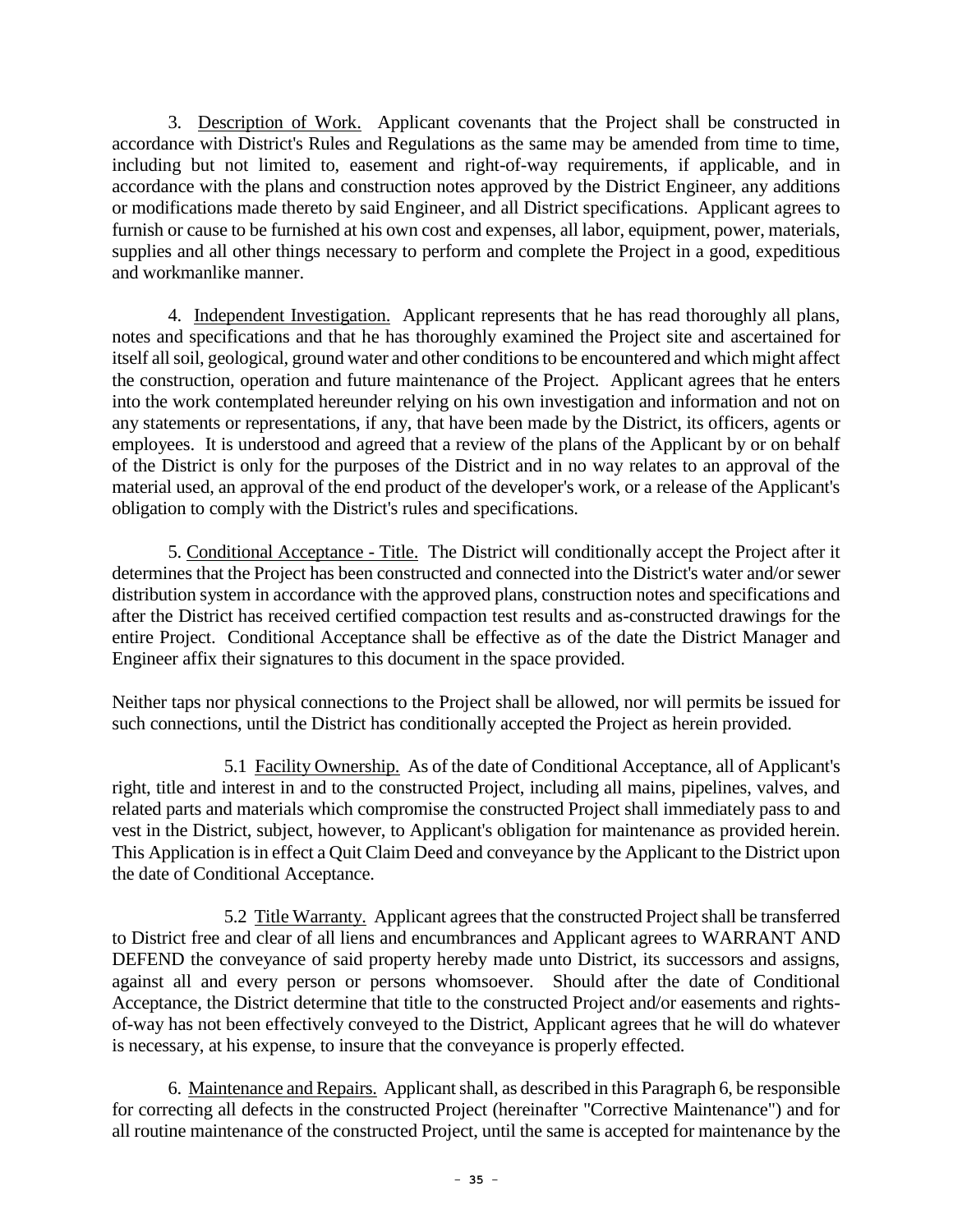District.

6.1 Guarantee. Applicant guarantees all equipment, materials, supplies, and work furnished to the Project against defective construction and workmanship for a period of two (2) year from the date of Conditional Acceptance of the Project by the District, or until the Project is finally accepted for maintenance by the District, whichever period is longer.

6.2 Corrective Maintenance. Applicant shall correct, repair or replace any part or parts of the constructed Project which the District determines were not constructed in accordance with the approved plans, construction notes and specifications, or which the District determines to be defective or of poor or unworkmanlike quality. In addition, Applicant shall correct any soil subsidence or erosion problem which District determines occurred in connection with the construction of the Project.

6.3 Routine Maintenance. Applicant shall protect the constructed Project and shall be responsible for performing all routine maintenance on the constructed Project so as to keep it in good repair and condition, ordinary wear and tear excepted. Applicant's routine maintenance obligations shall include the obligation to repair and/or replace any part or parts of the constructed Project damaged or rendered non-operative for any reason as a result of street construction, paving, or other utility installation, or vehicular traffic.

6.4 Time of Performance. After receipt of written notice from the District specifying what corrections and/or maintenance should be performed, Applicant shall, at his sole cost and expense, promptly perform such corrections and/or maintenance, or cause a licensed and bonded contractor to do the same. In the event Applicant fails or is unable to perform its obligations hereunder, the District, in order to insure the proper operation of its water and/or sewer distribution system and without waiving any of its other remedies, may perform said corrections and maintenance and charge the cost thereof to Applicant, which agrees to pay.

6.5 Maintenance Bond. Applicant hereby agrees that as a condition precedent to the Conditional Acceptance of the Project that he will provide a maintenance bond payable to the District in the amount of 15% of the total cost of the project and sufficient to comply with the terms of this Agreement for Conditional Acceptance. Said maintenance bond shall be acceptable to the District before the period of Conditional Acceptance will begin, and such acceptability shall be at the sole discretion of the District.

6.6 Emergency Repairs. In the event of any emergency, such as but not limited to, a water or sewer main break, the District, in order to insure the proper operation of its water and/or sewer distribution system, may perform the necessary emergency repair and charge the cost thereof to Applicant, which Applicant agrees to pay.

6.7 Warranty. The Contractor shall provide a minimum two (2) year warranty of the water and/or sewer pipelines, appurtenances, and surface restoration work including asphalt and concrete. The warranty period shall commence at the time of conditional acceptance of the project. Final acceptance will be made when all punch list items have been corrected to the Engineer's satisfaction. This general warranty shall not be considered a waiver of any manufacturer's warranty which may exceed the two (2) year period, or the Statute of Limitations for construction projects as provided for in the Colorado Revised Statutes or Uniform Commercial Code. Satisfactory compaction test results are not a guarantee that settlement will not occur. The Contractor shall be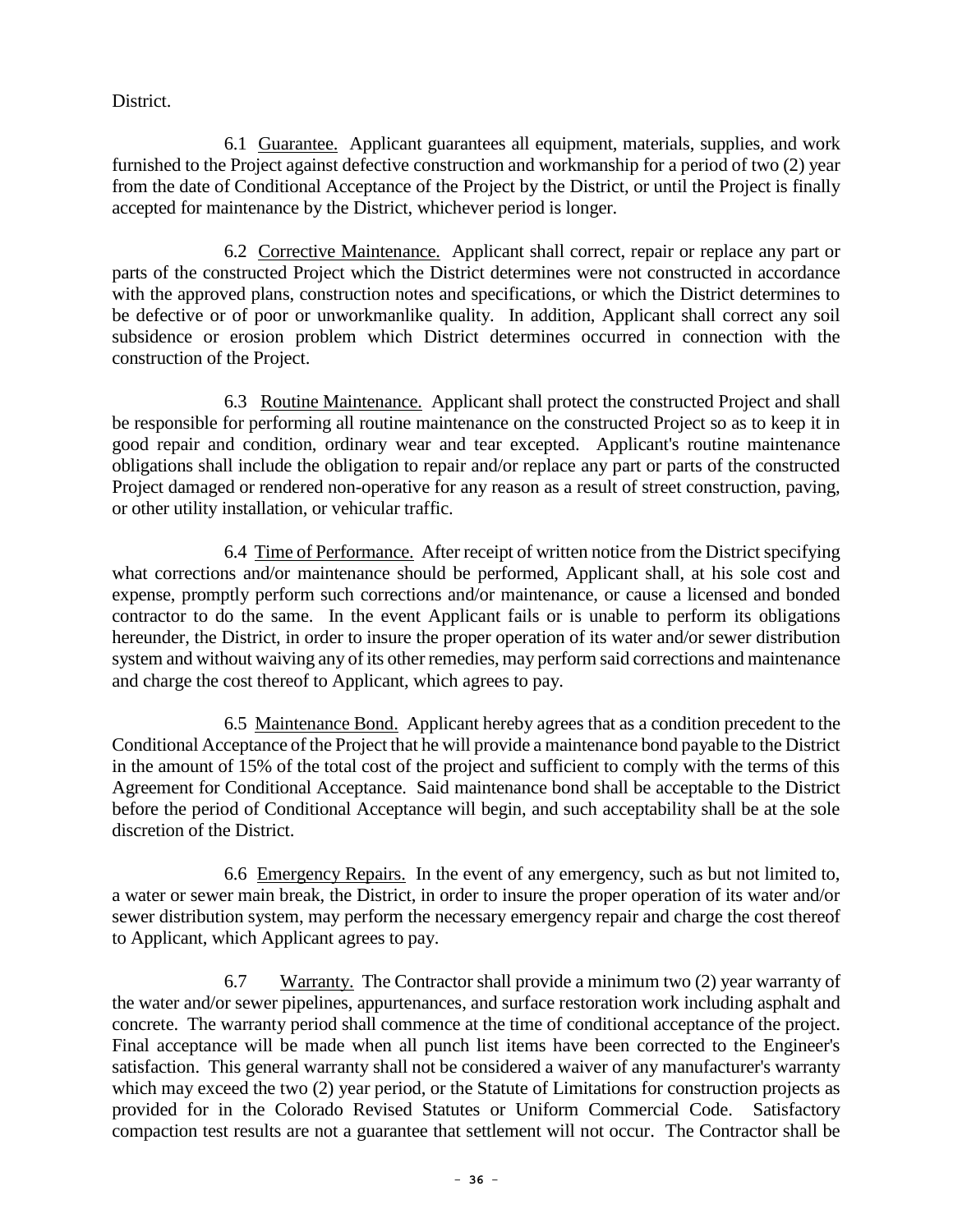responsible for all work including any repairs or replacements that are required during the duration of the warranty period, including all parts, material, and labor. If upon notification of the Contractor, such repairs are not completed within a reasonable time period, the Districts may complete the work and seek recovery from the general contractor or his bonding company. The Contractor shall be held liable for all consequential damages as a result of failure of his work.

7. Acceptance for Maintenance. At least two (2) year from the date of Conditional Acceptance, the District or its Consulting Engineer shall inspect the constructed Project. Scheduling of final acceptance shall be the responsibility of the applicant. Attention shall be paid to assure that all fire hydrants, valve vaults, valve boxes, and manholes are at finished grade; that all valve boxes are centered over the valve operation nut and are free and clear of sand, gravel, stones or other foreign material; that all fire hydrants are operational and that all sewer lines and manholes are free of sedimentation. Any replacement, repairs or cleaning necessary to bring the constructed Project into compliance with the approved plans, construction notes and specifications, including repair of street paving, curb and gutter work, if applicable, and any other changes required by District personnel at their sole discretion, shall be promptly performed by the Applicant or by a licensed and bonded contractor, at Applicant's sole cost and expense.

Upon the satisfactory completion of all replacements, repairs and cleaning, the District shall accept the constructed Project for maintenance and release the maintenance bond. The maintenance bond must be kept in force by the applicant until final acceptance is completed. The District's acceptance of the Project for maintenance shall be effective as of the date the District Manager and Consulting Engineer affix their signatures to this document, and from that date forward, the District shall operate and maintain the constructed Project at District expense.

8. Indemnification. Applicant shall indemnify and hold harmless the District, its officers, agents and employees from all claims and demands or liability arising out of or encountered in connection with this Application and Agreement or the performance of the work contemplated hereunder, whether such claims, demands or liability are caused by Applicant, his agents or employees, or by Applicant's contractors or subcontractors, their agents or employees, or by products or materials installed on the Project by Applicant, its contractors, or subcontractors; EXCEPTING ONLY such injury or harm as may be caused solely and exclusively by the District's fault or negligence. This indemnification shall extend to claims, demands or liability for injury occurring off the job site as well as on, and for injury occurring after completion of the Project as well as for injury occurring during the construction of the Project.

9. Right to Stop Work. In the event of a breach of this Application and Agreement, the District reserves the right to halt all work on the Project until all breaches are cured to the satisfaction of the District.

10. Easements. Before the District will Conditionally Accept any Project under the terms of this Agreement, all rights-of-way and easements shall be conveyed to the District as required. Applicant shall provide the following documents to the District Engineer before the District will begin processing or preparation of rights-of-way or easements:

- a. Legal description prepared by registered land surveyor and plot plan.
- b. Plot plan showing the easements on the plan development map.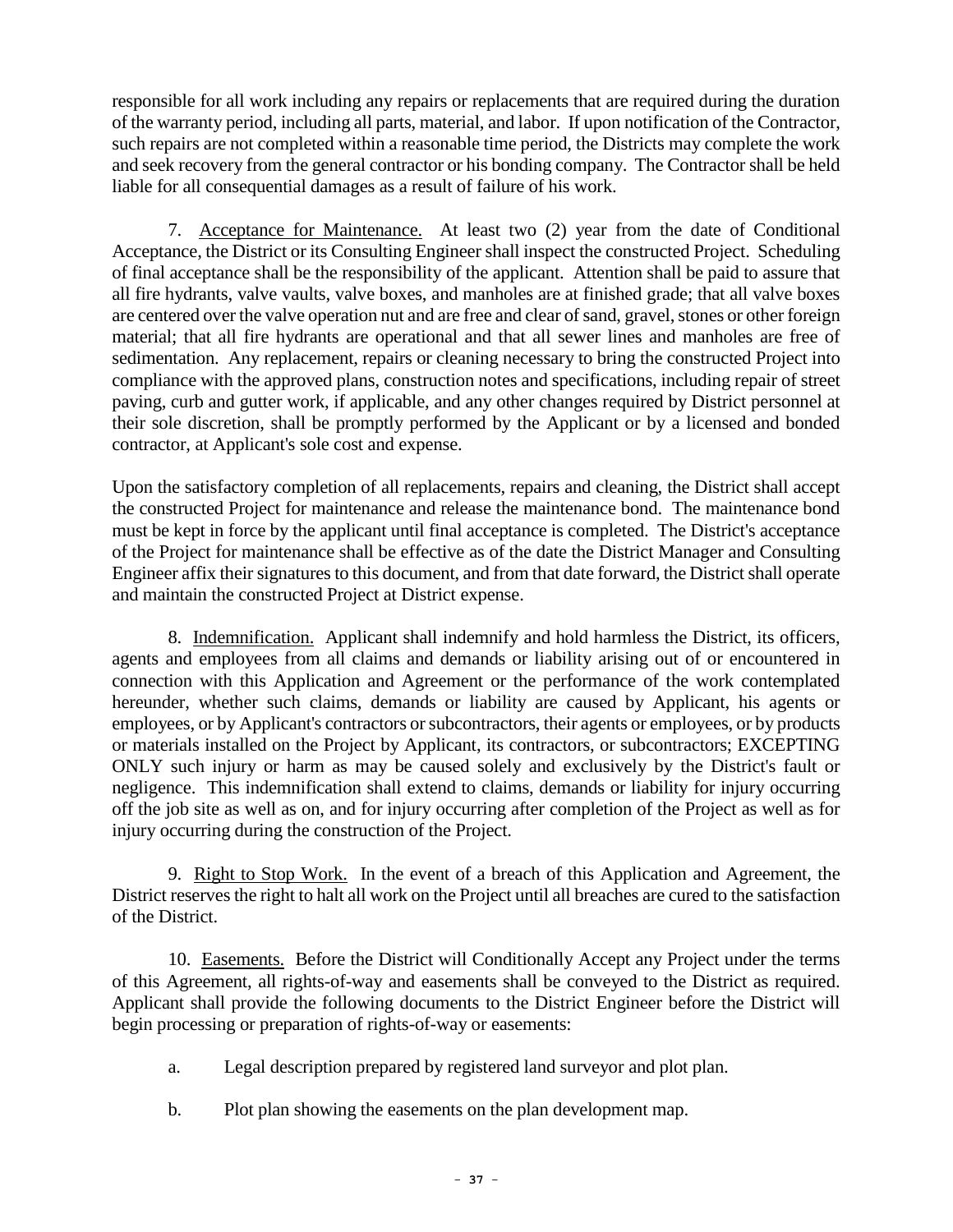- c. Statement, in writing, of proposed width of easement, whether it is exclusive or nonexclusive, and any other pertinent information.
- d. Title commitment showing present ownership and encumbrances on the property, if any.
- e. In case the title is to be signed by a partnership, corporation, or other business entity, in those cases other than a corporation signing by its president, a recordable authority affidavit will be required for the person signing.
- f. The signature of Applicant and holder of any encumbrance on the property to be made subject to the easement and right-of-way.

The Applicant hereby understand that the District will require a minimum of forty-five (45) days from receipt of the above required documents before the rights-of-way and easements prepared by the District's Attorney will be signed and approved by the District for recording.

11. Reimbursable Expenses. It is hereby understood that the District will incur engineering and possibly legal expenses in processing this Application and Agreement on behalf of the Applicant. The expenses so incurred by the District for review by the Engineer and Manager of the Applicant's plans as well as the time spent by the District's Attorney in preparing easements and/or performing other matters will be considered reimbursable expenses. Any other expense reasonably incurred by the District to process this Application and Agreement will also be considered a reimbursable expense. The Applicant shall be billed by the District for its reimbursable expenses following conditional acceptance. The Applicant herein agrees to promptly reimburse those expenses. Any reimbursable expenses which are not paid within thirty (30) days shall be considered delinquent. Delinquent reimbursable expenses shall incur a default penalty of one and one half (1 1/2%) percent of the amount of the reimbursable expenses and default per month. Further, the District shall charge and \$25.00 administration fee for collecting the past due amounts. Further, the District will not authorize final acceptance of a project if any reimbursable expenses are unpaid, whether past due or not. Still further, should any reimbursable expenses become delinquent, all further processing by the District of the Project, including but not limited to the sale of taps and permission to connect, will promptly be halted until the reimbursable expenses are paid.

12. Integration Clause. This Application and Agreement constitutes the entire agreement of the parties, except, if applicable, the right-of-way agreements or easements of the Project which may impose an obligation upon Applicant to pave the streets. No other agreements, oral or written, pertaining to the Project to be performed under this Application and Agreement exist between the parties. This Application and Agreement can be modified only by a writing signed by both parties hereto.

13. Interpretation of Agreement. This Application and Agreement, the approved plans, construction notes and specifications are intended to supplement one another. In the case of conflict however, the specifications shall control the plans, and the provisions of this Application and Agreement shall control both. In the event that work is displayed on the plans, but not called for in the specifications, or in the event that work is called for in the specifications, but not displayed on the plans, Applicant shall be required to perform the work as so called for and displayed in either place. Should any court determine that any provision of this Agreement is unenforceable; such interpretation shall not work to invalidate the entire Agreement. All other provisions shall remain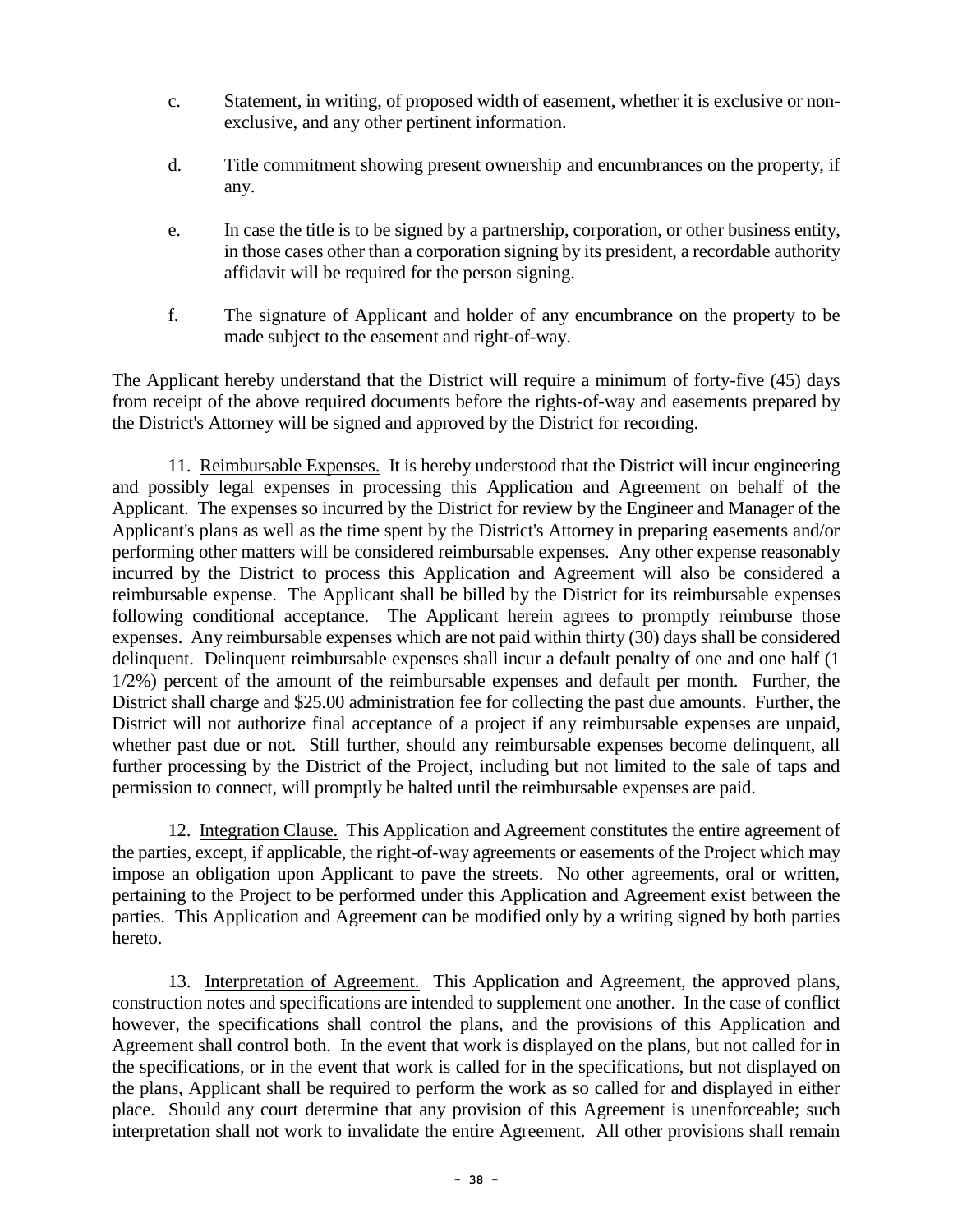in full force and effect.

14. Governing Law. This Application and Agreement shall be construed in accordance with and governed by the laws of the State of Colorado. Should any legal action be instituted for interpretation of this Agreement and/or any of the rights of the parties under it, such action shall be brought in El Paso County.

15. Assignment. Applicant may not assign this Application and Agreement without the express written consent of the District.

16. Rules and Regulations Incorporated. The Rules and Regulations of the District are hereby incorporated herein.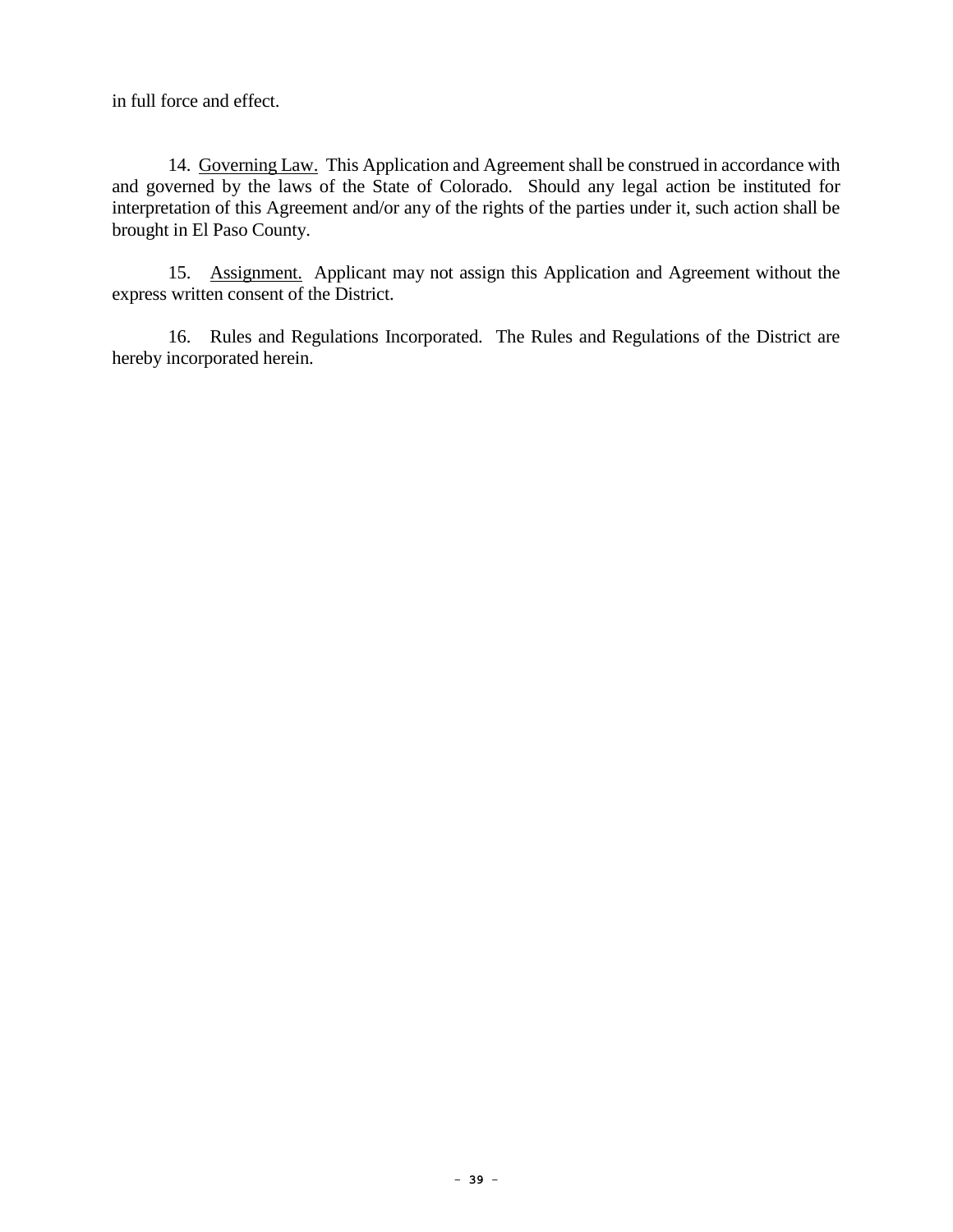IN WITNESS WHEREOF, this Application and Assignment has been executed in quadruplicate by the parties hereto as of the day and date opposite their signatures.

APPLICANT:

\_\_\_\_\_\_\_\_\_\_\_\_\_\_\_\_\_\_\_\_\_\_\_\_\_\_\_\_\_\_\_\_\_\_\_\_\_ \_\_\_\_\_\_\_\_\_\_\_\_\_\_\_\_\_\_\_\_\_\_ Name of Applicant Date

ATTEST:

By: \_\_\_\_\_\_\_\_\_\_\_\_\_\_\_\_\_\_\_\_\_\_\_\_\_\_\_\_\_\_\_\_\_\_

Title

## ACKNOWLEDGEMENT OF INDIVIDUAL APPLICANT

STATE OF COLORADO )

County of  $\qquad \qquad$  )

The foregoing instrument was acknowledged before me this  $\_\_$  day of  $\_\_$ , 200 $\_\_$ , by  $\overline{\phantom{a}}$ 

) ss.

WITNESS my hand and official seal.

Notary Public

Address

 $\mathcal{L}_\text{max} = \frac{1}{2} \sum_{i=1}^n \frac{1}{2} \sum_{i=1}^n \frac{1}{2} \sum_{i=1}^n \frac{1}{2} \sum_{i=1}^n \frac{1}{2} \sum_{i=1}^n \frac{1}{2} \sum_{i=1}^n \frac{1}{2} \sum_{i=1}^n \frac{1}{2} \sum_{i=1}^n \frac{1}{2} \sum_{i=1}^n \frac{1}{2} \sum_{i=1}^n \frac{1}{2} \sum_{i=1}^n \frac{1}{2} \sum_{i=1}^n \frac{1}{2} \sum_{i=1}^n$ 

My Commission Expires: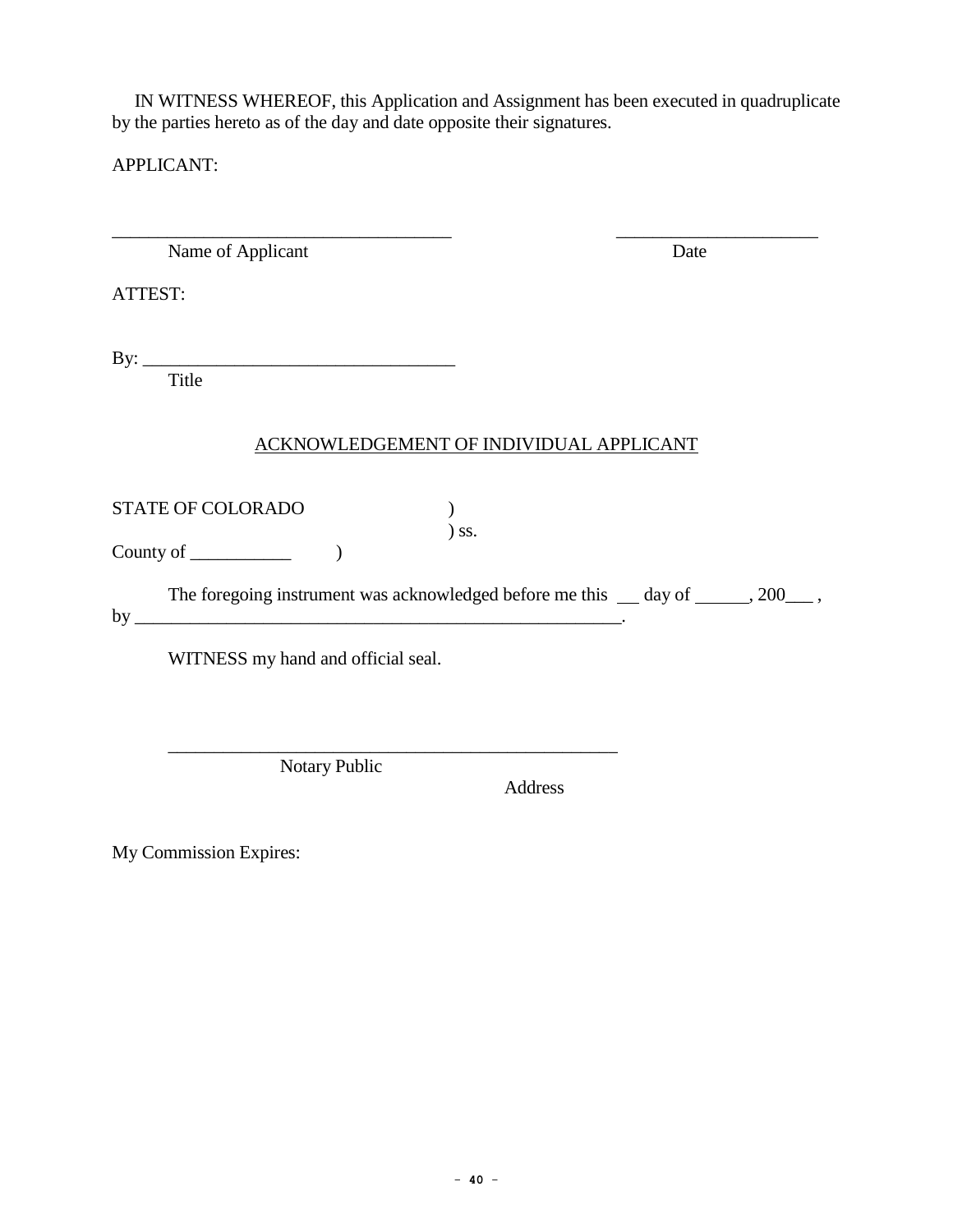#### ACKNOWLEDGEMENT BY CORPORATION

STATE OF COLORADO  $)$ 

) ss.

County of )

| The foregoing instrument was acknowledged before me this day of $\,$ , 200 $\,$ , by |           |                 |             |     |
|--------------------------------------------------------------------------------------|-----------|-----------------|-------------|-----|
|                                                                                      | as        | President-(Vice | President), | and |
|                                                                                      | Secretary | (Assistant      | Secretary)  | of  |
|                                                                                      |           | corporation.    |             |     |

WITNESS my hand and official seal.

\_\_\_\_\_\_\_\_\_\_\_\_\_\_\_\_\_\_\_\_\_\_\_\_\_\_\_\_\_\_\_\_\_\_\_\_\_\_\_\_\_\_\_\_\_\_\_\_\_\_\_\_\_\_

Notary Public

Address

My Commission expires:

NOTE: This Agreement must be executed exactly as the Applicant is doing business, i.e., if a corporation, same must be executed by the President or Vice President, and attested to by the Secretary of the corporation, with the said corporation's official seal being thereunto affixed. Said document must be acknowledged accurately as indicated above.